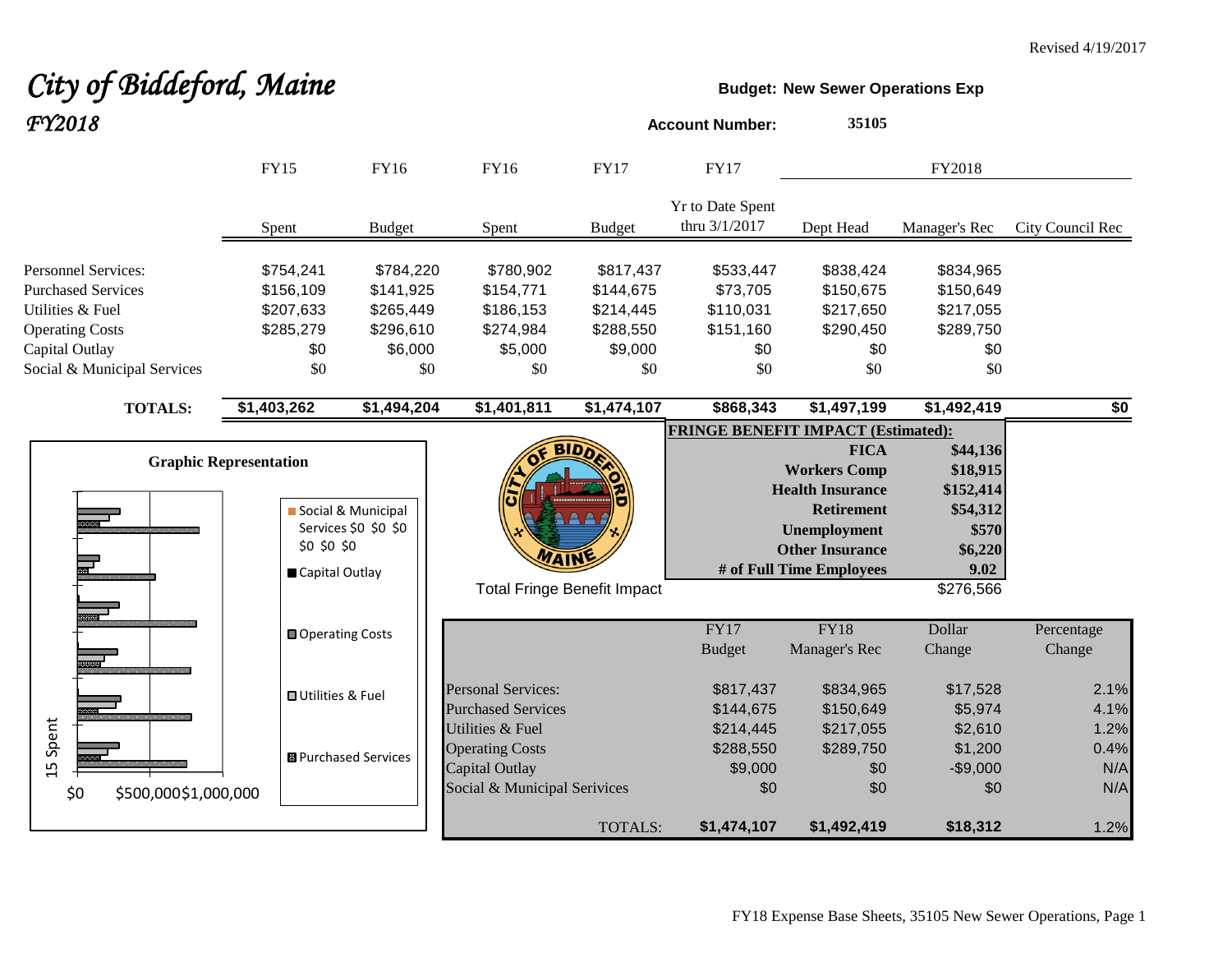# FY2018 Personnel Services

| Account                        |                                     | <b>FY15</b> | FY16          | <b>FY16</b> | <b>FY17</b>   | <b>FY17</b>      | FY2018    |           |
|--------------------------------|-------------------------------------|-------------|---------------|-------------|---------------|------------------|-----------|-----------|
| Number                         | Description                         | Spent       | <b>Budget</b> | Spent       | <b>Budget</b> | Yr to Date Spent | Dept Head | Mgr's Rec |
|                                |                                     |             |               |             |               |                  |           |           |
|                                | 60101 Dept Manager Salary Exp       | \$41,356    | \$42,341      | \$41,890    | \$42,600      | \$28,191         | \$43,831  | \$43,831  |
|                                | 60102 Mid Mgmt Hrly Employee Wage   | \$139,967   | \$145,215     | \$143,968   | \$145,943     | \$95,614         | \$153,541 | \$153,541 |
|                                | 60105 F-T Employee Wage Exp         | \$308,914   | \$324,067     | \$322,050   | \$328,609     | \$215,861        | \$324,162 | \$324,161 |
|                                | 60107 Temp/Seasonal Emp Wage Exp    | \$3,648     | \$4,500       | \$2,820     | \$4,000       | \$0              | \$4,500   | \$4,000   |
|                                | 60111 Overtime Wage Expense         | \$43,708    | \$39,651      | \$41,918    | \$45,750      | \$29,754         | \$46,958  | \$44,000  |
|                                | 60201 FICA/Medicare-ER Share Exp    | \$37,769    | \$42,721      | \$39,014    | \$43,695      | \$25,798         | \$44,136  | \$44,136  |
|                                | 60202 MPERS-Employer Share Exp      | \$37,115    | \$44,304      | \$44,258    | \$48,447      | \$31,859         | \$50,367  | \$50,367  |
|                                | 60203 457 Plan-Employer Share Exp   | \$2,569     | \$2,674       | \$2,776     | \$3,238       | \$2,061          | \$3,945   | \$3,945   |
|                                | 60210 HPHC Ins Employer Share Exp   | \$12,901    | \$12,503      | \$11,742    | \$12,381      | \$7,420          | \$8,465   | \$8,465   |
|                                | 60211 NNEBT Ins Employer Share Exp  | \$117,425   | \$116,556     | \$122,131   | \$127,889     | \$88,654         | \$143,949 | \$143,949 |
|                                | 60212 S-T Disability ER Share Exp   | \$86        | \$98          | \$92        | \$104         | \$65             | \$73      | \$73      |
|                                | 60213 L-T Disability ER Share Exp   | \$429       | \$590         | \$526       | \$671         | \$401            | \$687     | \$687     |
|                                | 60216 Delta Dental ER Share         | \$0         | \$0           | \$0         | \$0           | \$0              | \$0       | \$0       |
|                                | 60217 RHSA Plan ER Share            | \$0         | \$0           | \$1,155     | \$5,460       | \$3,548          | \$5,460   | \$5,460   |
|                                | 60230 Clothing/Uniforms Expense     | \$3,084     | \$2,450       | \$1,995     | \$2,450       | \$1,810          | \$2,450   | \$2,450   |
|                                | 60251 Conferences/Training Expense  | \$2,625     | \$3,000       | \$2,195     | \$3,000       | \$883            | \$2,700   | \$2,700   |
|                                | 60252 Travel/Mileage Expense        | \$1,361     | \$2,300       | \$1,819     | \$2,000       | \$878            | \$2,000   | \$2,000   |
|                                | 60253 Food/Lodging Expense          | \$98        | \$150         | \$32        | \$150         | \$57             | \$150     | \$150     |
|                                | 60256 Dues/Memberships Expense      | \$936       | \$725         | \$446       | \$725         | \$370            | \$725     | \$725     |
|                                | 60257 Professional License Fees Exp | \$250       | \$375         | \$75        | \$325         | \$225            | \$325     | \$325     |
| 60258                          | $\#N/A$                             |             |               |             |               |                  |           |           |
| 60259                          | $\sharp N/A$                        |             |               |             |               |                  |           |           |
| 60260                          | $\#N/A$                             |             |               |             |               |                  |           |           |
| <b>Totals</b>                  |                                     | \$754,241   | \$784,220     | \$780,902   | \$817,437     | \$533,447        | \$838,424 | \$834,965 |
|                                |                                     |             |               |             |               |                  |           |           |
|                                | <b>FY2018 Purchased Services</b>    |             |               |             |               |                  |           |           |
| Account                        |                                     | <b>FY15</b> | FY16          | <b>FY16</b> | <b>FY17</b>   | <b>FY17</b>      | FY2018    |           |
| Number                         | Description                         | Spent       | <b>Budget</b> | Spent       | <b>Budget</b> | Yr to Date Spent | Dept Head | Mgr's Rec |
|                                |                                     |             |               |             |               |                  |           |           |
|                                | 60301 Legal Services Expense        | \$0         | \$750         | \$0         | \$750         | \$0              | \$750     | \$750     |
|                                | 60306 Other Prof/Consult Srvs Exp   | \$19,675    | \$20,000      | \$20,477    | \$20,000      | \$2,831          | \$20,000  | \$20,000  |
|                                | 60310 Service Contracts Expense     | \$8,868     | \$8,675       | \$7,210     | \$8,675       | \$5,865          | \$8,675   | \$8,675   |
|                                | 60313 Construction Services Expense | \$16,328    | \$15,000      | \$15,368    | \$15,000      | \$4,181          | \$15,000  | \$15,000  |
| 60325 Postage/Shipping Expense |                                     | \$272       | \$500         | \$162       | \$250         | \$82             | \$250     | \$250     |

FY18 Expense Base Sheets, 35105 New Sewer Operations, Page 2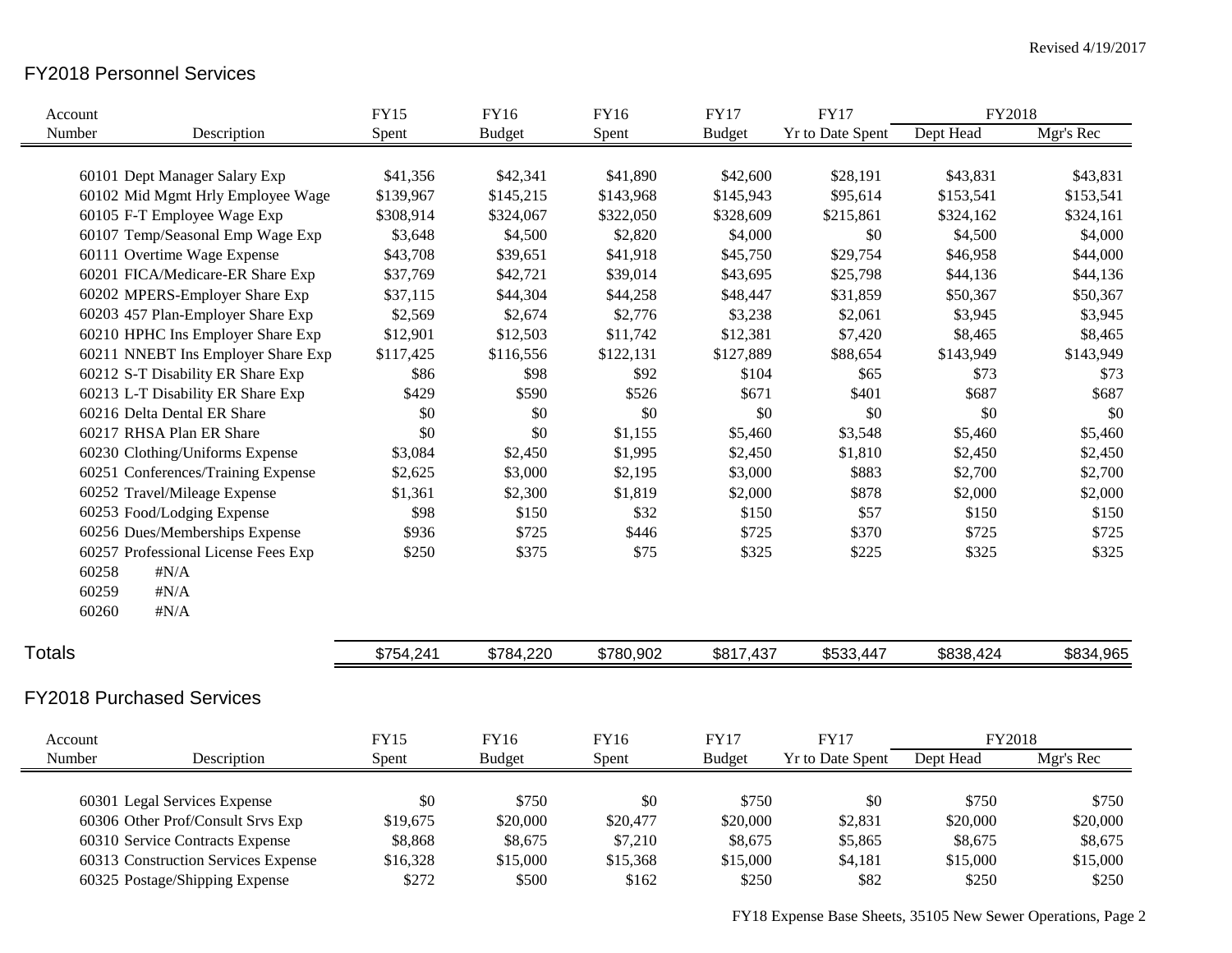|                                    |                                                                                                                        |                      |               |                      |               |                     |           | Revised 4/19/2017    |
|------------------------------------|------------------------------------------------------------------------------------------------------------------------|----------------------|---------------|----------------------|---------------|---------------------|-----------|----------------------|
|                                    | 60330 Equipment Rent/Lease Exp<br>60331 Land/Building Lease<br>60335 Hydrant Rental/PUC Fee<br>60340 Waste Tipping Fee | \$113                | \$2,000       | \$913                | \$2,000       | \$175               | \$1,000   | \$1,000              |
|                                    | 60341 Non-Burnable Disposal<br>60342 Grit Disposal Expense                                                             | \$110,853            | \$95,000      | \$110,641            | \$98,000      | \$60,572            | \$105,000 | \$104,974            |
|                                    |                                                                                                                        |                      |               |                      |               |                     |           |                      |
| <b>Totals</b>                      |                                                                                                                        | \$156,109            | \$141,925     | \$154,771            | \$144,675     | \$73,705            | \$150,675 | \$150,649            |
| <b>FY2018 Utilities &amp; Fuel</b> |                                                                                                                        |                      |               |                      |               |                     |           |                      |
| Account                            |                                                                                                                        | <b>FY15</b>          | FY16          | FY16                 | <b>FY17</b>   | <b>FY17</b>         | FY2018    |                      |
| Number                             | Description                                                                                                            | Spent                | <b>Budget</b> | Spent                | <b>Budget</b> | Yr to Date Spent    | Dept Head | Mgr's Rec            |
|                                    |                                                                                                                        |                      | \$205,000     |                      | \$162,500     |                     | \$162,500 |                      |
|                                    | 60400 Electricity Expense<br>60401 Water Expense                                                                       | \$154,332<br>\$6,322 | \$7,000       | \$133,814<br>\$7,693 | \$7,000       | \$82,773<br>\$3,467 | \$8,400   | \$162,500<br>\$8,200 |
|                                    | 60402 Phone/Celular/Paging Exp                                                                                         | \$4,369              | \$4,804       | \$3,691              | \$4,590       | \$2,952             | \$4,590   | \$4,588              |
|                                    | 60405 Heating Fuel Expense                                                                                             | \$20,117             | \$23,000      |                      | \$23,000      | \$7,909             | \$18,000  | \$18,000             |
|                                    | 60406 Fiber/Internet Expense                                                                                           | \$5,211              | \$5,220       | \$16,267             | \$5,220       | \$3,040             | \$5,220   | \$5,215              |
|                                    | 60410 Diesel Fuel Expense                                                                                              | \$14,658             |               | \$5,211<br>\$17,873  | \$10,325      | \$8,997             | \$17,388  | \$17,000             |
|                                    | 60411 Gasoline Expense                                                                                                 |                      | \$17,435      |                      |               | \$894               |           |                      |
|                                    |                                                                                                                        | \$2,624              | \$2,990       | \$1,604              | \$1,810       |                     | \$1,552   | \$1,552              |
| <b>Totals</b>                      |                                                                                                                        | \$207,633            | \$265,449     | \$186,153            | \$214,445     | \$110,031           | \$217,650 | \$217,055            |
|                                    | <b>FY2018 Other Operating Costs</b>                                                                                    |                      |               |                      |               |                     |           |                      |
| Account                            |                                                                                                                        | FY15                 | FY16          | <b>FY16</b>          | <b>FY17</b>   | <b>FY17</b>         | FY2018    |                      |
| Number                             | Description                                                                                                            | Spent                | <b>Budget</b> | Spent                | <b>Budget</b> | Yr to Date Spent    | Dept Head | Mgr's Rec            |
|                                    |                                                                                                                        | \$21,963             | \$22,000      | \$24,981             | \$22,000      | \$10,966            | \$22,000  | \$22,000             |
|                                    | 60450 Building Repair/Maint Exp<br>60452 Operating Equip Repair Exp                                                    | \$97,065             | \$100,000     | \$98,197             | \$100,000     | \$59,127            | \$100,000 | \$100,000            |
|                                    | 60453 Vehicle Repair/Tires/Oil Exp                                                                                     | \$6,429              | \$10,000      | \$7,646              | \$10,000      | \$4,253             | \$10,700  | \$10,700             |
|                                    | 60456 Plant Operations/Maint. Exp                                                                                      | \$9,739              | \$10,000      | \$9,941              | \$10,000      | \$5,368             | \$10,000  | \$10,000             |
|                                    | 60461 Repair/Maint-CommunsEquip                                                                                        | \$175                | \$650         | \$261                | \$650         | \$178               | \$650     | \$650                |
|                                    | 60500 Admin/Office Supp/Eqt Non-Cap                                                                                    | \$3,033              | \$3,000       | \$2,596              | \$2,900       | \$3,189             | \$2,900   | \$2,900              |
|                                    | 60501 Operating Supp/Eqt Non-Cap                                                                                       | \$15,259             | \$16,700      | \$13,474             | \$16,500      | \$6,815             | \$16,500  | \$15,800             |
|                                    | 60506 Equipment/Small Tools-Non-cap                                                                                    | \$7,338              | \$7,500       | \$7,617              | \$7,500       | \$4,505             | \$7,500   | \$7,500              |
|                                    | 60509 Cleaning Supplies Expense                                                                                        | \$3,164              | \$4,000       | \$2,390              | \$3,500       | \$995               | \$3,200   | \$3,200              |
|                                    | 60510 Process Chemicals Expense                                                                                        | \$107,207            | \$107,260     | \$90,616             | \$100,000     | \$45,957            | \$100,000 | \$100,000            |
|                                    | 60511 Laboratory Supplies Exp                                                                                          | \$13,907             | \$15,500      | \$17,266             | \$15,500      | \$9,808             | \$17,000  | \$17,000             |
|                                    |                                                                                                                        |                      |               |                      |               |                     |           |                      |
| <b>Totals</b>                      |                                                                                                                        | \$285,279            | \$296,610     | \$274,984            | \$288,550     | \$151,160           | \$290,450 | \$289,750            |

FY18 Expense Base Sheets, 35105 New Sewer Operations, Page 3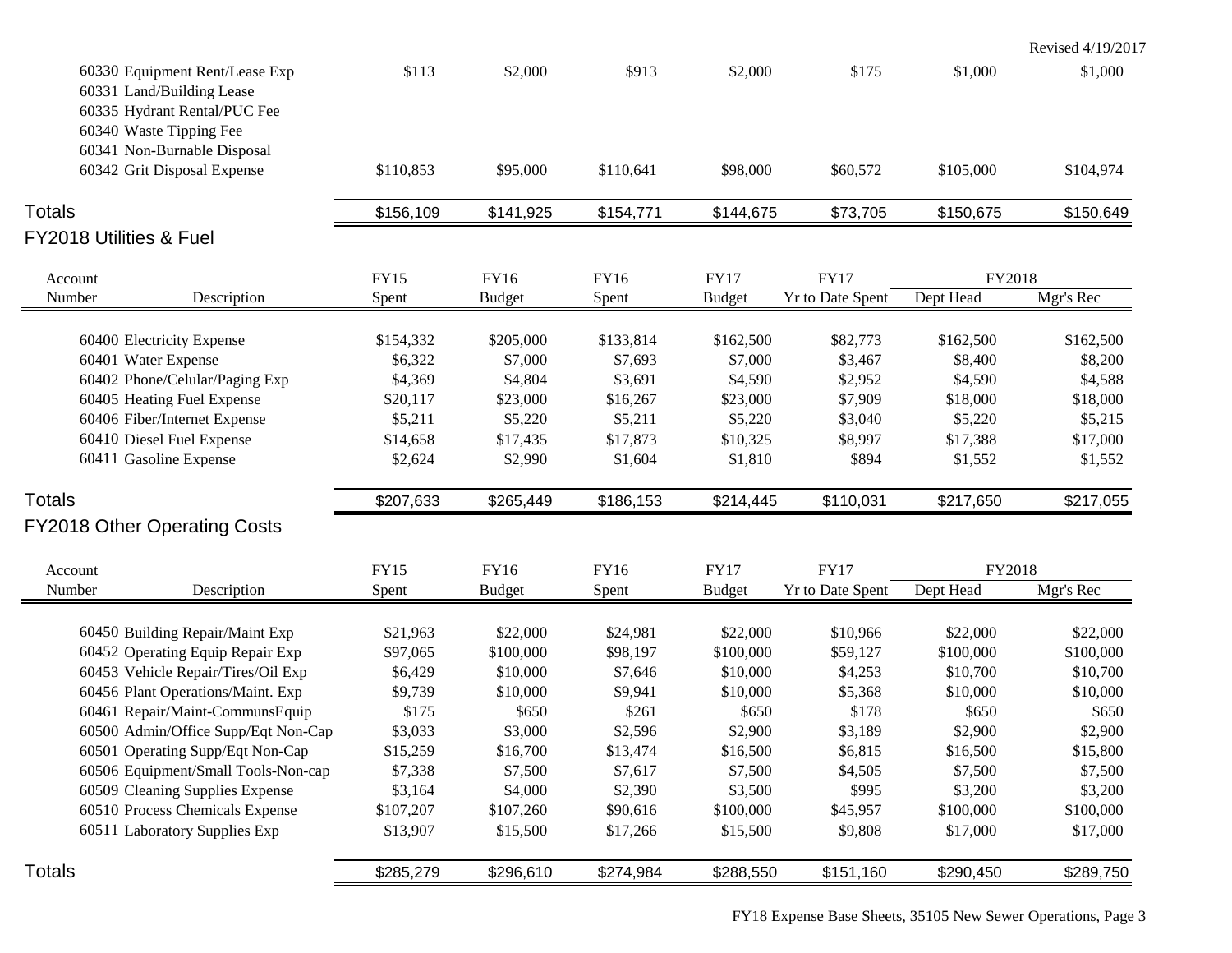# FY2018 Capital Outlay

| Account       |                                 | <b>FY15</b> | <b>FY16</b>   | FY16    | FY17          | FY17                    | FY2018    |           |
|---------------|---------------------------------|-------------|---------------|---------|---------------|-------------------------|-----------|-----------|
| Number        | Description                     | Spent       | <b>Budget</b> | Spent   | <b>Budget</b> | <b>Yr to Date Spent</b> | Dept Head | Mgr's Rec |
|               | 60603 Vehicles Purchase Capital | \$0         | \$6,000       | \$5,000 | \$9,000       | \$0                     | \$0       | \$0       |
| <b>Totals</b> |                                 | \$0         | \$6,000       | \$5,000 | \$9,000       | \$0                     | \$0       | \$0       |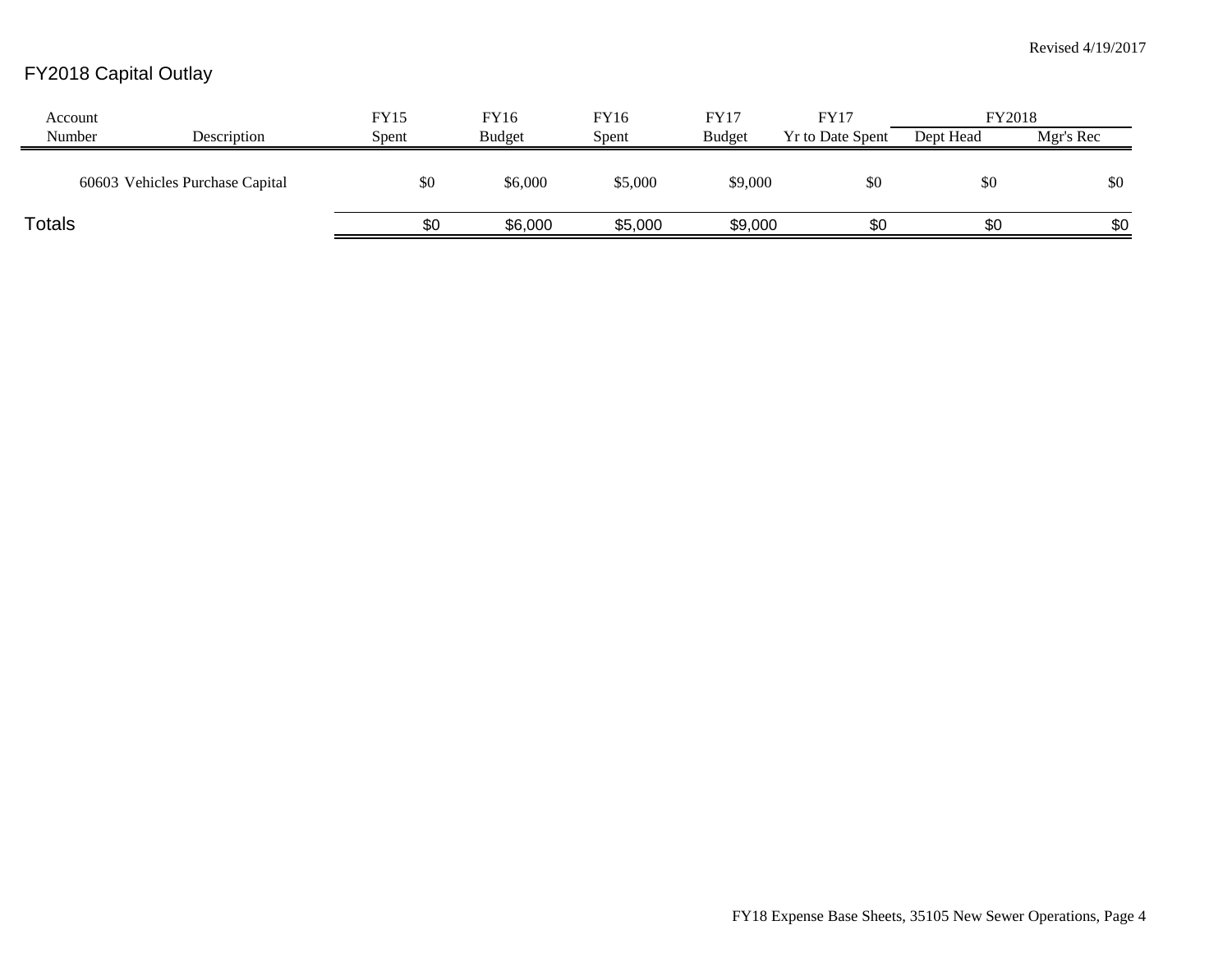

April 19, 2017 **Department:** New Sewer Operations Exp

Account Title: Dept Manager Salary Exp

Department Number: 35105 Account Number: 60101

| FY2015      | FY 2016       | FY 2016     | FY 2017       | FY 2017       |
|-------------|---------------|-------------|---------------|---------------|
| Actual      | <b>Budget</b> | Actual      | <b>Budget</b> | Est. Expended |
|             |               |             |               |               |
| \$41,356.44 | \$42,341.00   | \$41,890.45 | \$42,600.00   | \$43,313.00   |

| FY-2018       | Department | City Mgr       | Council | Increase   |
|---------------|------------|----------------|---------|------------|
|               | Reauest    | Recommendation | Action  | (Decrease) |
| <b>Budget</b> | 43,830.84  | \$43,830.84    |         | \$1,230.84 |

**Support for Budget Request:** Provide justification for the budget request using as much detail as possible to support it. Examples of acceptable support include unit costs, quantity estimates, price quotes, etc. Requests based solely on a percentage increase above the previous budget will not be accepted. Use additional sheets if necessary.

42% of Public Works Director salary with no increase included

See Payroll Worksheet for details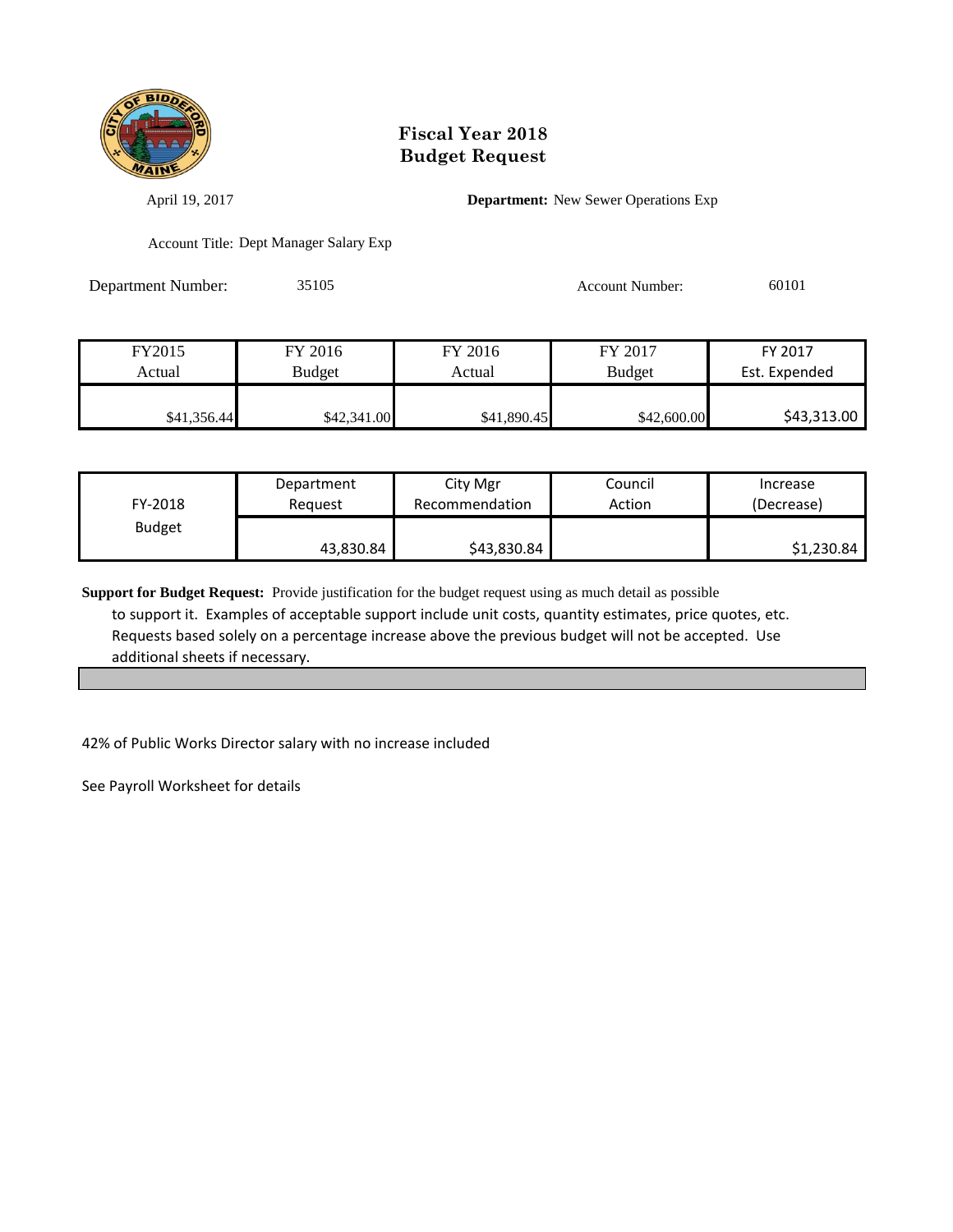#### DEPARTMENT PERSONAL SERVICES BUDGET WORKSHEET Fiscal Year 2018 BUDGET

#### DEPARTMENT: 35105 New Sewer Operations Exp

|                                         |              |                 | <b>YEAREND</b><br><b>ANNUALIZED</b> |                  | <b>CITY MANAGER</b> | <b>COUNCIL</b> |                        |               |              |
|-----------------------------------------|--------------|-----------------|-------------------------------------|------------------|---------------------|----------------|------------------------|---------------|--------------|
| <b>CLASSIFICATION</b>                   | <b>RANGE</b> | <b>POSITION</b> | <b>TOTAL</b>                        | <b>REQUESTED</b> | RECOMMEND.          | APPROP.        | <b>NAME</b>            | <b>OBJECT</b> | FTE          |
|                                         |              |                 |                                     |                  |                     |                |                        |               |              |
| <b>Public Works Director</b>            |              |                 | 43,830.84                           | 43,830.84        | 43,830.84           |                | Guy Casavant           | 60101         | 0.42         |
| <b>TOTALS FOR OBJECT CODE:</b>          |              | 1               | 43,830.84                           | 43,830.84        | 43,830.84           |                |                        |               | 0.42         |
| Asst. Dir. Public Works Wastewater Ops. |              |                 | 86,469.44                           | 86,469.44        | 86,469.44           |                | <b>Jeff Demers</b>     | 60102         |              |
| <b>Chief Operator</b>                   |              |                 | 64,723.08                           | 67,072.00        | 67,072.00           |                | Dan Laflamme           | 60102         | 1            |
| TOTALS FOR OBJECT CODE:                 |              | $\mathbf{2}$    | 151,192.52                          | 153,541.44       | 153,541.44          |                |                        |               | $\mathbf{2}$ |
| Solid Waste Driver/Utility              |              |                 | 26,841.36                           | 27,475.00        | 27,475.00           |                | Jason Buda             | 60105         | 0.60         |
| Lab Tech./Treat. Plant Operator         |              |                 | 53,867.32                           | 55,118.00        | 55,118.00           |                | Alex Buechner          | 60105         |              |
| Treatment Plant Maintenance Tech.       |              |                 | 48,375.60                           | 49,508.00        | 49,508.00           |                | <b>Steve Collomy</b>   | 60105         |              |
| <b>Treatment Plant Operator</b>         |              |                 | 57,750.16                           | 59,101.00        | 59.101.00           |                | Anthony Ellsworth      | 60105         |              |
| Plant Press Operator/Groundskeeper 1    |              |                 | 39,652.60                           | 40,593.00        | 40.593.00           |                | Jonathan Koestner      | 60105         |              |
| Plant Operator / Pump Station Tech.     |              |                 | 50,974.56                           | 54,156.00        | 54,156.00           |                | James Lewis            | 60105         |              |
| Plant Press Operator / Groundskeeper 2  |              |                 | 37,336.00                           | 38,210.00        | 38,210.00           |                | <b>Matthew Phinney</b> | 60105         |              |
| Admin. Asst. AC Clerical                |              |                 | 10,693.34                           | 0.00             | 0.00                |                | Linda Ridlon           | 60105         | $\mathbf{0}$ |
| <b>TOTALS FOR OBJECT CODE:</b>          |              | 8               | 325,490.94                          | 324,161.00       | 324,161.00          |                |                        |               | 6.60         |
| <b>TOTAL BUDGETED POSITIONS</b>         |              | 11              | 520,514.30                          | 521,533.28       | 521,533.28          | 0.00           |                        |               | 9.02         |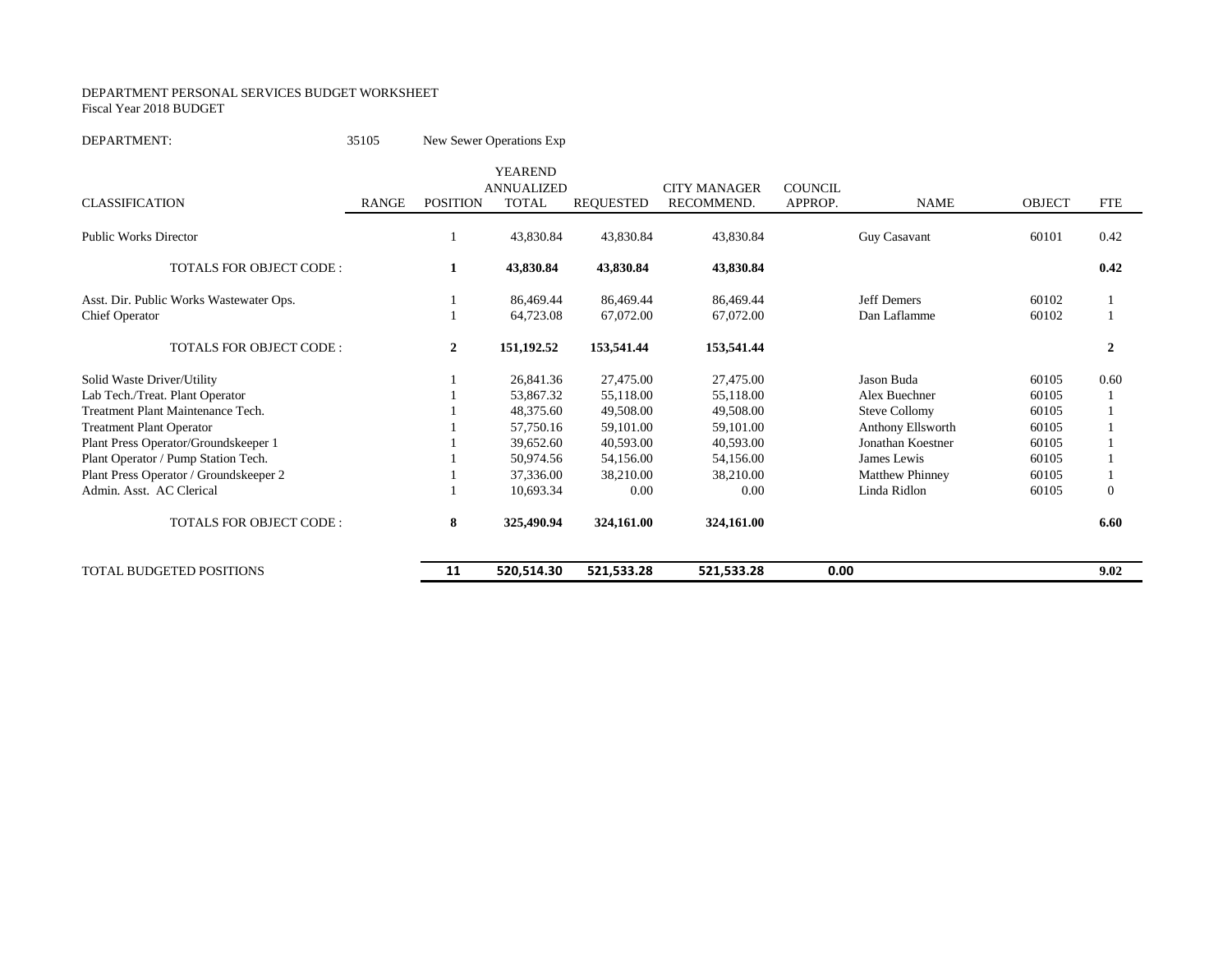

April 19, 2017 **Department:** New Sewer Operations Exp

Account Title: Mid Mgmt Hrly Employee Wage Ex

Department Number: 35105 Account Number: 60102

| FY2015       | FY 2016      | FY 2016      | FY 2017       | FY 2017       |
|--------------|--------------|--------------|---------------|---------------|
| Actual       | Budget       | Actual       | <b>Budget</b> | Est. Expended |
|              |              |              |               |               |
| \$139,966.70 | \$145.215.00 | \$143,967.92 | \$145,943.00  | \$146,887.00  |

| FY-2018       | Department | City Mgr       | Council | Increase   |
|---------------|------------|----------------|---------|------------|
|               | Reauest    | Recommendation | Action  | (Decrease) |
| <b>Budget</b> | 153,541.44 | \$153,541.44   |         | \$7,598.44 |

**Support for Budget Request:** Provide justification for the budget request using as much detail as possible to support it. Examples of acceptable support include unit costs, quantity estimates, price quotes, etc. Requests based solely on a percentage increase above the previous budget will not be accepted. Use additional sheets if necessary.

Asst. Director Wastewater Operations salary with no increase included Chief Operator salary with 2% increase included

See Payroll Worksheet for details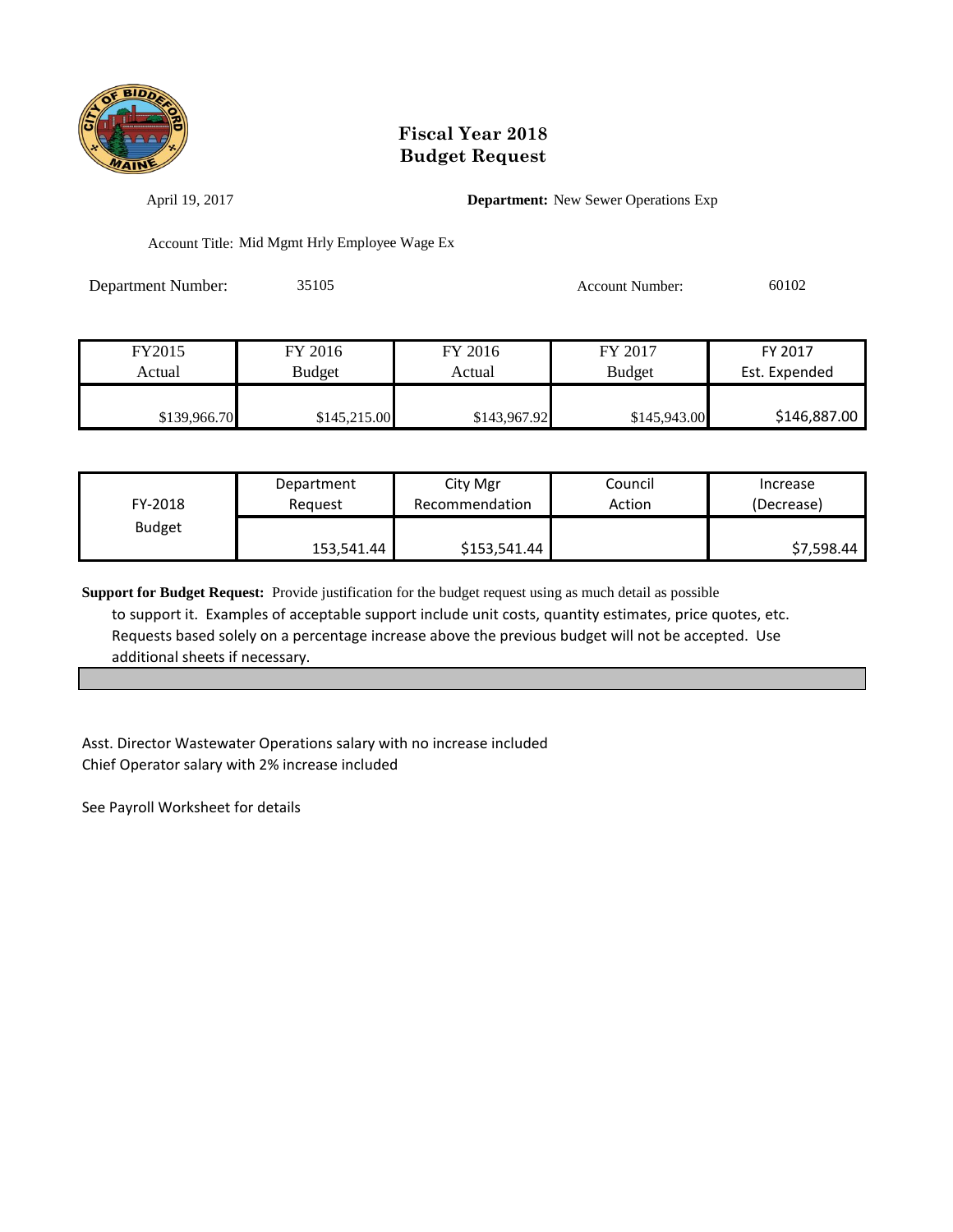

April 19, 2017 **Department:** New Sewer Operations Exp

Account Title: F-T Employee Wage Exp

Department Number: 35105 Account Number: 60105

| FY2015       | FY 2016      | FY 2016      | FY 2017       | FY 2017       |
|--------------|--------------|--------------|---------------|---------------|
| Actual       | Budget       | Actual       | <b>Budget</b> | Est. Expended |
|              |              |              |               |               |
| \$308,913.90 | \$324,067.00 | \$322,050.01 | \$328,609.00  | \$328,724.00  |

| FY-2018       | Department   | City Mgr       | Council | Increase     |
|---------------|--------------|----------------|---------|--------------|
|               | Reauest      | Recommendation | Action  | (Decrease)   |
| <b>Budget</b> | \$324,162.00 | \$324,161.00   |         | (54, 448.00) |

**Support for Budget Request:** Provide justification for the budget request using as much detail as possible to support it. Examples of acceptable support include unit costs, quantity estimates, price quotes, etc. Requests based solely on a percentage increase above the previous budget will not be accepted. Use additional sheets if necessary.

Wages for the following positions including 2% increases :

60% Solid Waste Driver/Utility Lab Tech./Operator Treatment Plant Maint. Tech. Treatment Plant Operator Press Operator/Groundskeeper 1 Press Operator/Groundskeeper 2 Plant Operator/Pump Station Tech.

Reduction is due to the elimination of the Admin. Asst. position in this budget

See Payroll Worksheet for details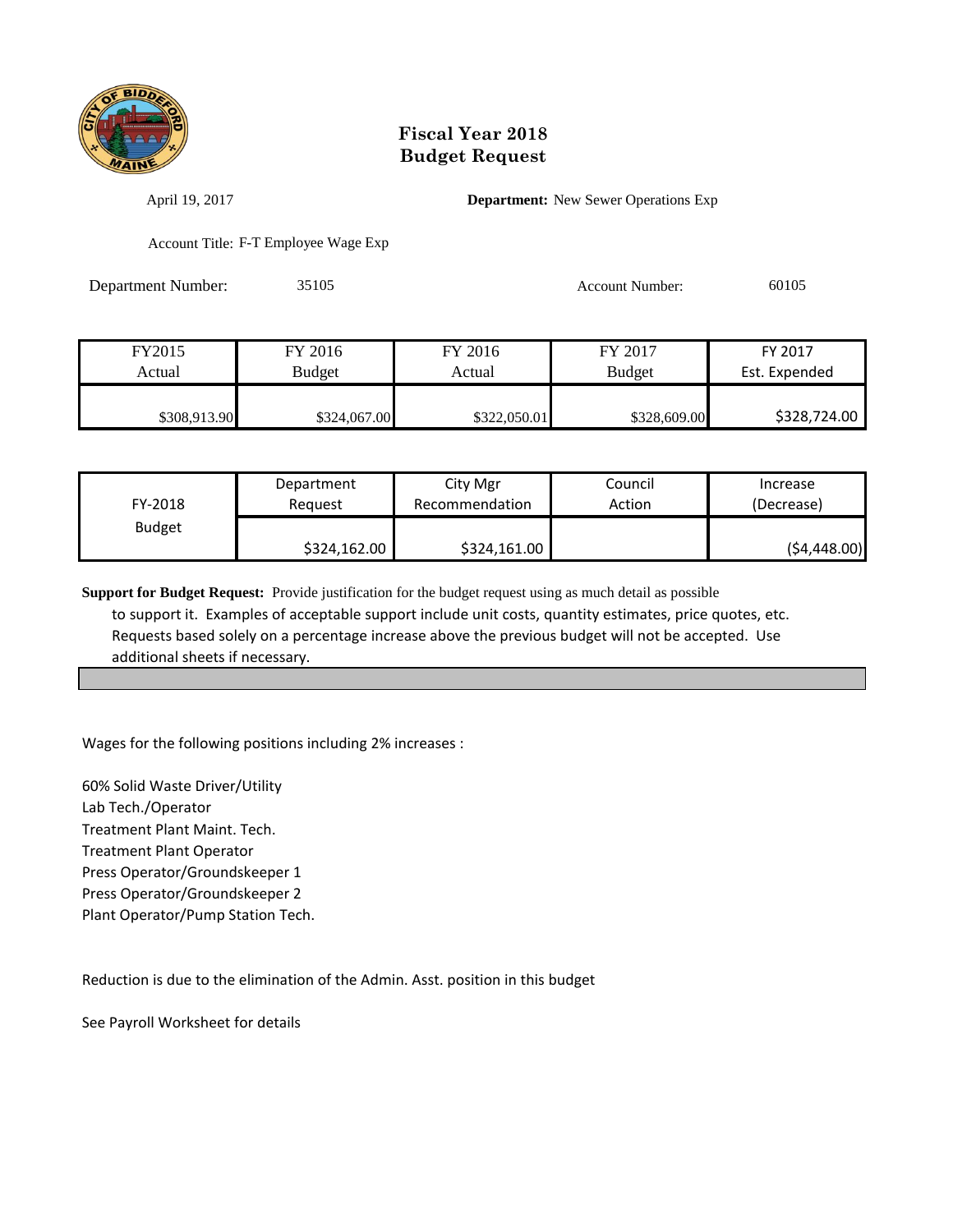

April 19, 2017 **Department:** New Sewer Operations Exp

Account Title: Temp/Seasonal Emp Wage Exp

Department Number: 35105 Account Number: 60107

| FY2015     | FY 2016       | FY 2016    | FY 2017       | FY 2017       |
|------------|---------------|------------|---------------|---------------|
| Actual     | <b>Budget</b> | Actual     | <b>Budget</b> | Est. Expended |
|            |               |            |               |               |
| \$3,648.00 | \$4,500.00    | \$2,820.00 | \$4,000.00    | \$4,000.00    |

| FY-2018       | Department | City Mgr       | Council | Increase   |
|---------------|------------|----------------|---------|------------|
|               | Reauest    | Recommendation | Action  | (Decrease) |
| <b>Budget</b> | \$4,500.00 | \$4,000.00     |         | \$0.00     |

**Support for Budget Request:** Provide justification for the budget request using as much detail as possible to support it. Examples of acceptable support include unit costs, quantity estimates, price quotes, etc. Requests based solely on a percentage increase above the previous budget will not be accepted. Use additional sheets if necessary.

Contract Seasonal Workers

| <b>Fiscal Year Review</b> | <b>Budget</b>  |     | Actual          |    | <b>Differential</b> |
|---------------------------|----------------|-----|-----------------|----|---------------------|
| FY2011                    | \$<br>4,500.00 | - S | $\qquad \qquad$ |    | 4,500.00            |
| FY2012                    | \$<br>4,500.00 | -S  | 3,412.00        | -S | 1,088.00            |
| FY2013                    | \$<br>4,500.00 | - S | 5,318.00        | .S | (818.00)            |
| FY2014                    | \$<br>4,500.00 | -S  | -               |    | 4,500.00            |
| FY2015                    | \$<br>4,500.00 | -S  | 3,648.00        | -S | 852.00              |
| FY2016                    | \$<br>4,500.00 | S   | 2,820.00        | Ŝ  | 1,680.00            |
| FY2017                    | 4.000.00       |     | 4.000.00        | \$ |                     |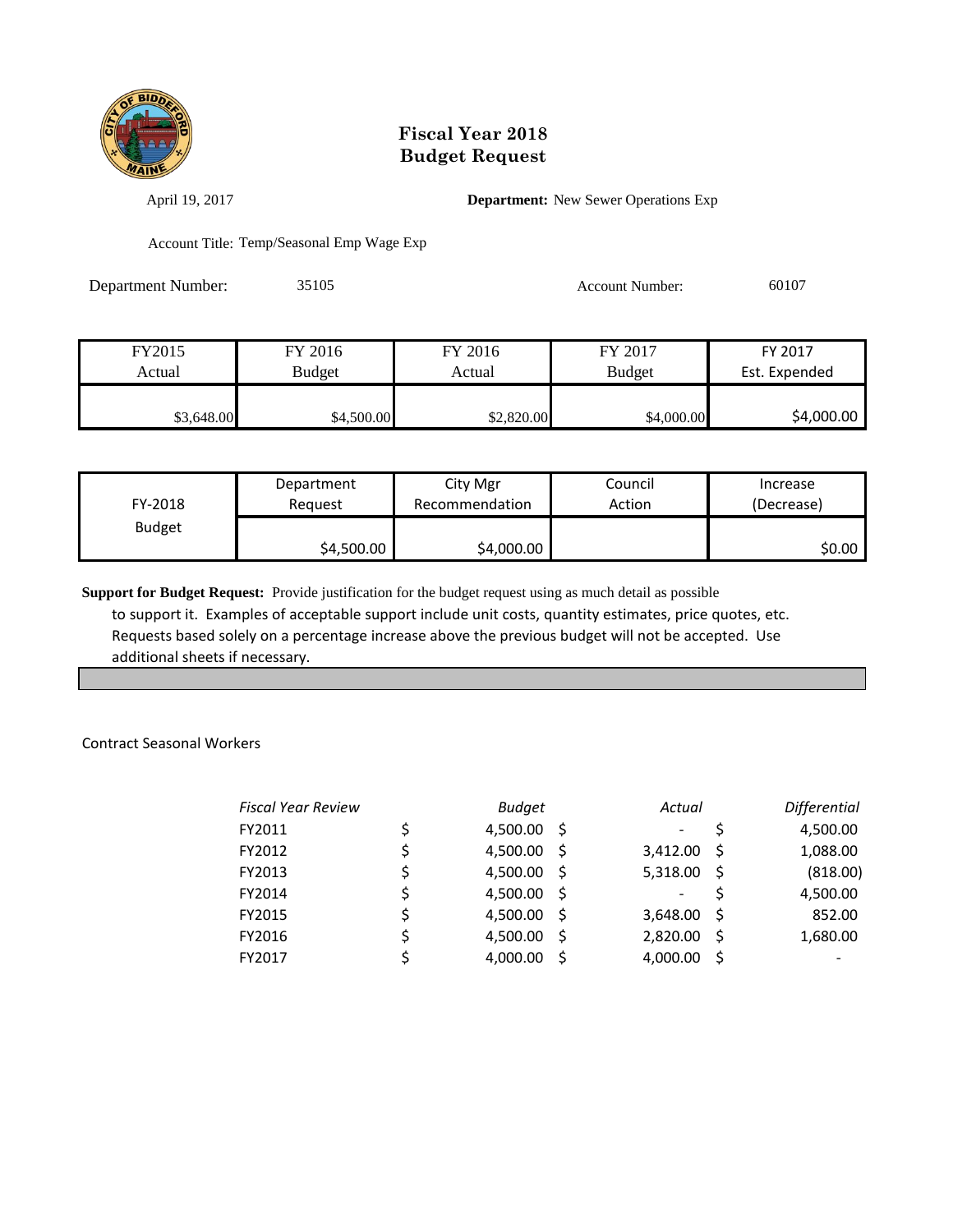

April 19, 2017 **Department:** New Sewer Operations Exp

Account Title: Overtime Wage Expense

Department Number: 35105 Account Number: 60111

| FY2015      | FY 2016     | FY 2016     | FY 2017       | FY 2017       |
|-------------|-------------|-------------|---------------|---------------|
| Actual      | Budget      | Actual      | <b>Budget</b> | Est. Expended |
|             |             |             |               |               |
| \$43,707.75 | \$39,651.00 | \$41,917.63 | \$45,750.00   | \$45,296.00   |

| FY-2018       | Department  | City Mgr       | Council | Increase    |
|---------------|-------------|----------------|---------|-------------|
|               | Reauest     | Recommendation | Action  | (Decrease)  |
| <b>Budget</b> | \$46,958.00 | \$44,000.00    |         | (51,750.00) |

**Support for Budget Request:** Provide justification for the budget request using as much detail as possible to support it. Examples of acceptable support include unit costs, quantity estimates, price quotes, etc. Requests based solely on a percentage increase above the previous budget will not be accepted. Use additional sheets if necessary.

#### Projected overtime need based upon historical data

| Fiscal Year Review |         | <b>Budget</b> |    | Actual       |      | <b>Differential</b> |
|--------------------|---------|---------------|----|--------------|------|---------------------|
| FY2011             | \$      | 30,043.00 \$  |    | 32,945.00 \$ |      | (2,902.00)          |
| FY2012             | \$      | 30,781.00     | S  | 31,758.00    | S    | (977.00)            |
| FY2013             | \$      | 33,002.00     | S  | 41,325.00    | Ŝ    | (8,323.00)          |
| FY2014             | \$      | 35,047.00     | Ŝ  | 38,098.00    | S    | (3,051.00)          |
| FY2015             | \$      | 39,002.00     | \$ | 43,707.75    | - S  | (4,705.75)          |
| FY2016             | \$      | 39,651.00     | -S | 41,917.63    | - S  | (2, 266.63)         |
| FY2017             | \$      | 45,750.00     | S  | 34,869.86    | - \$ | 10,880.14           |
|                    | Average |               | \$ | 37,803.03    |      |                     |
|                    | Medain  |               | \$ | 38,098.00    |      |                     |
|                    | Maximum |               | \$ | 43,707.75    |      |                     |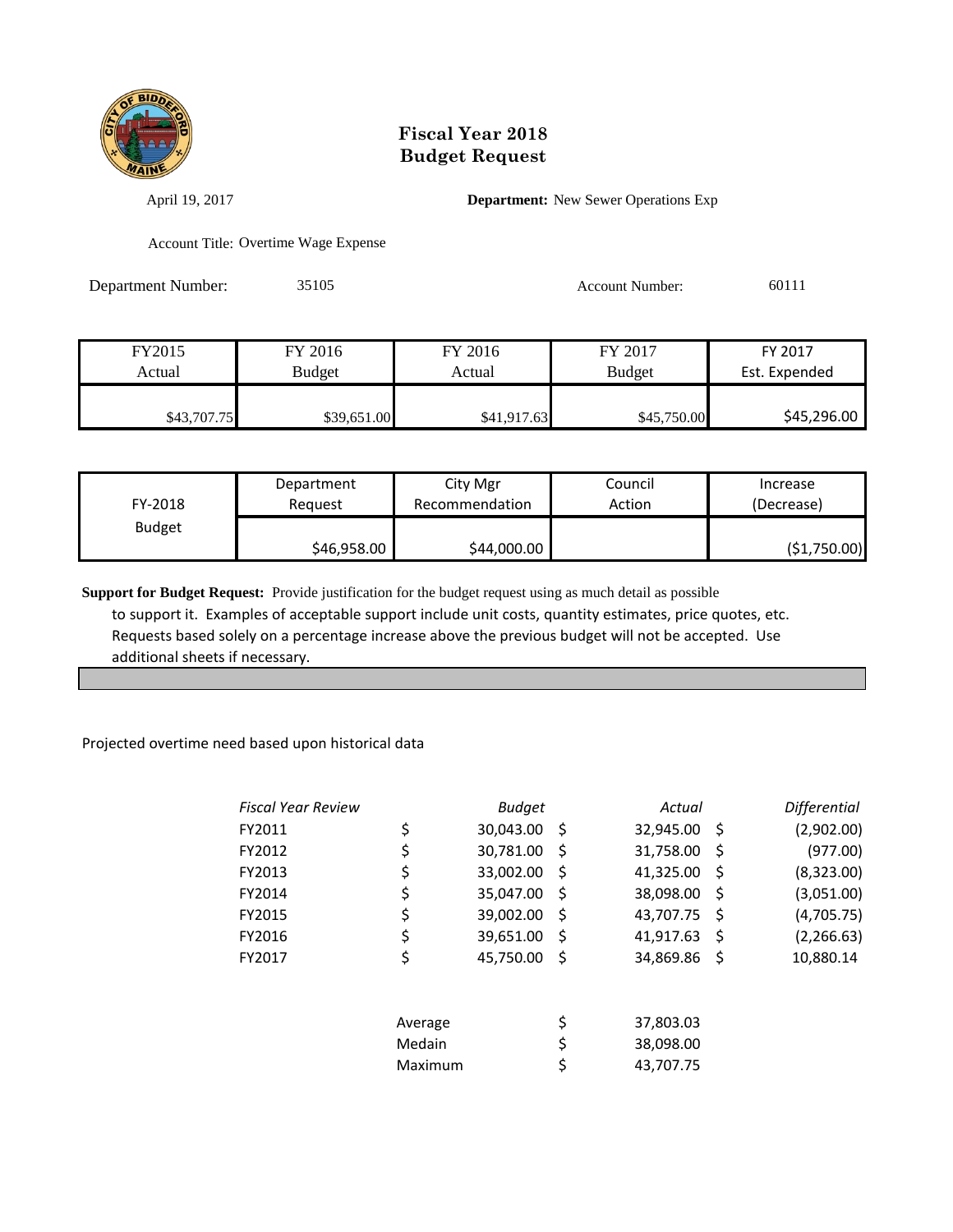

April 19, 2017 **Department:** New Sewer Operations Exp

Account Title: FICA/Medicare-ER Share Exp

Department Number: 35105 Account Number: 60201

| FY2015      | FY 2016     | FY 2016     | FY 2017       | FY 2017       |
|-------------|-------------|-------------|---------------|---------------|
| Actual      | Budget      | Actual      | <b>Budget</b> | Est. Expended |
|             |             |             |               |               |
| \$37,769.49 | \$42,721.00 | \$39,014.13 | \$43,695.00   | \$39,797.00   |

| FY-2018       | Department  | City Mgr       | Council | Increase   |
|---------------|-------------|----------------|---------|------------|
|               | Reauest     | Recommendation | Action  | (Decrease) |
| <b>Budget</b> | \$44,135.67 | \$44,135.67    |         | \$440.67   |

**Support for Budget Request:** Provide justification for the budget request using as much detail as possible to support it. Examples of acceptable support include unit costs, quantity estimates, price quotes, etc. Requests based solely on a percentage increase above the previous budget will not be accepted. Use additional sheets if necessary.

7.65% of applicable salaries and wages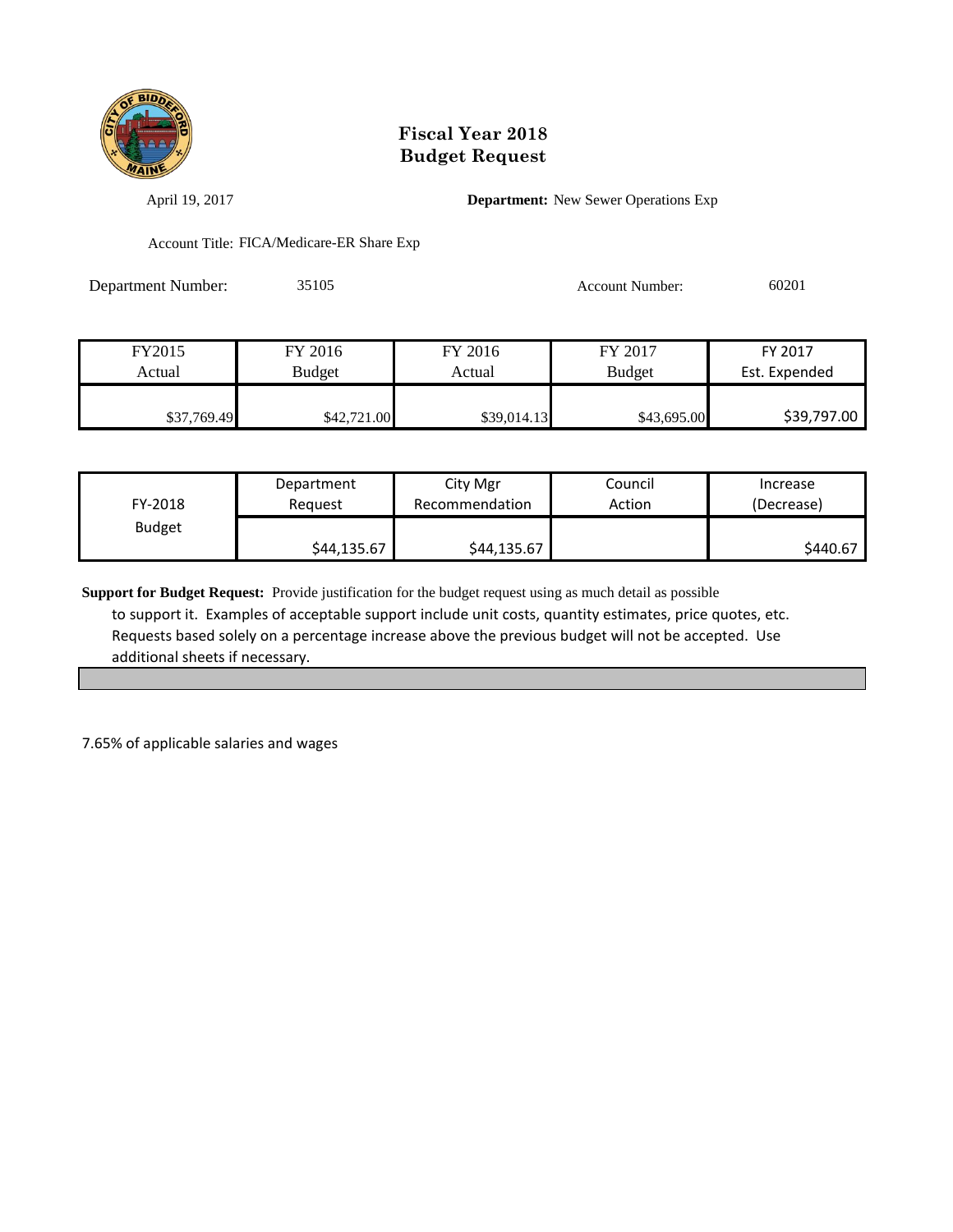

April 19, 2017 **Department:** New Sewer Operations Exp

Account Title: MPERS-Employer Share Exp

| Department Number: | 35105 | <b>Account Number:</b> | 60202 |
|--------------------|-------|------------------------|-------|
|                    |       |                        |       |

| FY2015      | FY 2016     | FY 2016     | FY 2017       | FY 2017       |
|-------------|-------------|-------------|---------------|---------------|
| Actual      | Budget      | Actual      | <b>Budget</b> | Est. Expended |
|             |             |             |               |               |
| \$37,114.82 | \$44,304.00 | \$44,258.16 | \$48,447.00   | \$49,146.00   |

| FY-2018       | Department  | City Mgr       | Council | Increase   |
|---------------|-------------|----------------|---------|------------|
|               | Reguest     | Recommendation | Action  | (Decrease) |
| <b>Budget</b> | \$50,367.48 | \$50,367.48    |         | \$1,920.48 |

**Support for Budget Request:** Provide justification for the budget request using as much detail as possible to support it. Examples of acceptable support include unit costs, quantity estimates, price quotes, etc. Requests based solely on a percentage increase above the previous budget will not be accepted. Use additional sheets if necessary.

9.6% of applicable salaries and wages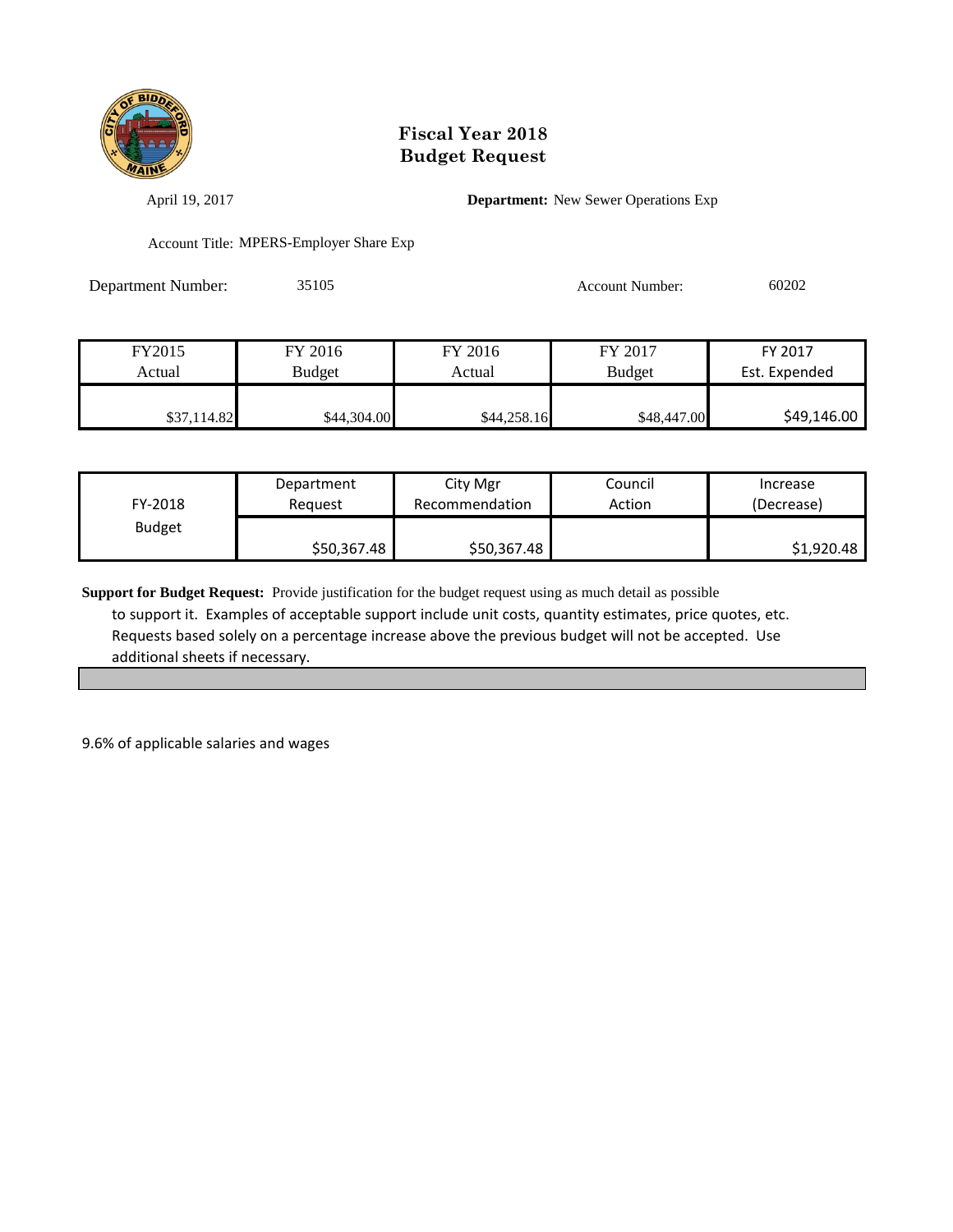

April 19, 2017 **Department:** New Sewer Operations Exp

Account Title: 457 Plan-Employer Share Exp

| Department Number: | 35105 | Account Number: | 60203 |
|--------------------|-------|-----------------|-------|
|                    |       |                 |       |

| FY2015     | FY 2016       | FY 2016    | FY 2017       | FY 2017       |
|------------|---------------|------------|---------------|---------------|
| Actual     | <b>Budget</b> | Actual     | <b>Budget</b> | Est. Expended |
|            |               |            |               |               |
| \$2,569.06 | \$2,674.00    | \$2,775.70 | \$3,238.00    | \$3,169.00    |

| FY-2018       | Department | City Mgr       | Council | Increase   |
|---------------|------------|----------------|---------|------------|
|               | Reguest    | Recommendation | Action  | (Decrease) |
| <b>Budget</b> | \$3,944.78 | \$3,944.78     |         | \$706.78   |

**Support for Budget Request:** Provide justification for the budget request using as much detail as possible to support it. Examples of acceptable support include unit costs, quantity estimates, price quotes, etc. Requests based solely on a percentage increase above the previous budget will not be accepted. Use additional sheets if necessary.

Up to 6% of applicable salaries and wages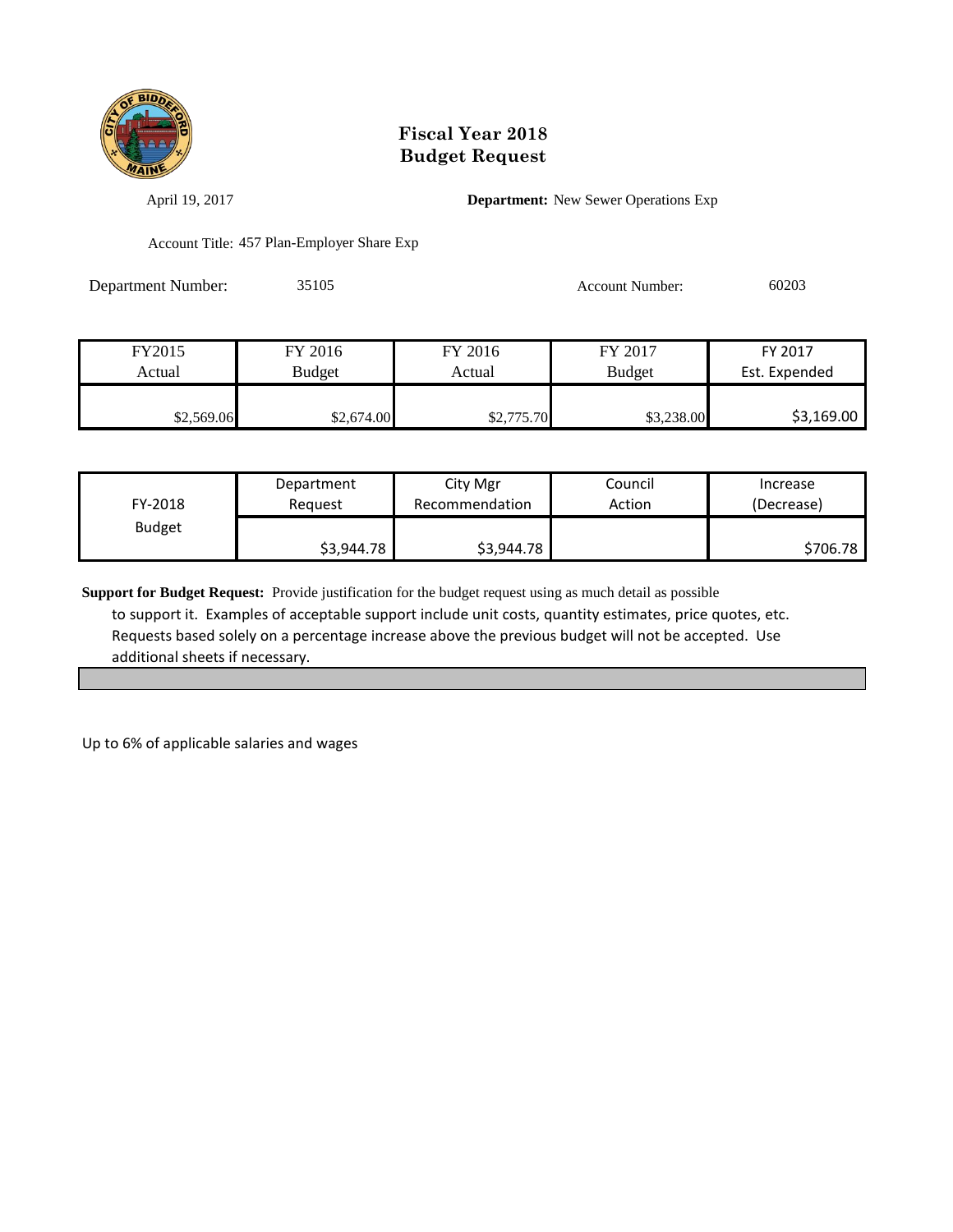

April 19, 2017 **Department:** New Sewer Operations Exp

Account Title: HPHC Ins Employer Share Exp

| Department Number: | 35105 | Account Number: | 60210 |
|--------------------|-------|-----------------|-------|
|                    |       |                 |       |

| FY2015      | FY 2016       | FY 2016     | FY 2017     | FY 2017       |
|-------------|---------------|-------------|-------------|---------------|
| Actual      | <b>Budget</b> | Actual      | Budget      | Est. Expended |
|             |               |             |             |               |
| \$12,901.13 | \$12,503.00   | \$11,742.08 | \$12,381.00 | \$11,372.00   |

| FY-2018       | Department | City Mgr       | Council | Increase      |
|---------------|------------|----------------|---------|---------------|
|               | Reauest    | Recommendation | Action  | (Decrease)    |
| <b>Budget</b> | \$8,464.91 | \$8,465.00     |         | ( \$3,916.00) |

**Support for Budget Request:** Provide justification for the budget request using as much detail as possible to support it. Examples of acceptable support include unit costs, quantity estimates, price quotes, etc. Requests based solely on a percentage increase above the previous budget will not be accepted. Use additional sheets if necessary.

Health Insurance Premium for Public Works Director position with projected increase of 7%

Decrease due to elimination of Admin. Asst. position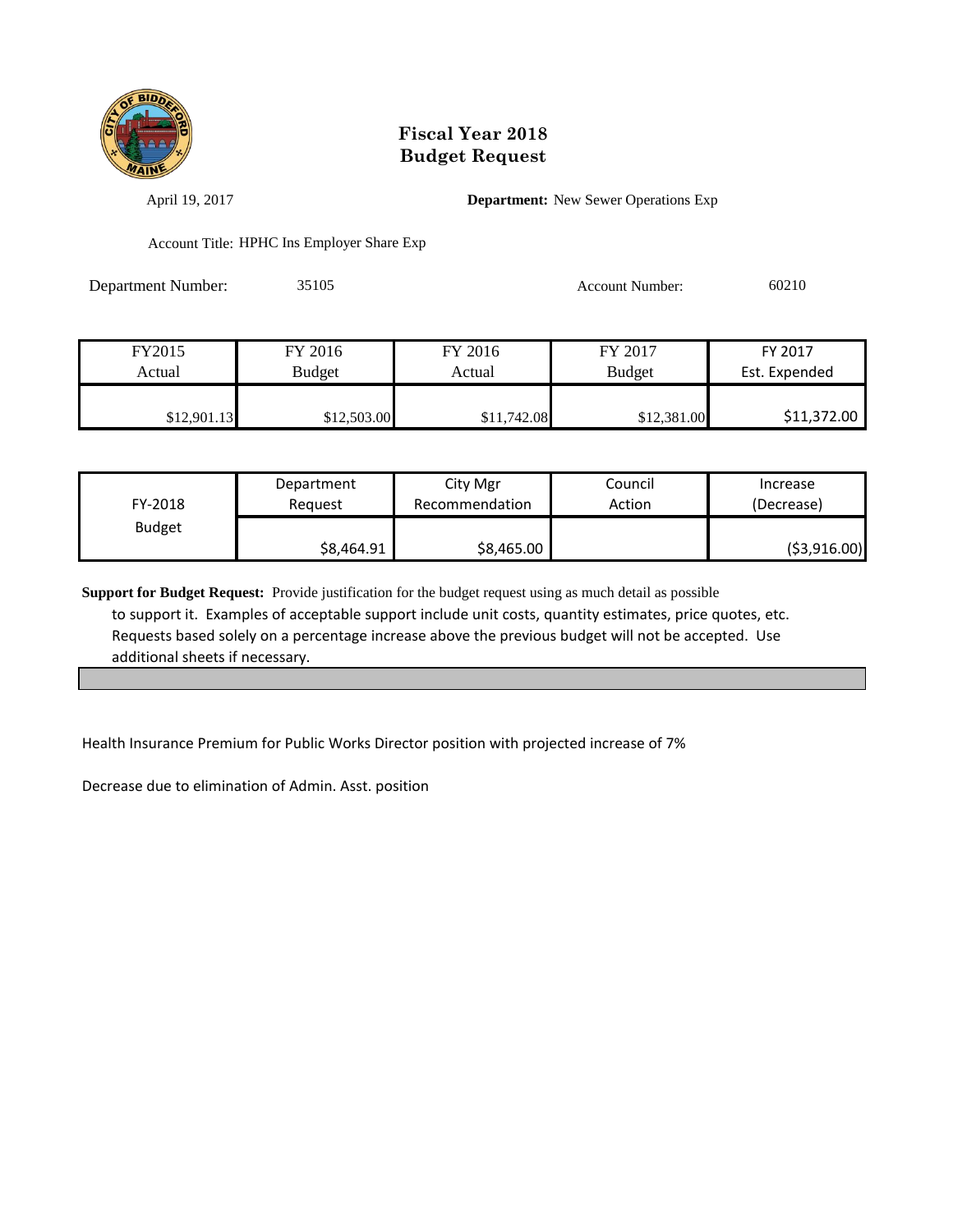

April 19, 2017 **Department:** New Sewer Operations Exp

Account Title: NNEBT Ins Employer Share Exp

Department Number: 35105 Account Number: 60211

| FY2015       | FY 2016       | FY 2016      | FY 2017       | FY 2017       |
|--------------|---------------|--------------|---------------|---------------|
| Actual       | <b>Budget</b> | Actual       | <b>Budget</b> | Est. Expended |
|              |               |              |               |               |
| \$117,424.60 | \$116,556.00  | \$122.131.24 | \$127,889.00  | \$136,213.00  |

| FY-2018       | Department   | City Mgr       | Council | Increase    |
|---------------|--------------|----------------|---------|-------------|
|               | Reauest      | Recommendation | Action  | (Decrease)  |
| <b>Budget</b> | \$143,949.00 | \$143,949.00   |         | \$16,060.00 |

**Support for Budget Request:** Provide justification for the budget request using as much detail as possible to support it. Examples of acceptable support include unit costs, quantity estimates, price quotes, etc. Requests based solely on a percentage increase above the previous budget will not be accepted. Use additional sheets if necessary.

Health Insurance Premiums for the following positions with projected increase of 6% :

Asst. Director Wastewater Operations Chief Operator 60% of Solid Waste Driver/Utility Lab Tech./Operator Treatment Plant Maint. Tech. Treatment Plant Operator Press Operator/Groundskeeper 1 Press Operator/Groundskeeper 2 Plant Operator/Pump Station Tech.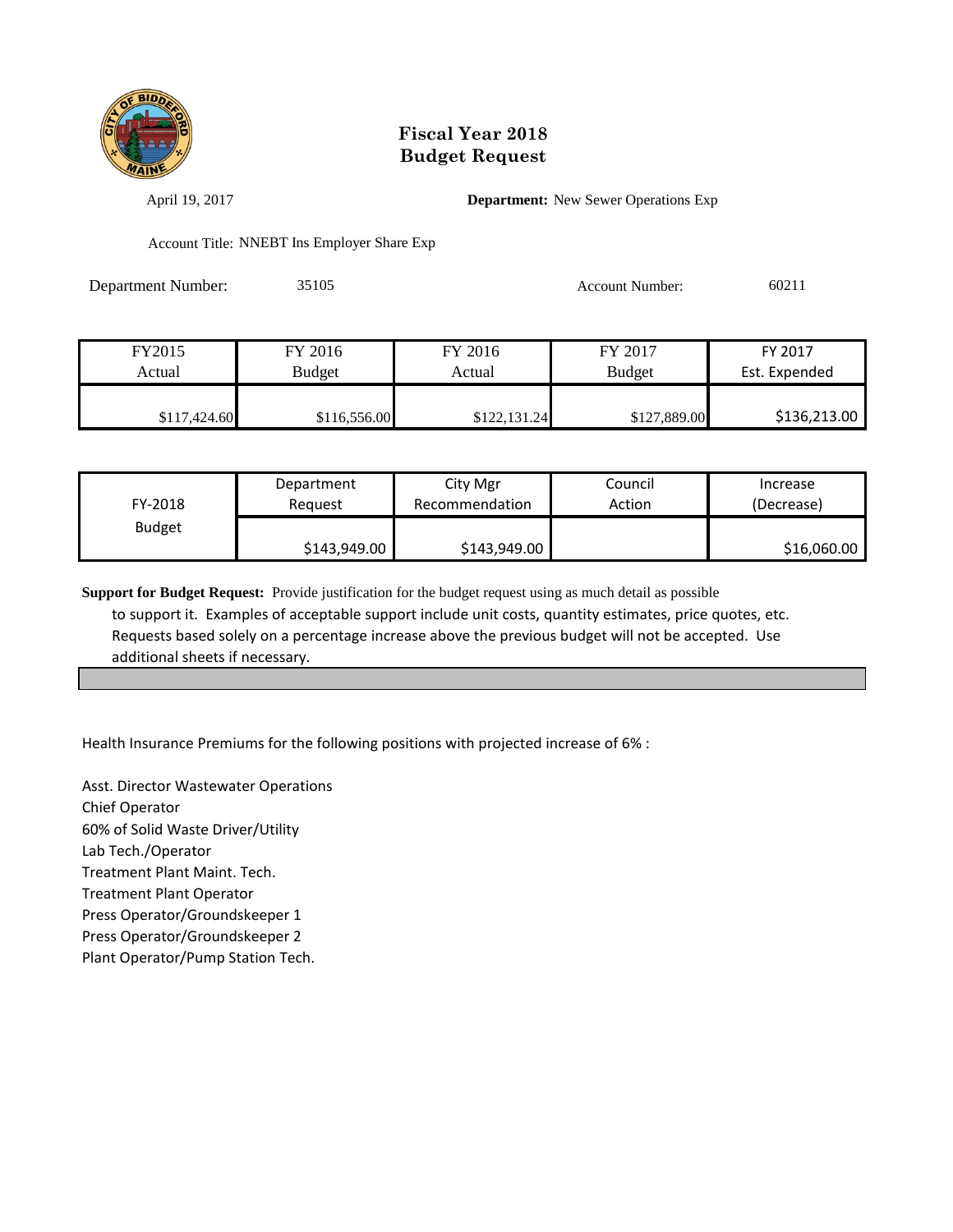

April 19, 2017 **Department:** New Sewer Operations Exp

Account Title: S-T Disability ER Share Exp

Department Number: 35105 Account Number: 60212

| FY2015  | FY 2016 | FY 2016 | FY 2017       | FY 2017       |
|---------|---------|---------|---------------|---------------|
| Actual  | Budget  | Actual  | <b>Budget</b> | Est. Expended |
|         |         |         |               |               |
| \$85.99 | \$98.00 | \$91.87 | \$104.00      | \$100.00      |

| FY-2018       | Department | City Mgr       | Council | Increase   |
|---------------|------------|----------------|---------|------------|
|               | Reauest    | Recommendation | Action  | (Decrease) |
| <b>Budget</b> | \$72.62    | \$73.00        |         | (\$31.00)  |

**Support for Budget Request:** Provide justification for the budget request using as much detail as possible to support it. Examples of acceptable support include unit costs, quantity estimates, price quotes, etc. Requests based solely on a percentage increase above the previous budget will not be accepted. Use additional sheets if necessary.

Life & AD+D premium for following positions :

Public Works Director Asst. Director Wastewater Operations Chief Operator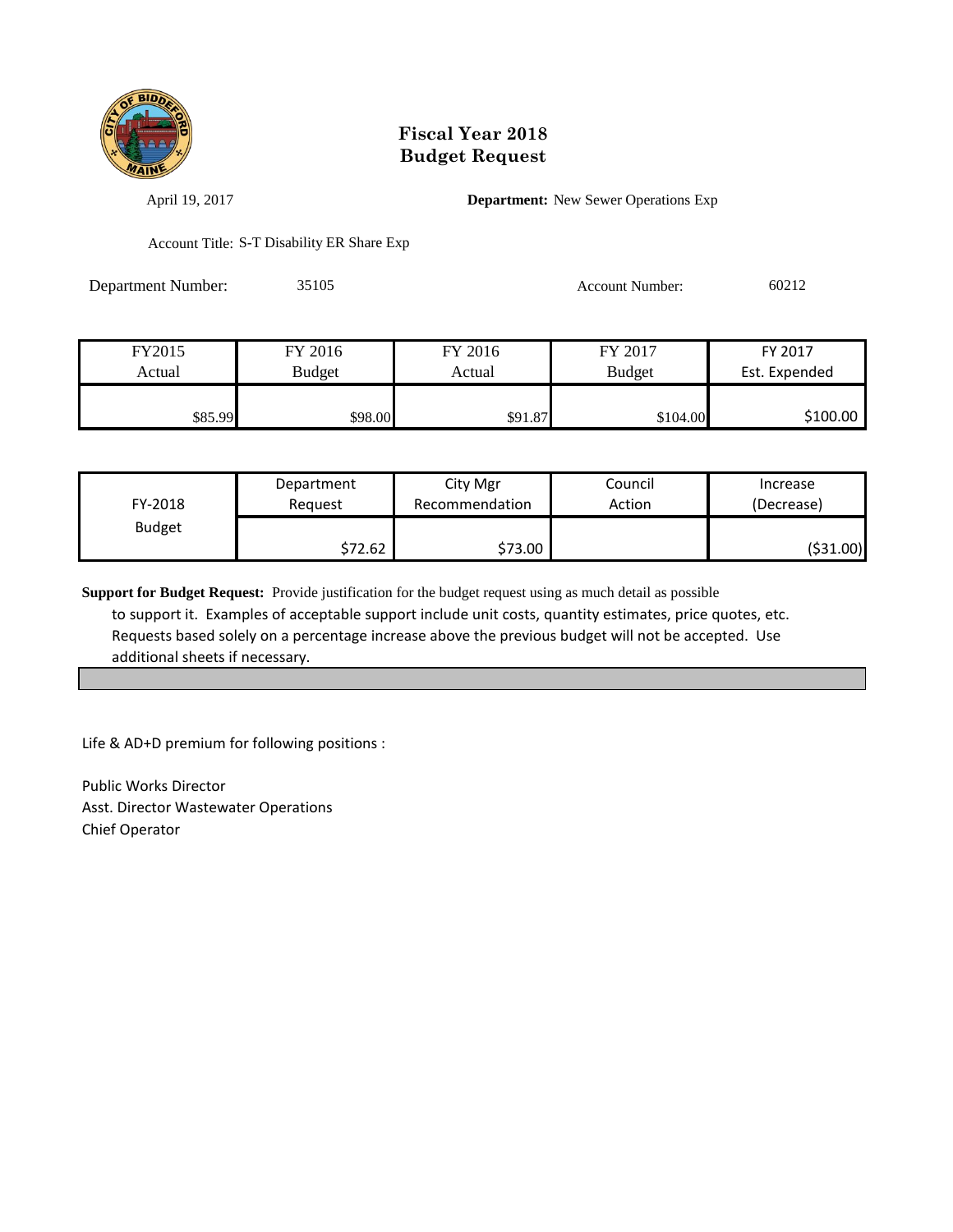

April 19, 2017 **Department:** New Sewer Operations Exp

Account Title: L-T Disability ER Share Exp

Department Number: 35105 Account Number: 60213

| FY2015   | FY 2016       | FY 2016  | FY 2017       | FY 2017       |
|----------|---------------|----------|---------------|---------------|
| Actual   | <b>Budget</b> | Actual   | <b>Budget</b> | Est. Expended |
|          |               |          |               |               |
| \$429.05 | \$590.00      | \$526.27 | \$671.00      | \$616.00      |

| FY-2018       | Department | City Mgr       | Council | Increase   |
|---------------|------------|----------------|---------|------------|
|               | Reauest    | Recommendation | Action  | (Decrease) |
| <b>Budget</b> | \$687.00∣  | \$687.00       |         | \$16.00    |

**Support for Budget Request:** Provide justification for the budget request using as much detail as possible to support it. Examples of acceptable support include unit costs, quantity estimates, price quotes, etc. Requests based solely on a percentage increase above the previous budget will not be accepted. Use additional sheets if necessary.

Premiums for the following positions :

Public Works Director Asst. Director Wastewater Operations Chief Operator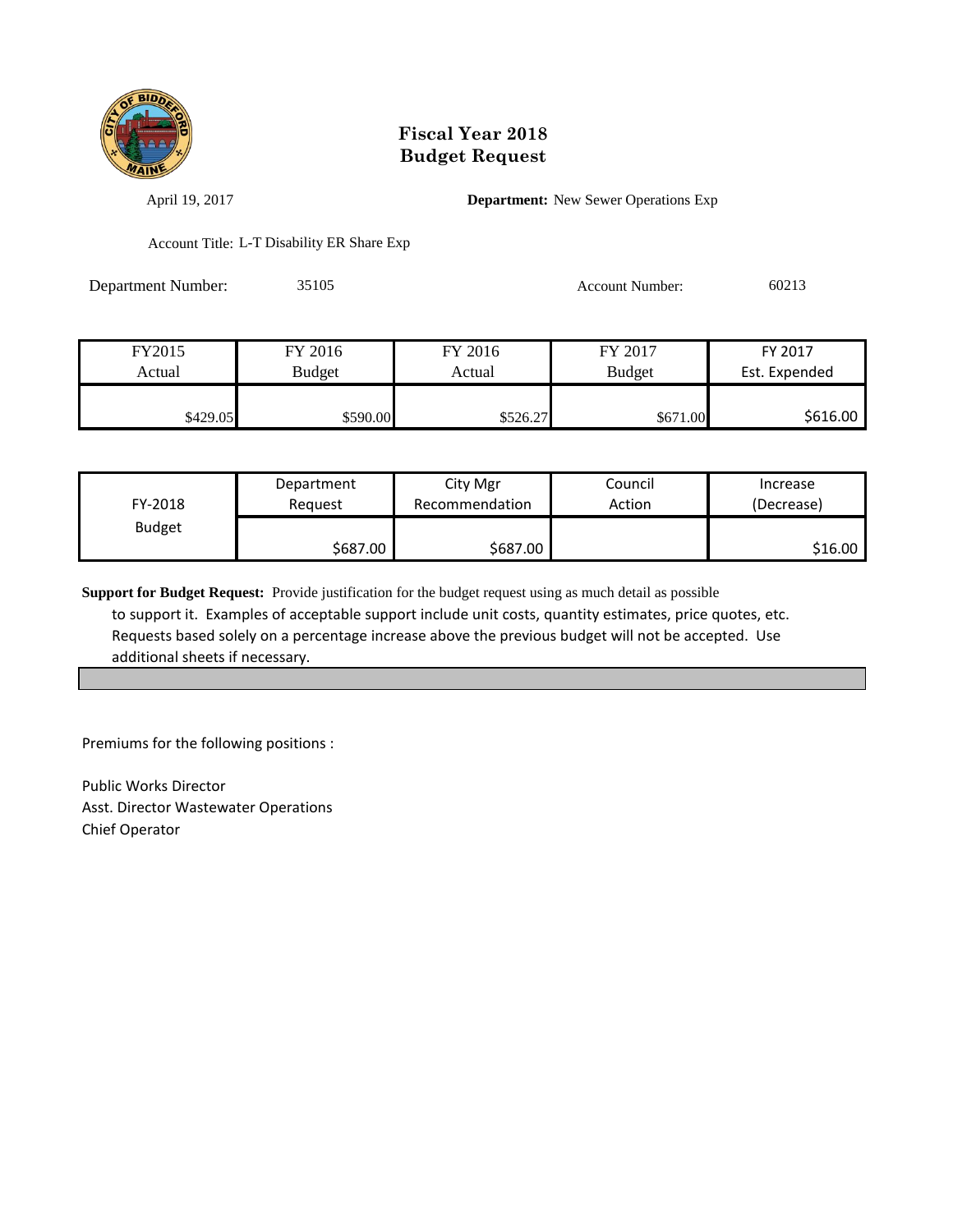

April 19, 2017 **Department:** New Sewer Operations Exp

Account Title: Delta Dental ER Share

Department Number: 35105 Account Number: 60216

| FY2015 | FY 2016 | FY 2016 | FY 2017       | FY 2017       |
|--------|---------|---------|---------------|---------------|
| Actual | Budget  | Actual  | <b>Budget</b> | Est. Expended |
|        |         |         |               |               |
| \$0.00 | \$0.00  | \$0.00  | \$0.00        | \$0.00        |

| FY-2018       | Department | City Mgr       | Council | Increase   |
|---------------|------------|----------------|---------|------------|
|               | Reauest    | Recommendation | Action  | (Decrease) |
| <b>Budget</b> | \$0.00     | \$0.00         |         | \$0.00     |

**Support for Budget Request:** Provide justification for the budget request using as much detail as possible to support it. Examples of acceptable support include unit costs, quantity estimates, price quotes, etc. Requests based solely on a percentage increase above the previous budget will not be accepted. Use additional sheets if necessary.

Not applicable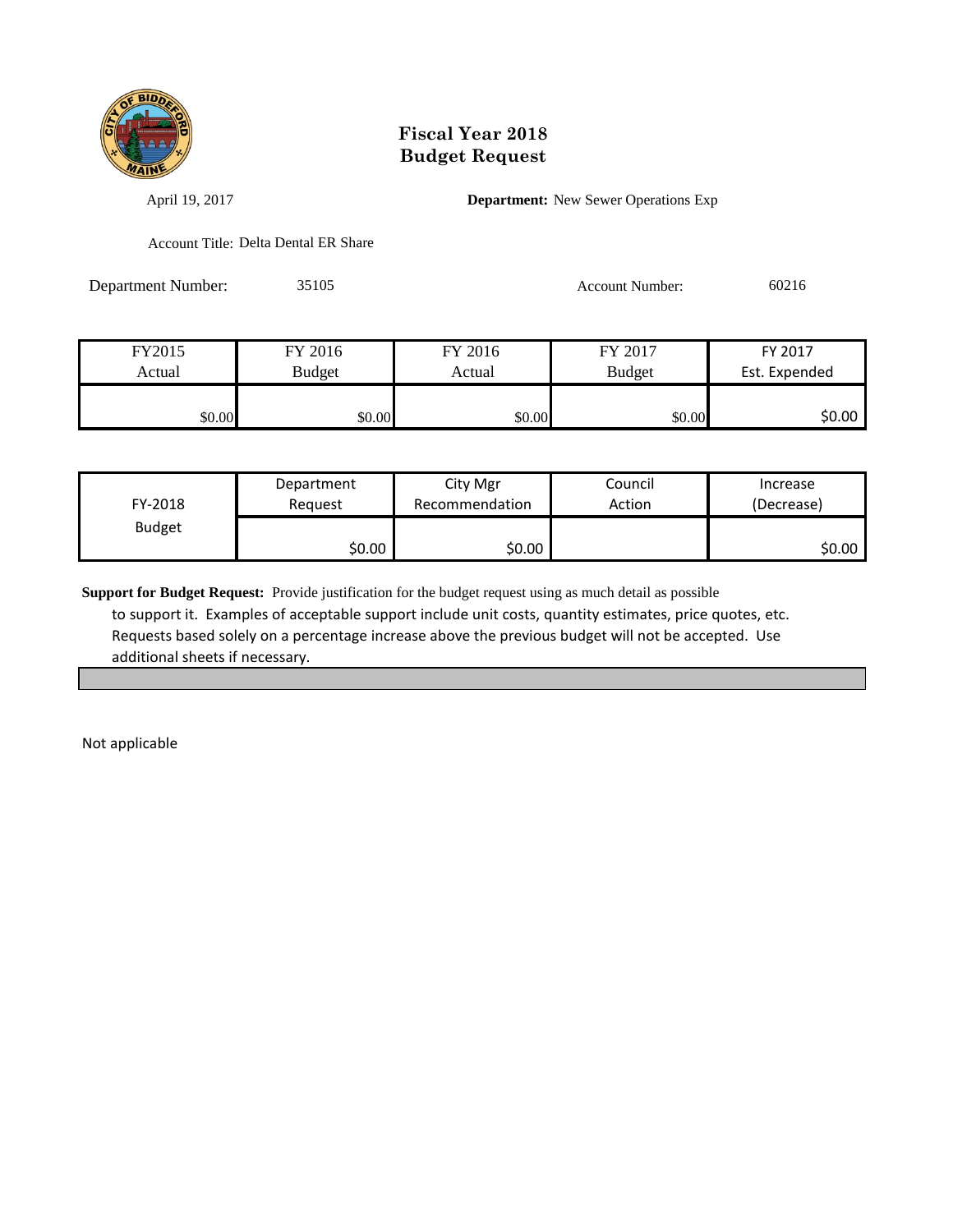

April 19, 2017 **Department:** New Sewer Operations Exp

Account Title: RHSA Plan ER Share

Department Number: 35105 Account Number: 60217

| FY2015 | FY 2016 | FY 2016    | FY 2017       | FY 2017       |
|--------|---------|------------|---------------|---------------|
| Actual | Budget  | Actual     | <b>Budget</b> | Est. Expended |
|        |         |            |               |               |
| \$0.00 | \$0.00  | \$1,155.00 | \$5,460.00    | \$5,460.00    |

| FY-2018       | Department | City Mgr       | Council | Increase   |
|---------------|------------|----------------|---------|------------|
|               | Reauest    | Recommendation | Action  | (Decrease) |
| <b>Budget</b> | \$5,460.00 | \$5,460.00     |         | \$0.00     |

**Support for Budget Request:** Provide justification for the budget request using as much detail as possible to support it. Examples of acceptable support include unit costs, quantity estimates, price quotes, etc. Requests based solely on a percentage increase above the previous budget will not be accepted. Use additional sheets if necessary.

Retirement Health Savings Account contribution for applicable positions

| Desc               | No (ea) | Units (weeks) | Rate  | Subtotal |
|--------------------|---------|---------------|-------|----------|
| Eligible employees |         |               | 15.00 | 5.460.00 |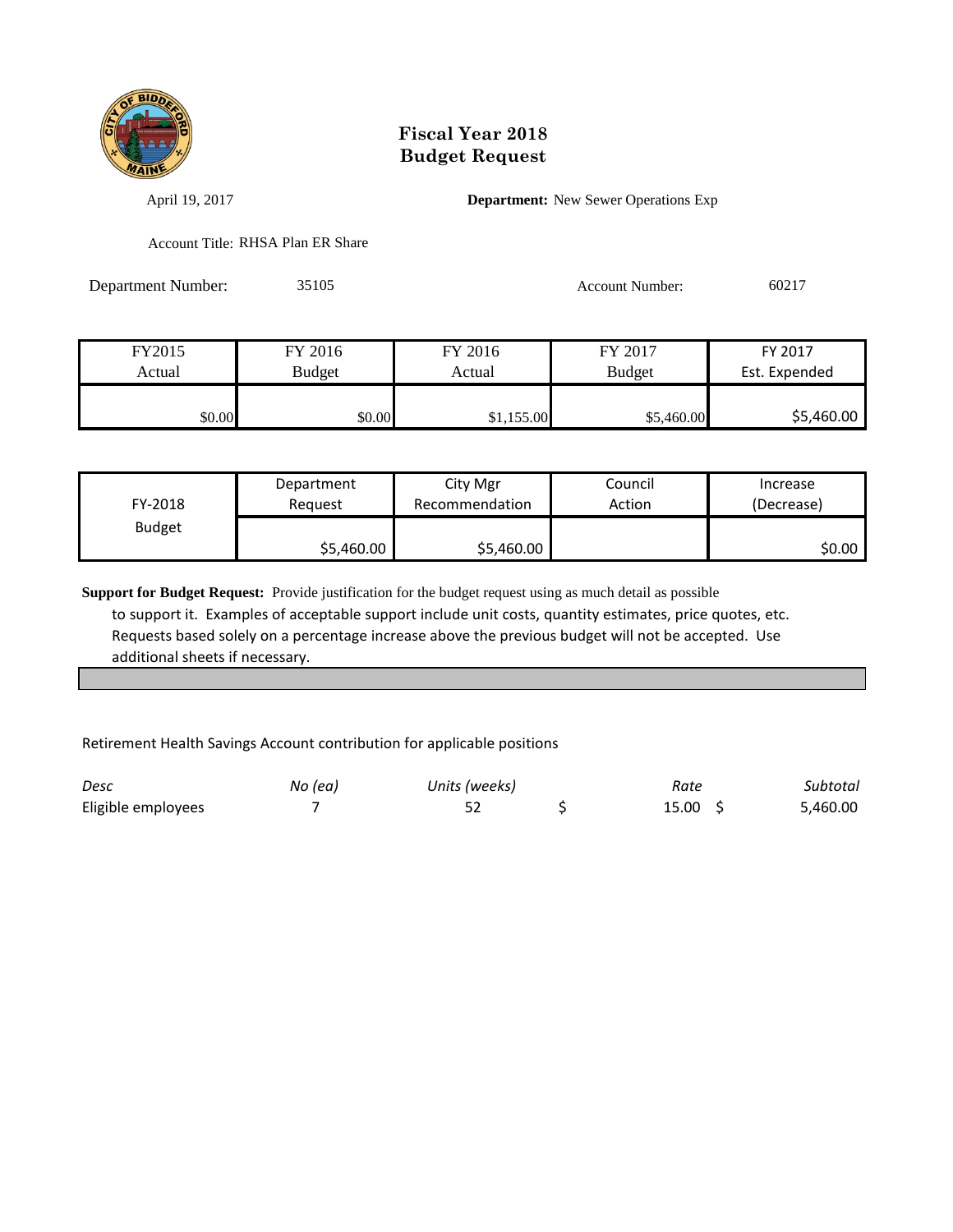

April 19, 2017 **Department:** New Sewer Operations Exp

Account Title: Clothing/Uniforms Expense

Department Number: 35105 Account Number: 60230

| FY2015     | FY 2016    | FY 2016    | FY 2017       | FY 2017       |
|------------|------------|------------|---------------|---------------|
| Actual     | Budget     | Actual     | <b>Budget</b> | Est. Expended |
|            |            |            |               |               |
| \$3,084.13 | \$2,450.00 | \$1,995.25 | \$2,450.00    | \$2,450.00    |

| FY-2018       | Department | City Mgr       | Council | Increase   |
|---------------|------------|----------------|---------|------------|
|               | Reauest    | Recommendation | Action  | (Decrease) |
| <b>Budget</b> | \$2,450.00 | \$2,450.00     |         | \$0.00     |

**Support for Budget Request:** Provide justification for the budget request using as much detail as possible to support it. Examples of acceptable support include unit costs, quantity estimates, price quotes, etc. Requests based solely on a percentage increase above the previous budget will not be accepted. Use additional sheets if necessary.

Contractual obligation for clothing for the following positions :

Chief Operator Maxium =  $7 \times $350 = $2,450$ Lab Tech./Operator Treatment Plant Maint. Tech. Treatment Plant Operator Press Operator/Groundskeeper 1 Press Operator/Groundskeeper 2 Plant Operator/Pump Station Tech.

| <b>Fiscal Year Review</b> |   | <b>Budget</b> |     | Actual        |    | <b>Differential</b> |
|---------------------------|---|---------------|-----|---------------|----|---------------------|
| FY2011                    | S | 3,500.00      | - S | 2,844.00      | -S | 656.00              |
| FY2012                    |   | 3,500.00      | -S  | 1,705.00      | -S | 1,795.00            |
| FY2013                    |   | 2,100.00      | S.  | 1,747.00 \$   |    | 353.00              |
| FY2014                    | Ş | 2,450.00      | -S  | 2,293.00      | -S | 157.00              |
| FY2015                    |   | 2,450.00      | -Ś  | $3,084.13$ \$ |    | (634.13)            |
| FY2016                    |   | 2,450.00      | -S  | 1,995.25      | -S | 454.75              |
| FY2017                    |   | 2,450.00      |     | \$2,450.00    | -S |                     |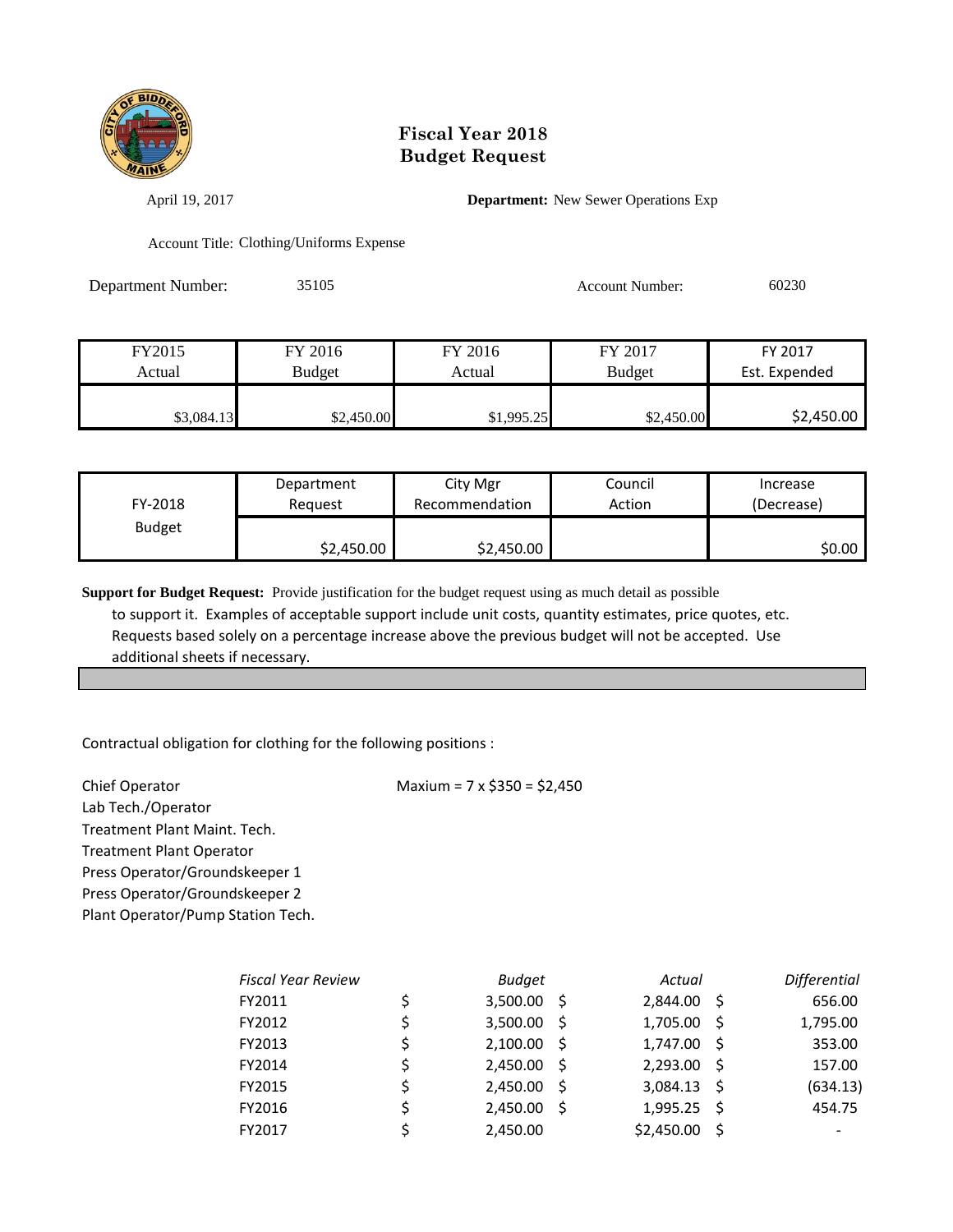

April 19, 2017 **Department:** New Sewer Operations Exp

Account Title: Conferences/Training Expense

Department Number: 35105 Account Number: 60251

| FY2015     | FY 2016       | FY 2016    | FY 2017       | FY 2017       |
|------------|---------------|------------|---------------|---------------|
| Actual     | <b>Budget</b> | Actual     | <b>Budget</b> | Est. Expended |
|            |               |            |               |               |
| \$2,625.00 | \$3,000.00    | \$2,194.92 | \$3,000.00    | \$2,955.00    |

| FY-2018       | Department | City Mgr       | Council | Increase   |
|---------------|------------|----------------|---------|------------|
|               | Reauest    | Recommendation | Action  | (Decrease) |
| <b>Budget</b> | \$2,700.00 | \$2,700.00     |         | (\$300.00) |

**Support for Budget Request:** Provide justification for the budget request using as much detail as possible to support it. Examples of acceptable support include unit costs, quantity estimates, price quotes, etc. Requests based solely on a percentage increase above the previous budget will not be accepted. Use additional sheets if necessary.

#### Training requirements for State wastewater licenses and certifications

| <b>Fiscal Year Review</b> |         | <b>Budget</b> |      | Actual     |     | <b>Differential</b> |
|---------------------------|---------|---------------|------|------------|-----|---------------------|
| FY2011                    | \$      | 4,425.00      | - \$ | 877.84     | -\$ | 3,547.16            |
| FY2012                    | \$      | 3,675.00      | S    | 1,778.40   | S.  | 1,896.60            |
| FY2013                    | \$      | 3,675.00      | S    | 2,003.60   | \$  | 1,671.40            |
| FY2014                    | \$      | 3,675.00      | \$   | 1,286.43   | S.  | 2,388.57            |
| FY2015                    | \$      | 3,000.00      | S    | 2,625.00   | \$  | 375.00              |
| FY2016                    | \$      | 3,000.00      | .S   | 2,194.92   | \$. | 805.08              |
| FY2017                    | \$      | 3,000.00      |      | \$2,700.00 | -S  | 300.00              |
|                           |         |               |      |            |     |                     |
|                           | Average |               | \$   | 1,923.74   |     |                     |
|                           | Medain  |               | \$   | 2,003.60   |     |                     |
|                           | Maximum |               |      | 2,700.00   |     |                     |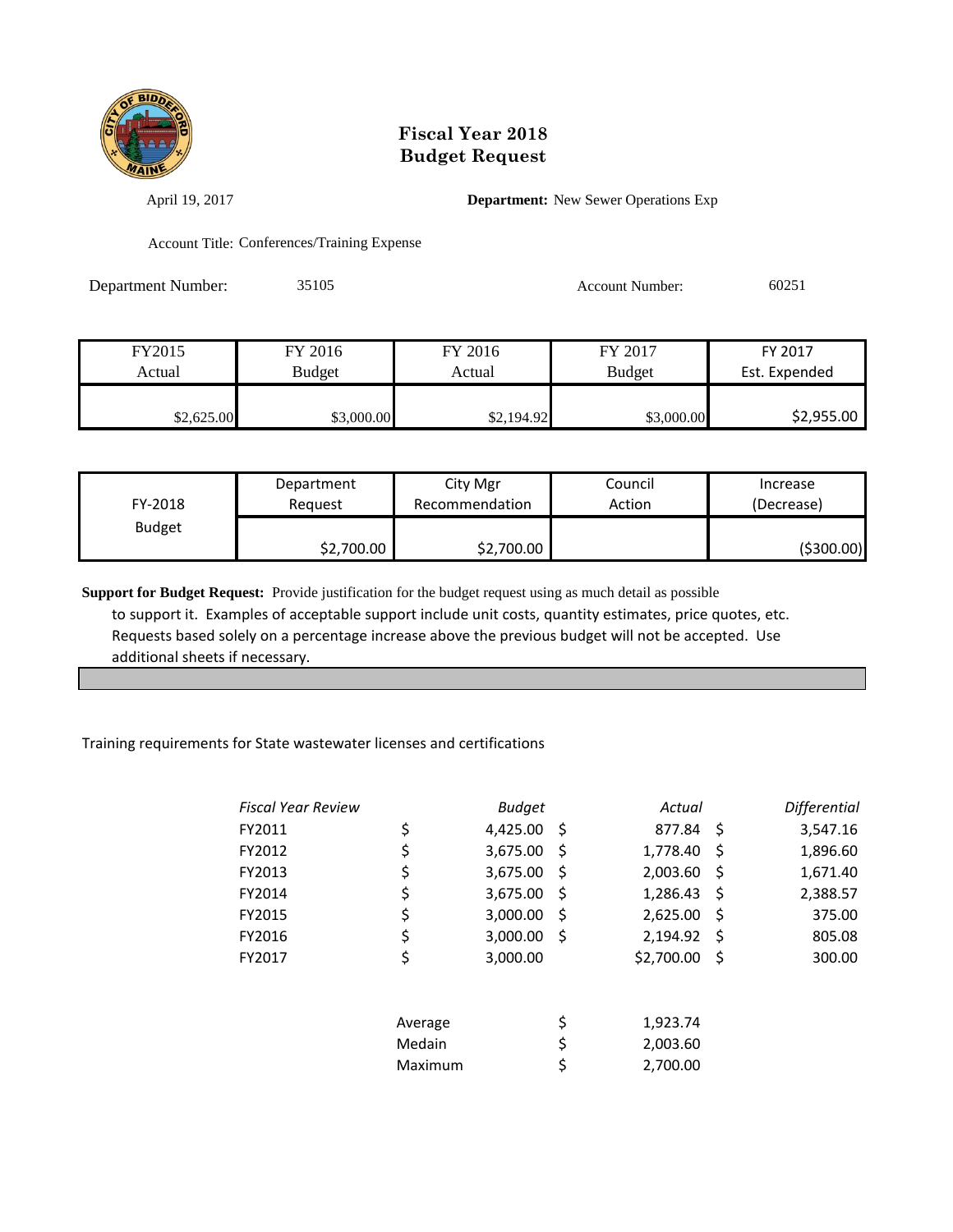

April 19, 2017 **Department:** New Sewer Operations Exp

Account Title: Travel/Mileage Expense

Department Number: 35105 Account Number: 60252

| FY2015     | FY 2016       | FY 2016    | FY 2017       | FY 2017       |
|------------|---------------|------------|---------------|---------------|
| Actual     | <b>Budget</b> | Actual     | <b>Budget</b> | Est. Expended |
|            |               |            |               |               |
| \$1,361.15 | \$2,300.00    | \$1,818.64 | \$2,000.00    | \$1,810.00    |

| FY-2018       | Department | City Mgr       | Council | Increase   |
|---------------|------------|----------------|---------|------------|
|               | Reauest    | Recommendation | Action  | (Decrease) |
| <b>Budget</b> | \$2,000.00 | \$2,000.00     |         | \$0.00     |

**Support for Budget Request:** Provide justification for the budget request using as much detail as possible to support it. Examples of acceptable support include unit costs, quantity estimates, price quotes, etc. Requests based solely on a percentage increase above the previous budget will not be accepted. Use additional sheets if necessary.

| Desc<br>Tolls: sludge hauling | Weeks<br>52               |         | Unit (trip/wk)<br>3 | \$   | Rate<br>$14.00 \div$ |      | Subtotal<br>2,184.00 |  |
|-------------------------------|---------------------------|---------|---------------------|------|----------------------|------|----------------------|--|
|                               | <b>Fiscal Year Review</b> |         | <b>Budget</b>       |      | Actual               |      | Differential         |  |
|                               | FY2011                    | \$      | $100.00$ \$         |      |                      | \$   | 100.00               |  |
|                               | FY2012                    | \$      | 100.00              | - \$ | 90.92                | \$   | 9.08                 |  |
|                               | FY2013                    | \$      | 100.00              | -\$  | 73.00                | - \$ | 27.00                |  |
|                               | FY2014                    | \$      | 100.00              | \$   | 45.75                | - Ś  | 54.25                |  |
|                               | FY2015                    | \$      | 1,262.00            | - \$ | 1,361.15             | - \$ | (99.15)              |  |
|                               | FY2016                    | \$      | 2,300.00            | - \$ | $1,818.64$ \$        |      | 481.36               |  |
|                               | FY2017                    | \$      | 2,000.00            |      | \$1,810.00           | - \$ | 190.00               |  |
|                               |                           | Average |                     | \$   | 742.78               |      |                      |  |
|                               |                           | Medain  |                     | \$   | 90.92                |      |                      |  |
|                               |                           | Maximum |                     | \$   | 1,818.64             |      |                      |  |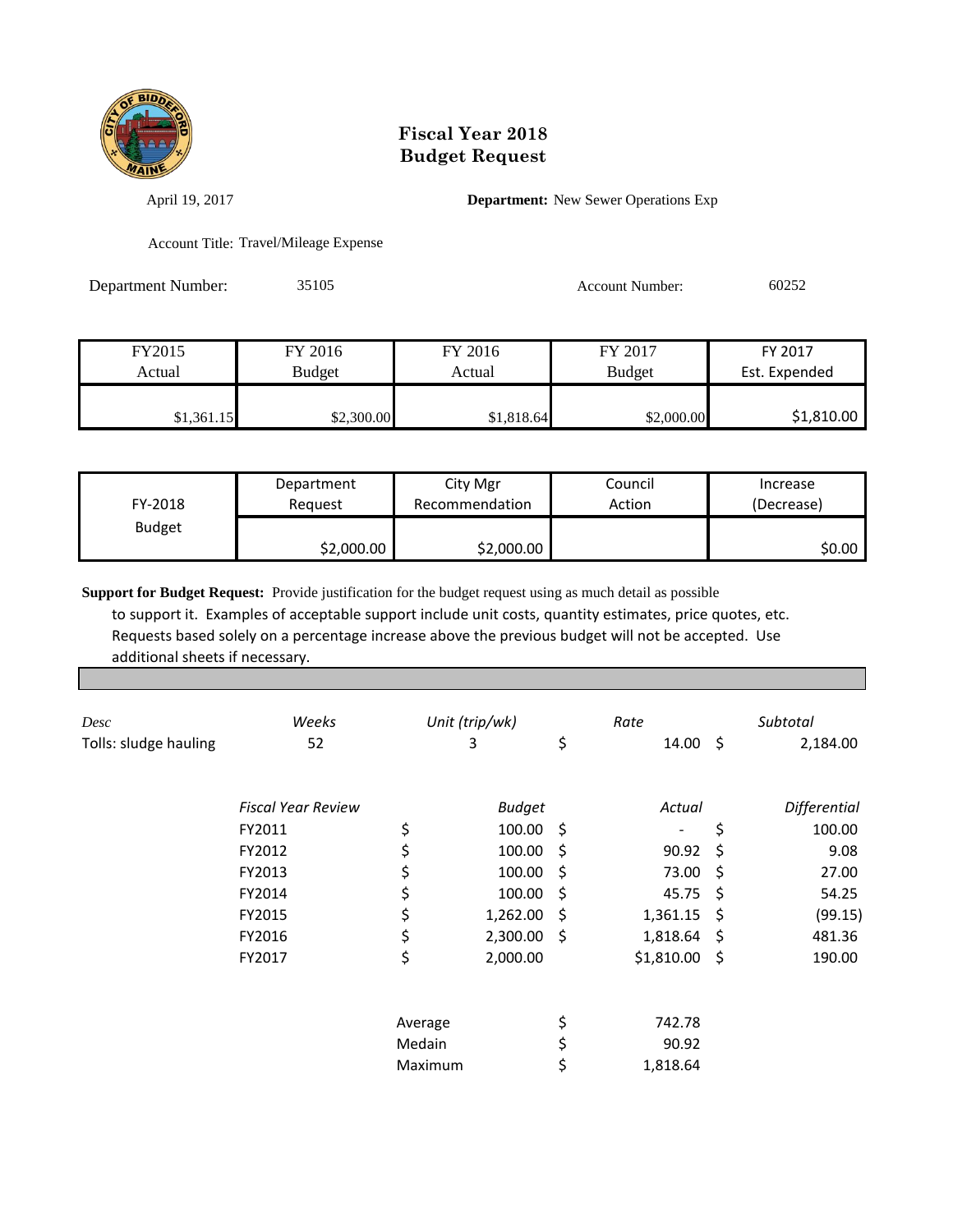

April 19, 2017 **Department:** New Sewer Operations Exp

Account Title: Food/Lodging Expense

Department Number: 35105 Account Number: 60253

| FY2015  | FY 2016  | FY 2016 | FY 2017       | FY 2017       |
|---------|----------|---------|---------------|---------------|
| Actual  | Budget   | Actual  | <b>Budget</b> | Est. Expended |
|         |          |         |               |               |
| \$98.19 | \$150.00 | \$32.03 | \$150.00      | \$155.00      |

| FY-2018       | Department |          | Council | Increase   |
|---------------|------------|----------|---------|------------|
|               | Reauest    |          | Action  | (Decrease) |
| <b>Budget</b> | \$150.00∣  | \$150.00 |         | \$0.00     |

**Support for Budget Request:** Provide justification for the budget request using as much detail as possible to support it. Examples of acceptable support include unit costs, quantity estimates, price quotes, etc. Requests based solely on a percentage increase above the previous budget will not be accepted. Use additional sheets if necessary.

Projected need for off site training sessions

| <b>Fiscal Year Review</b> |    | <b>Budget</b> |    | Actual           |     | <b>Differential</b> |
|---------------------------|----|---------------|----|------------------|-----|---------------------|
| FY2011                    | Ş  | 150.00        | -S | $190.46 \quad S$ |     | (40.46)             |
| FY2012                    |    | 150.00        | -S | 42.68            | -S  | 107.32              |
| FY2013                    |    | 150.00        | -S | 151.48           | - S | (1.48)              |
| FY2014                    |    | 150.00        | -S |                  |     | 150.00              |
| FY2015                    |    | 150.00        | -S | $98.19 \quad $$  |     | 51.81               |
| FY2016                    | \$ | 150.00        | -S | 32.03            | -S  | 117.97              |
| FY2017                    |    | 150.00        |    | \$100.00         |     | 50.00               |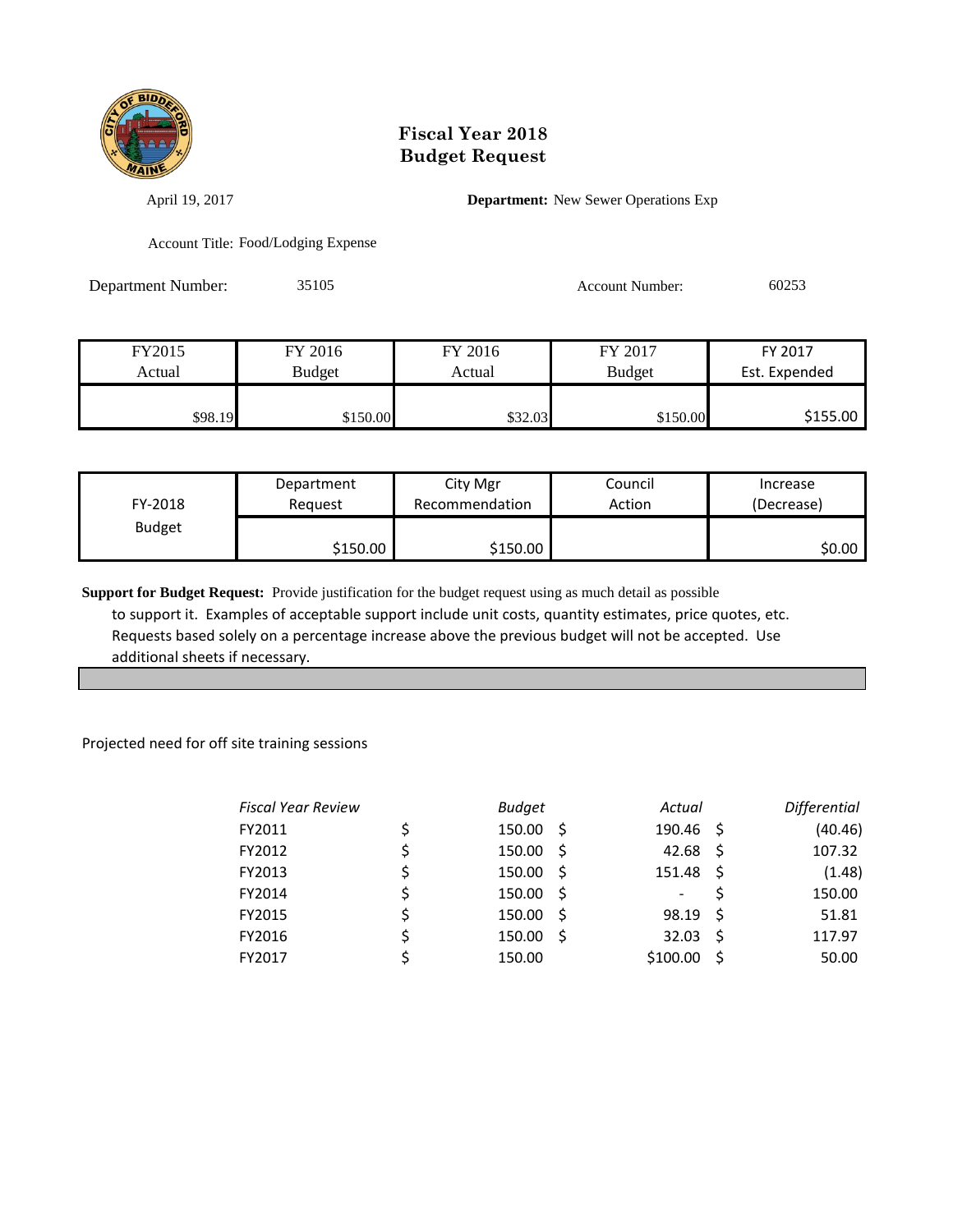

April 19, 2017 **Department:** New Sewer Operations Exp

Account Title: Dues/Memberships Expense

Department Number: 35105 Account Number: 60256

| FY2015   | FY 2016  | FY 2016  | FY 2017       | FY 2017       |
|----------|----------|----------|---------------|---------------|
| Actual   | Budget   | Actual   | <b>Budget</b> | Est. Expended |
|          |          |          |               |               |
| \$936.00 | \$725.00 | \$446.00 | \$725.00      | \$725.00      |

| FY-2018       | Department |          | Council | Increase   |
|---------------|------------|----------|---------|------------|
|               | Reauest    |          | Action  | (Decrease) |
| <b>Budget</b> | \$725.00∣  | \$725.00 |         | \$0.00     |

**Support for Budget Request:** Provide justification for the budget request using as much detail as possible to support it. Examples of acceptable support include unit costs, quantity estimates, price quotes, etc. Requests based solely on a percentage increase above the previous budget will not be accepted. Use additional sheets if necessary.

New England Wastewater Association WEFTEC

| Fiscal Year Review |               | <b>Budget</b> |     | Actual |    | <b>Differential</b> |
|--------------------|---------------|---------------|-----|--------|----|---------------------|
|                    |               |               |     |        |    |                     |
| FY2011             | \$            | 225.00        | -\$ | 470.00 | \$ | (245.00)            |
| FY2012             |               | 725.00        | \$. | 397.00 | S  | 328.00              |
| FY2013             | \$            | 725.00        | \$, | 747.00 | Ş  | (22.00)             |
| FY2014             | \$            | 725.00        | -Ş  | 256.00 | S  | 469.00              |
| FY2015             | \$            | 750.00        | \$, | 936.00 | S  | (186.00)            |
| FY2016             | \$            | 725.00        | \$  | 446.00 | \$ | 279.00              |
| FY2017             | \$            | 725.00        | -S  | 725.00 | Ş  |                     |
|                    |               |               |     |        |    |                     |
|                    | Average       |               | \$  | 568.14 |    |                     |
|                    | <b>Medain</b> |               | \$  | 470.00 |    |                     |
|                    | Maximum       |               | \$  | 936.00 |    |                     |
|                    |               |               |     |        |    |                     |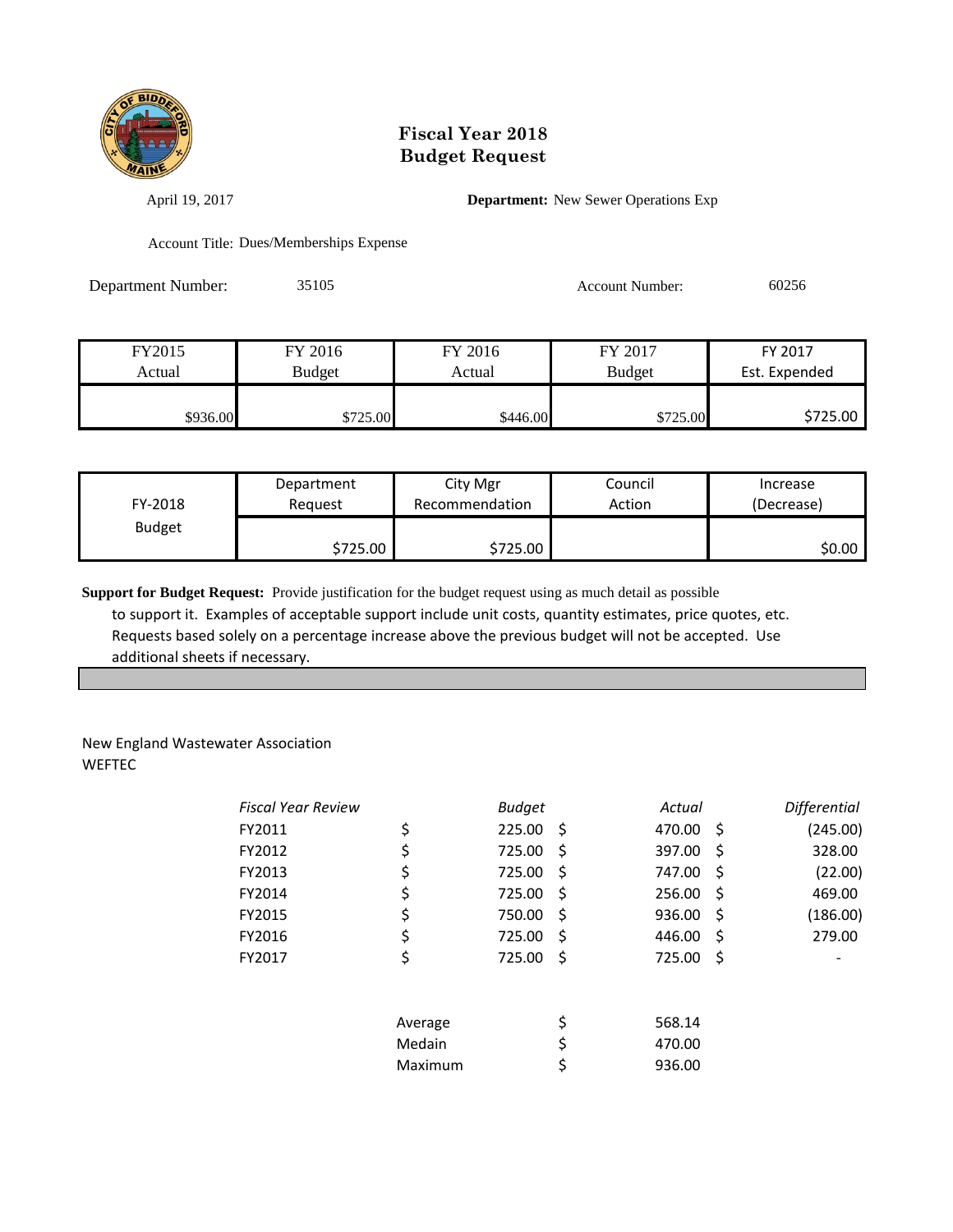

April 19, 2017 **Department:** New Sewer Operations Exp

Account Title: Professional License Fees Exp

| Department Number: | 35105         |         | <b>Account Number:</b> | 60257         |  |
|--------------------|---------------|---------|------------------------|---------------|--|
|                    |               |         |                        |               |  |
| FY2015             | FY 2016       | FY 2016 | FY 2017                | FY 2017       |  |
| Actual             | <b>Budget</b> | Actual  | <b>Budget</b>          | Est. Expended |  |
| \$250.00           | \$375.00      | \$75.00 | \$325.00               | \$325.00      |  |

| FY-2018       | Department | City Mgr       | Council | Increase   |
|---------------|------------|----------------|---------|------------|
|               | Reauest    | Recommendation | Action  | (Decrease) |
| <b>Budget</b> | \$325.00   | \$325.00       |         | \$0.00     |

**Support for Budget Request:** Provide justification for the budget request using as much detail as possible

 to support it. Examples of acceptable support include unit costs, quantity estimates, price quotes, etc. Requests based solely on a percentage increase above the previous budget will not be accepted. Use additional sheets if necessary.

State License fees for the following positions :

Asst. Director Wastewater Operations Chief Operator Treatment Plant Operator Lab Tech./Operator Plant Operator/Pump Station Tech.

| Fiscal Year Review |         | <b>Budget</b> |     | Actual |    | Differential |
|--------------------|---------|---------------|-----|--------|----|--------------|
| FY2011             | \$      | 625.00        | \$  | 491.00 | \$ | 134.00       |
| FY2012             |         | 625.00        | \$  | 625.00 | \$ |              |
| FY2013             | \$      | 625.00        | S   |        | S  | 625.00       |
| FY2014             | \$      | 625.00        | \$. | 350.00 | S  | 275.00       |
| FY2015             | \$      | 625.00        | \$  | 250.00 | S  | 375.00       |
| FY2016             | \$      | 375.00        | \$  | 75.00  | \$ | 300.00       |
| FY2017             | \$      | 325.00        | \$  | 225.00 | \$ | 100.00       |
|                    | Average |               | \$  | 288.00 |    |              |
|                    | Medain  |               | \$  | 250.00 |    |              |
|                    | Maximum |               | \$  | 625.00 |    |              |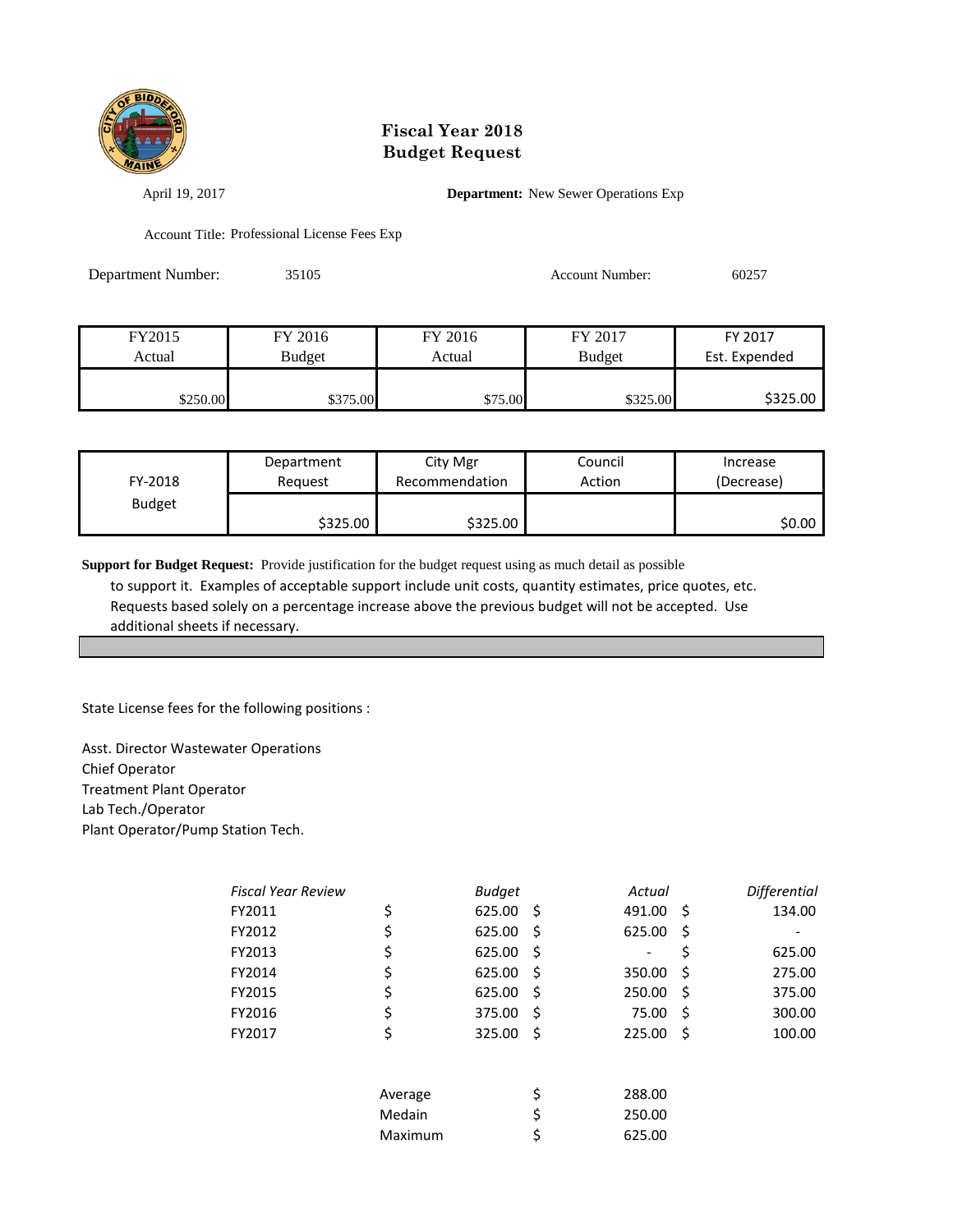

April 19, 2017 **Department:** New Sewer Operations Exp

Account Title: Legal Services Expense

Department Number: 35105 Account Number: 60301

| FY2015 | FY 2016       |        | FY 2017       | FY 2017       |
|--------|---------------|--------|---------------|---------------|
| Actual | <b>Budget</b> | Actual | <b>Budget</b> | Est. Expended |
|        |               |        |               |               |
| \$0.00 | \$750.00      | \$0.00 | \$750.00      | \$0.00        |

| Department<br>FY-2018<br>Reauest |            | City Mgr<br>Recommendation | Council<br>Action | Increase<br>(Decrease) |
|----------------------------------|------------|----------------------------|-------------------|------------------------|
| <b>Budget</b>                    | \$750.00 l | \$750.00                   |                   | \$0.00                 |

**Support for Budget Request:** Provide justification for the budget request using as much detail as possible to support it. Examples of acceptable support include unit costs, quantity estimates, price quotes, etc. Requests based solely on a percentage increase above the previous budget will not be accepted. Use additional sheets if necessary.

#### Contingency funding for potential use of City Attorney

| <b>Fiscal Year Review</b> |    | <b>Budget</b> |              | Actual | Differential |
|---------------------------|----|---------------|--------------|--------|--------------|
| FY2011                    | \$ | $1,500.00$ \$ |              | -      | 1,500.00     |
| FY2012                    | Ś  | 1,500.00      | - S          | -      | 1,500.00     |
| FY2013                    | \$ | 1,500.00      | - \$         | -      | 1,500.00     |
| FY2014                    | \$ | 1,500.00      | - S          | -      | 1,500.00     |
| FY2015                    |    | 750.00        | - S          |        | 750.00       |
| FY2016                    |    | 750.00        | <sub>S</sub> | ۰      | 750.00       |
| FY2017                    |    | 750.00        |              |        | 750.00       |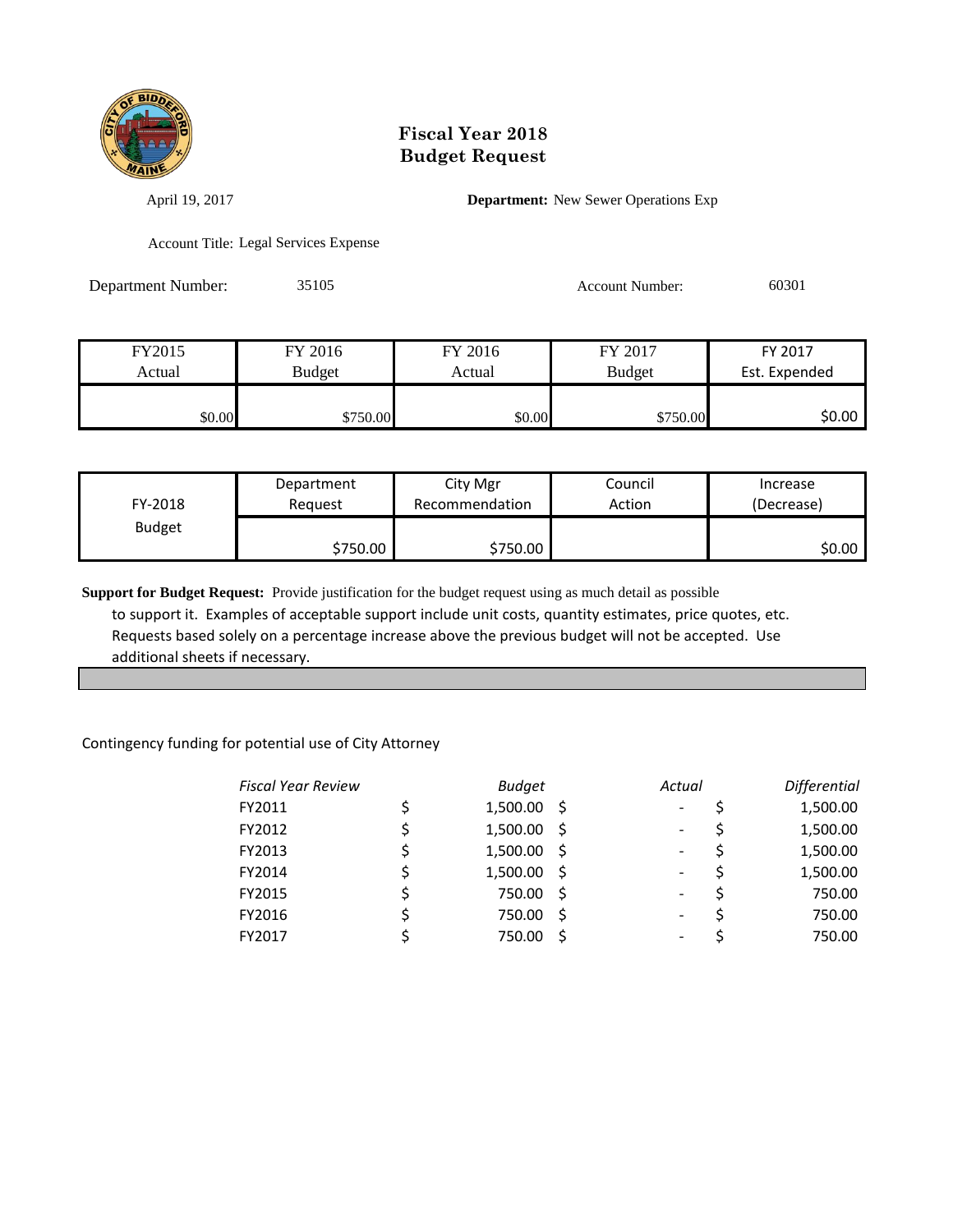

April 19, 2017 **Department:** New Sewer Operations Exp

Account Title: Other Prof/Consult Srvs Exp

Department Number: 35105 Account Number: 60306

| FY2015      | FY 2016       | FY 2016     | FY 2017       | FY 2017       |
|-------------|---------------|-------------|---------------|---------------|
| Actual      | <b>Budget</b> | Actual      | <b>Budget</b> | Est. Expended |
|             |               |             |               |               |
| \$19,675.20 | \$20,000.00   | \$20,476.74 | \$20,000.00   | \$19,225.00   |

| FY-2018       | Department<br>Reauest | Recommendation | City Mgr<br>Council<br>Action |        |
|---------------|-----------------------|----------------|-------------------------------|--------|
| <b>Budget</b> | \$20,000.00           | \$20,000.00    |                               | \$0.00 |

**Support for Budget Request:** Provide justification for the budget request using as much detail as possible to support it. Examples of acceptable support include unit costs, quantity estimates, price quotes, etc. Requests based solely on a percentage increase above the previous budget will not be accepted. Use additional sheets if necessary.

| PLC Programming:<br><b>SCADA Programming:</b><br><b>Engineering Services:</b><br><b>Electrical Eng. Services:</b> |                    | \$7,500<br>\$7,500<br>\$2,500<br>\$2,500 |      |                |     |              |
|-------------------------------------------------------------------------------------------------------------------|--------------------|------------------------------------------|------|----------------|-----|--------------|
|                                                                                                                   |                    | \$20,000                                 |      |                |     |              |
|                                                                                                                   | Fiscal Year Review | <b>Budget</b>                            |      | Actual         |     | Differential |
|                                                                                                                   | FY2011             | \$<br>20,000.00 \$                       |      | 20,404.00 \$   |     | (404.00)     |
|                                                                                                                   | FY2012             | \$<br>20,000.00                          | - S  | 16,169.00      | - S | 3,831.00     |
|                                                                                                                   | FY2013             | \$<br>20,000.00                          | - \$ | $16,023.00$ \$ |     | 3,977.00     |
|                                                                                                                   | FY2014             | \$<br>$20,000.00$ \$                     |      | 19,674.00 \$   |     | 326.00       |
|                                                                                                                   | FY2015             | \$<br>20,000.00                          | - \$ | 19,675.00      | - S | 325.00       |
|                                                                                                                   | FY2016             | \$<br>$20,000.00$ \$                     |      | 20,467.00      | - S | (467.00)     |
|                                                                                                                   | FY2017             | \$<br>20,000.00                          |      | \$19,225.00    | \$  | 775.00       |
|                                                                                                                   |                    |                                          |      |                |     |              |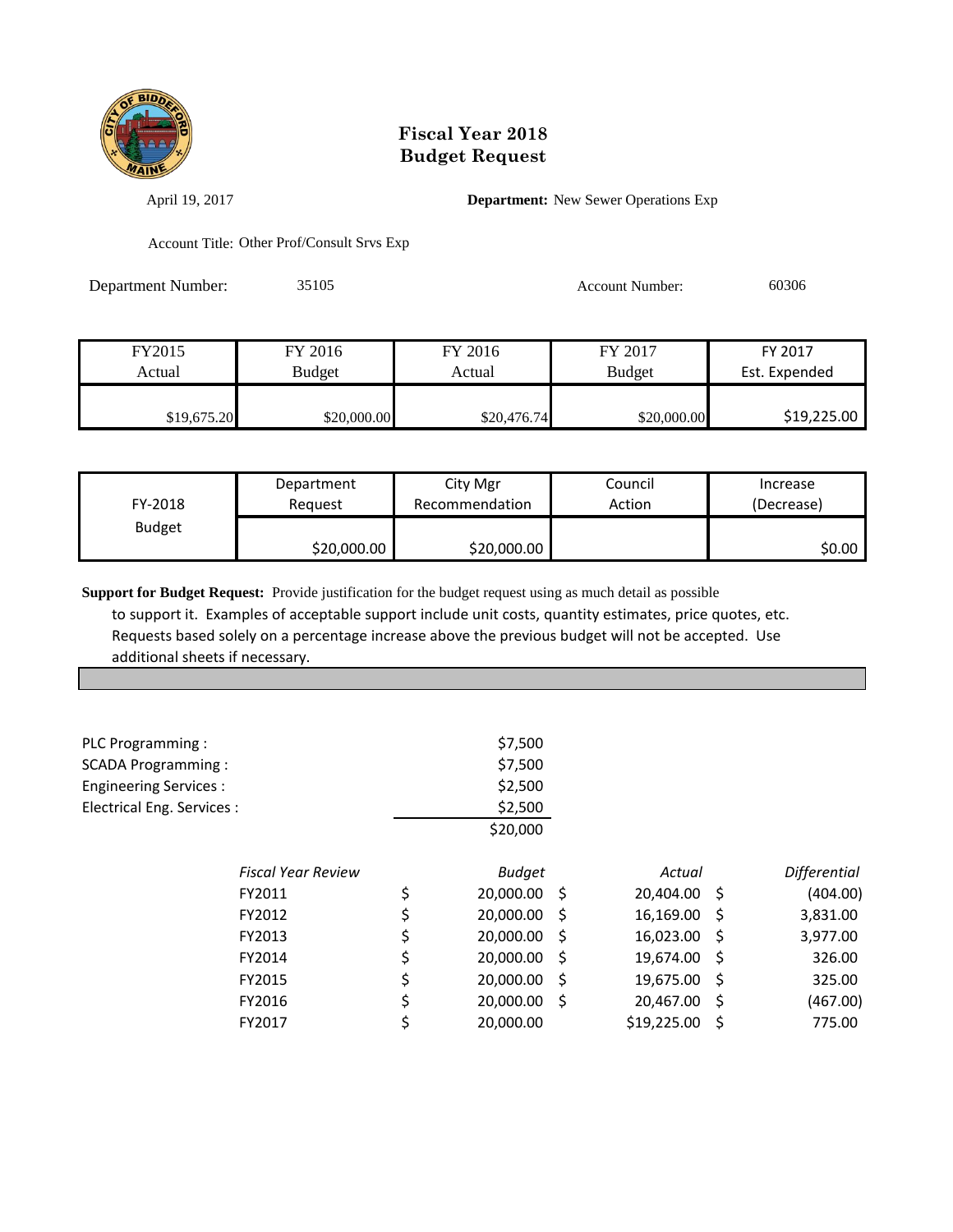

April 19, 2017 **Department:** New Sewer Operations Exp

Account Title: Service Contracts Expense

| Department Number: | 35105         |            | Account Number: | 60310         |  |
|--------------------|---------------|------------|-----------------|---------------|--|
|                    |               |            |                 |               |  |
| FY2015             | FY 2016       | FY 2016    | FY 2017         | FY 2017       |  |
| Actual             | <b>Budget</b> | Actual     | <b>Budget</b>   | Est. Expended |  |
| \$8,868.28         | \$8,675.00    | \$7,210.22 | \$8,675.00      | \$8,754.00    |  |

| FY-2018       | Department | City Mgr       | Council | Increase   |
|---------------|------------|----------------|---------|------------|
|               | Reauest    | Recommendation | Action  | (Decrease) |
| <b>Budget</b> | \$8,675.00 | \$8,675.00     |         | \$0.00     |

**Support for Budget Request:** Provide justification for the budget request using as much detail as possible

 to support it. Examples of acceptable support include unit costs, quantity estimates, price quotes, etc. Requests based solely on a percentage increase above the previous budget will not be accepted. Use additional sheets if necessary.

| Lab & Flow Meter Calibrations: | \$<br>2,100.00 |
|--------------------------------|----------------|
| Infor. Maint. Program:         | \$<br>1,100.00 |
| <b>Generator PMs:</b>          | \$<br>1,500.00 |
| Backflow Preventor Cert.:      | \$<br>750.00   |
| Ops. Program :                 | \$<br>900.00   |
| Sprinkler Insp.:               | \$<br>450.00   |
| Crane Inspection :             | \$<br>400.00   |
| Winn 911:                      | \$<br>395.00   |
| My PC.com:                     | \$<br>600.00   |
| Pest Services :                | 480.00         |
|                                | \$<br>8.675.00 |

| Fiscal Year Review |         | <b>Budget</b> |                     | Actual     |     | <b>Differential</b> |
|--------------------|---------|---------------|---------------------|------------|-----|---------------------|
| FY2011             | \$      | 4,500.00      | - \$                | 4,295.00   | -\$ | 205.00              |
| FY2012             | \$      | 4,500.00      | \$                  | 3,468.00   | \$  | 1,032.00            |
| FY2013             | \$      | 4,000.00      | \$                  | 5,514.00   | S   | (1,514.00)          |
| FY2014             | \$      | 5,150.00      | \$                  | 8,555.00   | S   | (3,405.00)          |
| FY2015             | \$      | 8,675.00      | $\ddot{\mathsf{S}}$ | 8,868.00   | S   | (193.00)            |
| FY2016             | \$      | 8,675.00      | - \$                | 7,210.00   | S   | 1,465.00            |
| FY2017             | \$      | 8,675.00      |                     | \$8,754.00 | \$  | (79.00)             |
|                    | Average |               | \$                  | 6,666.29   |     |                     |
|                    | Medain  |               | \$                  | 7,210.00   |     |                     |
|                    | Maximum |               | \$                  | 8,868.00   |     |                     |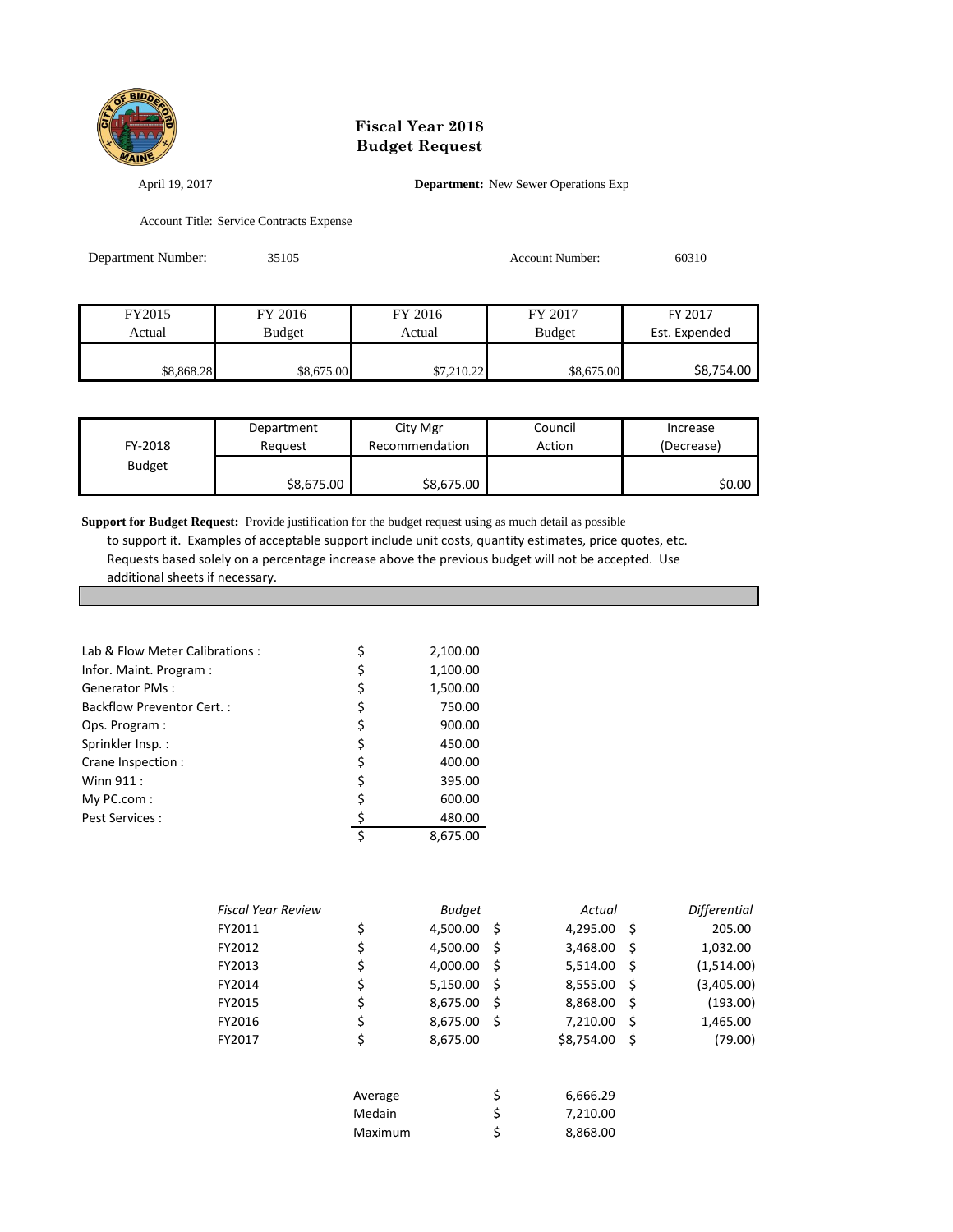

April 19, 2017 **Department:** New Sewer Operations Exp

Account Title: Construction Services Expense

Department Number: 35105 Account Number: 60313

| FY2015      | FY 2016       | FY 2016     | FY 2017       | FY 2017       |
|-------------|---------------|-------------|---------------|---------------|
| Actual      | <b>Budget</b> | Actual      | <b>Budget</b> | Est. Expended |
|             |               |             |               |               |
| \$16,328.08 | \$15,000.00   | \$15,368.37 | \$15,000.00   | \$14,240.00   |

| FY-2018       | Department  | City Mgr       | Council | Increase   |
|---------------|-------------|----------------|---------|------------|
|               | Reauest     | Recommendation | Action  | (Decrease) |
| <b>Budget</b> | \$15,000.00 | \$15,000.00    |         | \$0.00     |

**Support for Budget Request:** Provide justification for the budget request using as much detail as possible to support it. Examples of acceptable support include unit costs, quantity estimates, price quotes, etc. Requests based solely on a percentage increase above the previous budget will not be accepted. Use additional sheets if necessary.

| PLC Upgrades/Modifications:          | \$      | 8,000.00      |     |                 |      |                     |
|--------------------------------------|---------|---------------|-----|-----------------|------|---------------------|
| Flow Monitoring Services :           | \$      | 3,000.00      |     |                 |      |                     |
| <b>Electrical Upgrades/Services:</b> | \$      | 4,000.00      |     |                 |      |                     |
|                                      | \$      | 15,000.00     |     |                 |      |                     |
| <b>Fiscal Year Review</b>            |         | <b>Budget</b> |     | Actual          |      | <b>Differential</b> |
| FY2011                               | \$      | 25,000.00     | -S  | 27,175.00       | -\$  | (2, 175.00)         |
| FY2012                               | \$      | 25,000.00     | -S  | 25,546.00       | -S   | (546.00)            |
| FY2013                               | \$      | 25,000.00     | -S  | 23,362.00       | -S   | 1,638.00            |
| FY2014                               | \$      | 15,000.00     | \$  | 14,719.00       | -S   | 281.00              |
| FY2015                               | \$      | 15,000.00     | -\$ | 16,328.00       | -S   | (1,328.00)          |
| FY2016                               | \$      | 15,000.00     | -\$ | 15,368.00       | - \$ | (368.00)            |
| FY2017                               | \$      | 15,000.00     |     | $$14,240.00$ \$ |      | 760.00              |
|                                      | Average |               | \$  | 19,534.00       |      |                     |
|                                      | Medain  |               | \$  | 16,328.00       |      |                     |
|                                      | Maximum |               | \$  | 27,175.00       |      |                     |
|                                      |         |               |     |                 |      |                     |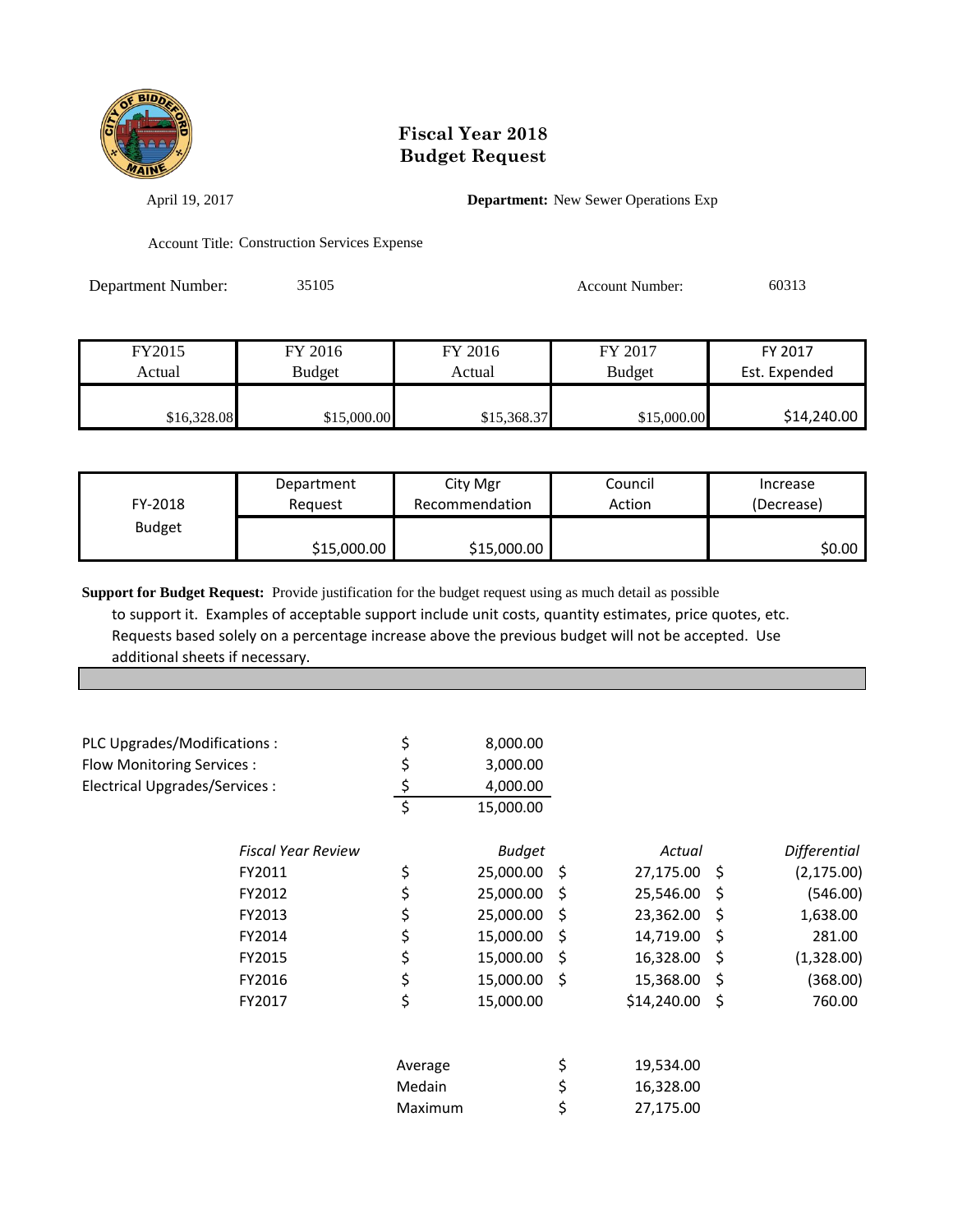

April 19, 2017 **Department:** New Sewer Operations Exp

Account Title: Postage/Shipping Expense

Department Number: 35105 Account Number: 60325

| FY2015   | FY 2016       | FY 2016  | FY 2017       | FY 2017       |
|----------|---------------|----------|---------------|---------------|
| Actual   | <b>Budget</b> | Actual   | <b>Budget</b> | Est. Expended |
|          |               |          |               |               |
| \$272.11 | \$500.00      | \$162.06 | \$250.00      | \$122.00      |

| FY-2018       | Department<br>Reauest | City Mgr<br>Council<br>Recommendation<br>Action |  | Increase<br>(Decrease) |  |
|---------------|-----------------------|-------------------------------------------------|--|------------------------|--|
| <b>Budget</b> | \$250.00              | \$250.00                                        |  | \$0.00                 |  |

**Support for Budget Request:** Provide justification for the budget request using as much detail as possible to support it. Examples of acceptable support include unit costs, quantity estimates, price quotes, etc. Requests based solely on a percentage increase above the previous budget will not be accepted. Use additional sheets if necessary.

#### Projected need based upon historical data

| Fiscal Year Review |         | <b>Budget</b> |                | Actual   |      | Differential |
|--------------------|---------|---------------|----------------|----------|------|--------------|
| FY2011             | \$      | 500.00        | - \$           | 175.00   | - \$ | 325.00       |
| FY2012             |         | 250.00        | -\$            | 452.00   | S    | (202.00)     |
| FY2013             | \$      | 500.00        | -\$            | 228.00   | S    | 272.00       |
| FY2014             | \$      | 500.00        | -\$            | 846.00   | S    | (346.00)     |
| FY2015             | \$      | 500.00        | $\ddot{\zeta}$ | 272.00   | S    | 228.00       |
| FY2016             | \$      | 500.00        | - \$           | 162.00   | \$   | 338.00       |
| FY2017             | \$      | 250.00        |                | \$122.00 | \$   | 128.00       |
|                    | Average |               | \$             | 322.43   |      |              |
|                    | Medain  |               | \$             | 228.00   |      |              |
|                    | Maximum |               | \$             | 846.00   |      |              |
|                    |         |               |                |          |      |              |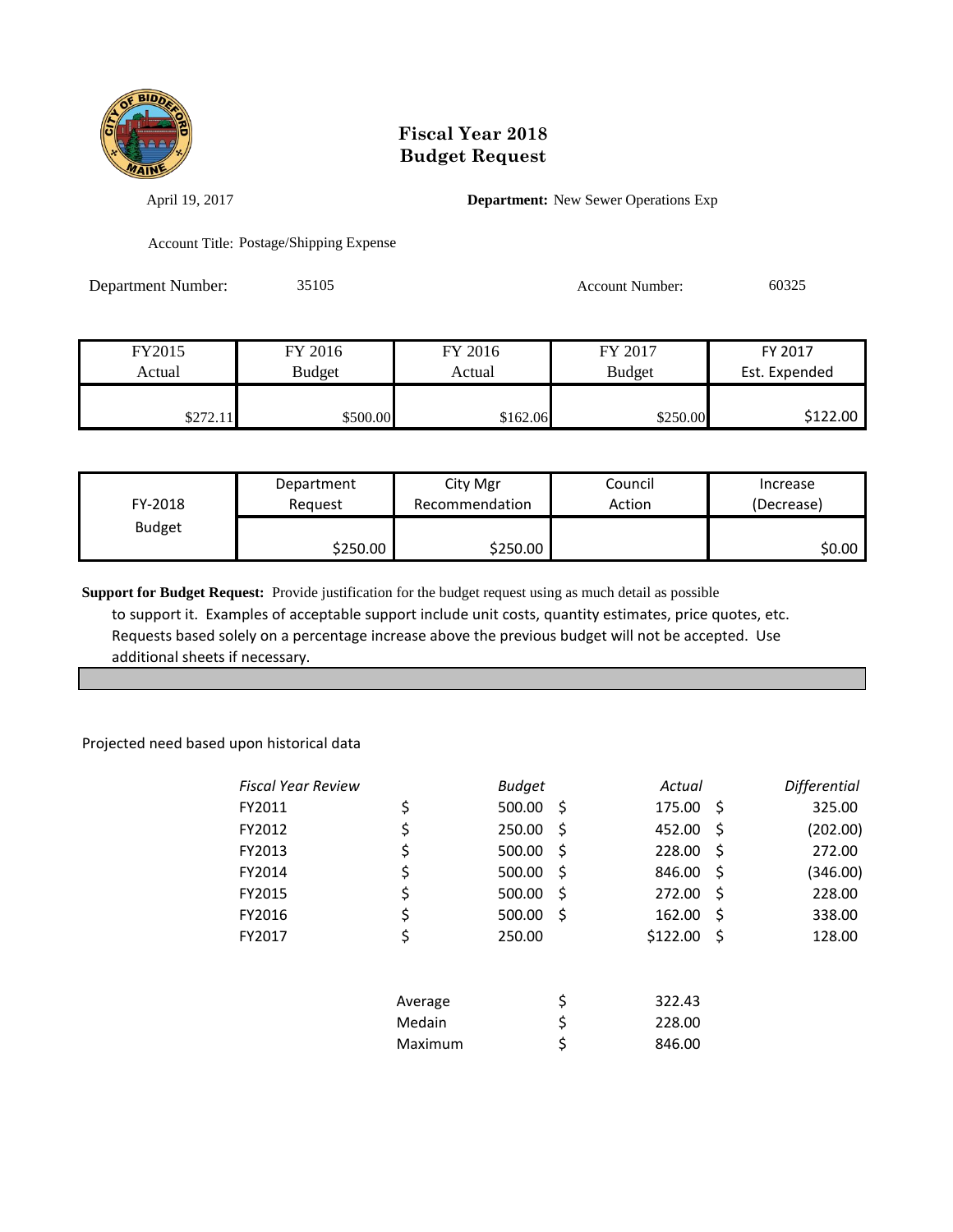

April 19, 2017 **Department:** New Sewer Operations Exp

Account Title: Equipment Rent/Lease Exp

Department Number: 35105 Account Number: 60330

| FY2015           | FY 2016    | FY 2016         | FY 2017       | FY 2017       |
|------------------|------------|-----------------|---------------|---------------|
| Actual           | Budget     | Actual          | <b>Budget</b> | Est. Expended |
|                  |            |                 |               |               |
| $^{\circ}112.50$ | \$2,000.00 | <b>\$913.10</b> | \$2,000.00    | \$261.00      |

| FY-2018       | Department<br>Recommendation<br>Reauest |            | Council<br>Action | Increase<br>(Decrease) |
|---------------|-----------------------------------------|------------|-------------------|------------------------|
| <b>Budget</b> | \$1,000.00                              | \$1,000.00 |                   | (\$1,000.00)           |

**Support for Budget Request:** Provide justification for the budget request using as much detail as possible to support it. Examples of acceptable support include unit costs, quantity estimates, price quotes, etc. Requests based solely on a percentage increase above the previous budget will not be accepted. Use additional sheets if necessary.

| Specialty Equip.: | 500.00   |
|-------------------|----------|
| $Misc.$ :         | 500.00   |
|                   | 1,000.00 |

| <b>Fiscal Year Review</b> |         | <b>Budget</b> |     | Actual   |    | <b>Differential</b> |
|---------------------------|---------|---------------|-----|----------|----|---------------------|
| FY2011                    | \$      | 5,500.00      | - S | 1,010.00 | -S | 4,490.00            |
| FY2012                    | \$      | 7,500.00      | -Ş  | 547.00   | Ŝ  | 6,953.00            |
| FY2013                    | \$      | 7,500.00      | -S  | 7,663.00 | S  | (163.00)            |
| FY2014                    | \$      | 7,500.00      | S   | 408.00   | -S | 7,092.00            |
| FY2015                    | \$      | 4,000.00      | \$  | 112.50   | \$ | 3,887.50            |
| FY2016                    | \$      | 2,000.00      | -S  | 913.00   | \$ | 1,087.00            |
| FY2017                    | \$      | 2,000.00      |     | \$261.00 | Ŝ  | 1,739.00            |
|                           |         |               |     |          |    |                     |
|                           | Average |               | \$  | 1,559.21 |    |                     |
|                           | Medain  |               | \$  | 547.00   |    |                     |
|                           | Maximum |               | \$  | 7,663.00 |    |                     |
|                           |         |               |     |          |    |                     |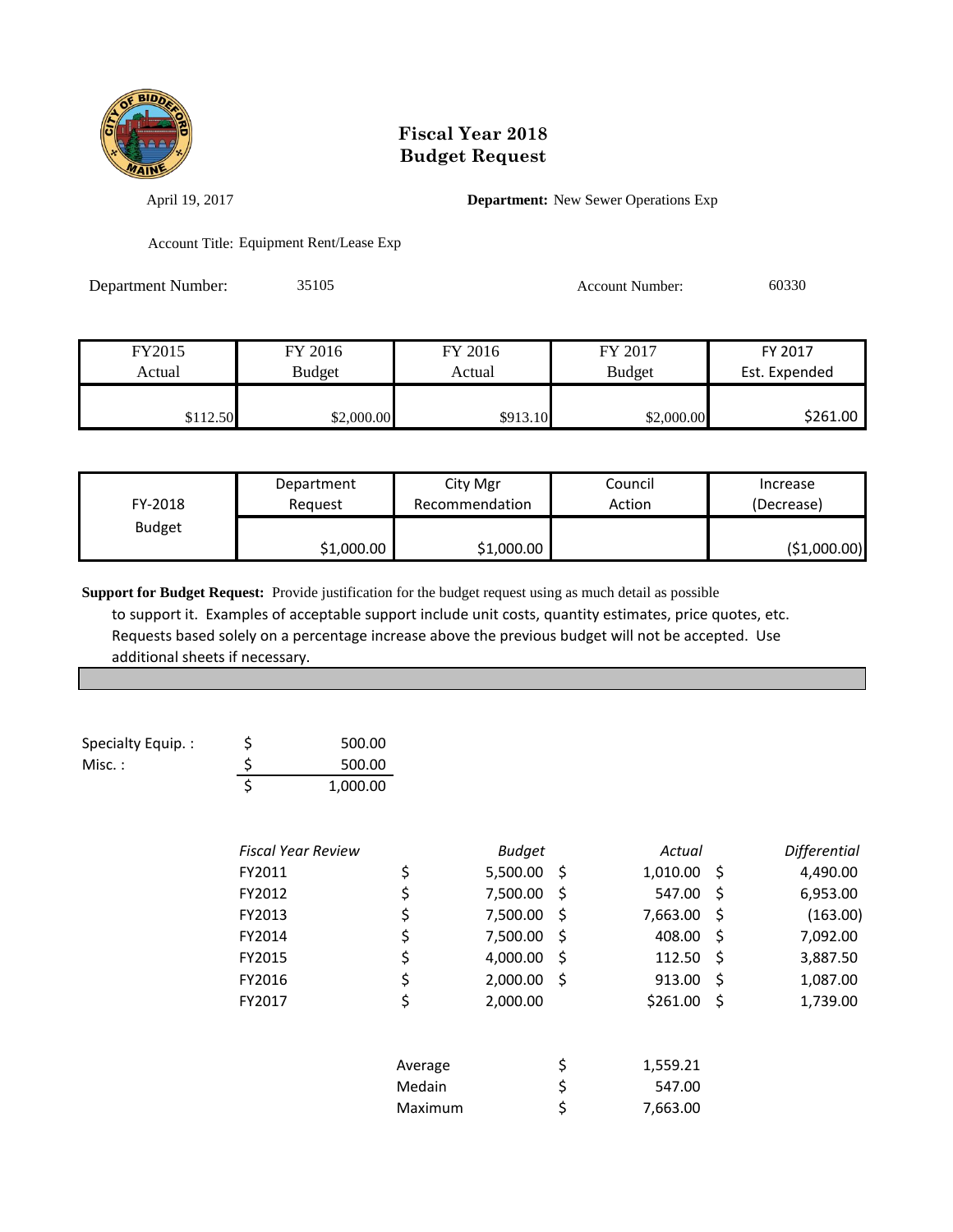

April 19, 2017 **Department:** New Sewer Operations Exp

Account Title: Grit Disposal Expense

| Department Number: | 35105         |              | Account Number: | 60342         |  |
|--------------------|---------------|--------------|-----------------|---------------|--|
|                    |               |              |                 |               |  |
| FY2015             | FY 2016       | FY 2016      | FY 2017         | FY 2017       |  |
| Actual             | <b>Budget</b> | Actual       | <b>Budget</b>   | Est. Expended |  |
| \$110,852.81       | \$95,000.00   | \$110,640.95 | \$98,000.00     | \$95,406.00   |  |

| Department<br>FY-2018<br>Reauest |              | City Mgr<br>Recommendation | Council<br>Action | Increase<br>(Decrease) |
|----------------------------------|--------------|----------------------------|-------------------|------------------------|
| <b>Budget</b>                    | \$105,000.00 | \$104,974.00               |                   | \$6,974.00             |

**Support for Budget Request:** Provide justification for the budget request using as much detail as possible

 to support it. Examples of acceptable support include unit costs, quantity estimates, price quotes, etc. Requests based solely on a percentage increase above the previous budget will not be accepted. Use additional sheets if necessary.

| Desc                             | Unit            |                | Rate               | Subtotal   |
|----------------------------------|-----------------|----------------|--------------------|------------|
| Treatment Plant Sludge (est. Tn) | $1,981 \quad $$ |                | 41.54 <sub>5</sub> | 82,290.74  |
| Treatment Plant Grit (est cuyd)  | 96 \$           |                | 32.25              | 3,096.00   |
| Landfill Fuel Surcharge (est)    |                 | 1 <sup>5</sup> | 5,800.00           | 5,800.00   |
| Environmental Fee (est)          |                 | 1 <sup>5</sup> | 4.856.00           | 4,856.00   |
| Maine Management Fee (est)       |                 | 1 <sup>5</sup> | 8,931.00           | 8,931.00   |
|                                  |                 |                |                    | 104.973.74 |

| <b>Fiscal Year Review</b> |         | <b>Budget</b> |      | Actual     |    | <b>Differential</b> |
|---------------------------|---------|---------------|------|------------|----|---------------------|
| FY2011                    | \$      | 230,400.00    | - \$ | 177,151.00 | -S | 53,249.00           |
| FY2012                    | \$      | 210,000.00    | S    | 190,179.00 | S  | 19,821.00           |
| FY2013                    | \$      | 194,500.00    | - S  | 186,589.00 | S  | 7,911.00            |
| FY2014                    | \$      | 164,500.00    | \$   | 188,714.00 | \$ | (24, 214.00)        |
| FY2015                    | \$      | 82,322.00     | \$   | 110,853.00 | S  | (28, 531.00)        |
| FY2016                    | \$      | 95,000.00     | S    | 110,641.00 | S  | (15,641.00)         |
| FY2017                    | \$      | 98,000.00     | \$   | 95,406.00  | S  | 2,594.00            |
|                           |         |               |      |            |    |                     |
|                           | Average |               | \$   | 151,361.86 |    |                     |
|                           | Medain  |               | \$   | 177,151.00 |    |                     |
|                           | Maximum |               | \$   | 190,179.00 |    |                     |
|                           |         |               |      |            |    |                     |

Downward trend supported by historical data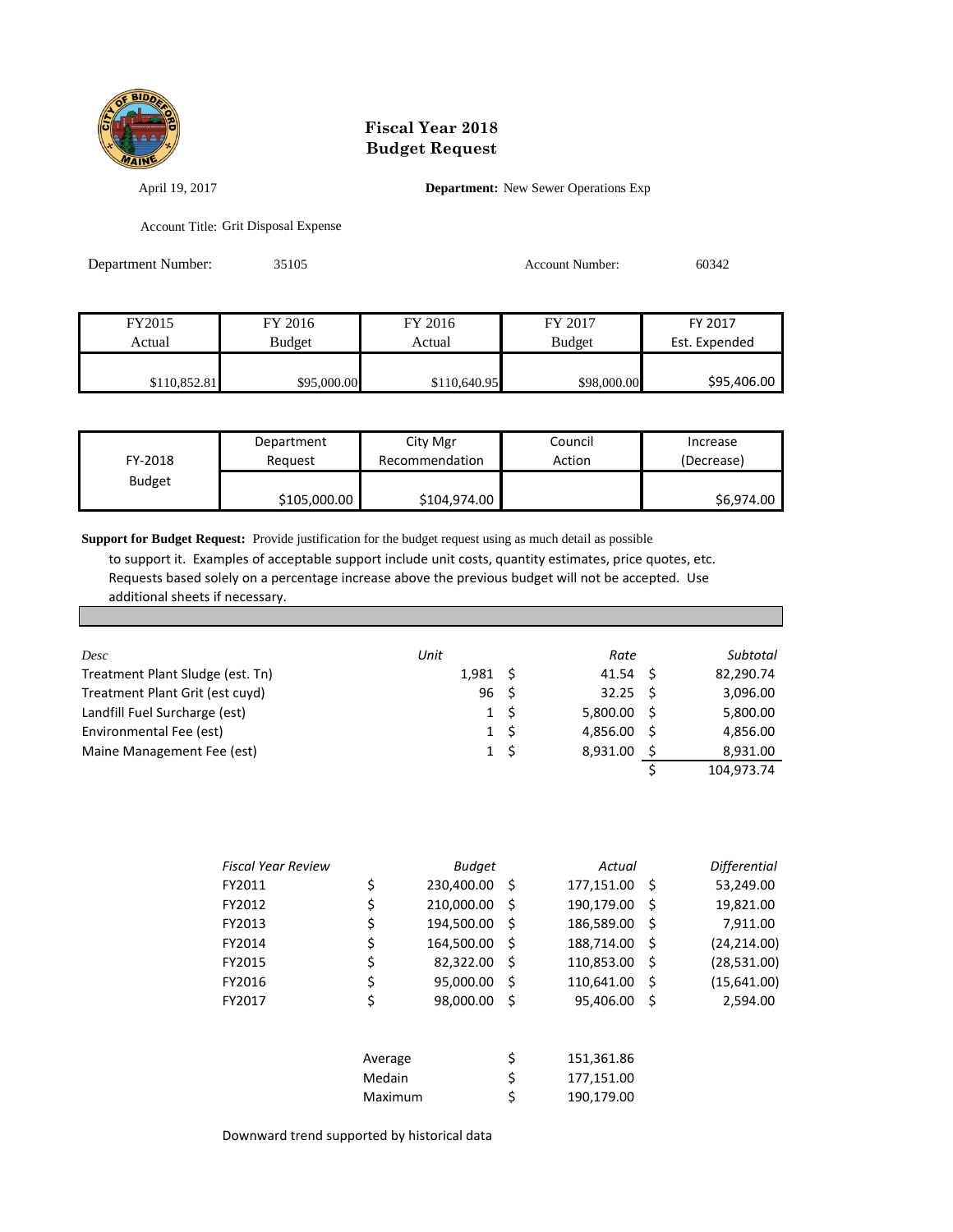

April 19, 2017 **Department:** New Sewer Operations Exp

Account Title: Electricity Expense

Department Number: 35105 Account Number: 60400

| FY2015       | FY 2016       | FY 2016      | FY 2017       | FY 2017       |
|--------------|---------------|--------------|---------------|---------------|
| Actual       | <b>Budget</b> | Actual       | <b>Budget</b> | Est. Expended |
| \$154,331.74 | \$205,000.00  | \$133,814.28 | \$162,500.00  | \$143,542.00  |

|               | City Mgr<br>Department<br>FY-2018<br>Recommendation<br>Reauest |              | Action | (Decrease) |
|---------------|----------------------------------------------------------------|--------------|--------|------------|
| <b>Budget</b> | \$162,500.00                                                   | \$162,500.00 |        | SO.OO I    |

**Support for Budget Request:** Provide justification for the budget request using as much detail as possible to support it. Examples of acceptable support include unit costs, quantity estimates, price quotes, etc. Requests based solely on a percentage increase above the previous budget will not be accepted. Use additional sheets if necessary.

#### Projected need based upon historical data and facility changes No rate increasee included

| <b>Fiscal Year Review</b> |         | <b>Budget</b> |    | Actual       |    | <b>Differential</b> |
|---------------------------|---------|---------------|----|--------------|----|---------------------|
| FY2011                    |         |               |    |              |    |                     |
| FY2012                    |         |               |    |              |    |                     |
| FY2013                    |         |               |    |              |    |                     |
| FY2014                    |         | 263,400.00    | S  | 155,099.00   | S  | 108,301.00          |
| FY2015                    | \$      | 218,400.00    | \$ | 154,332.00   | S  | 64,068.00           |
| FY2016                    |         | 205,000.00    | \$ | 133,814.00   | S. | 71,186.00           |
| FY2017                    | \$      | 162,500.00    |    | \$143,542.00 | -S | 18,958.00           |
|                           | Average |               | \$ | 83,826.71    |    |                     |
|                           | Medain  |               | \$ | 133,814.00   |    |                     |
|                           | Maximum |               | \$ | 155,099.00   |    |                     |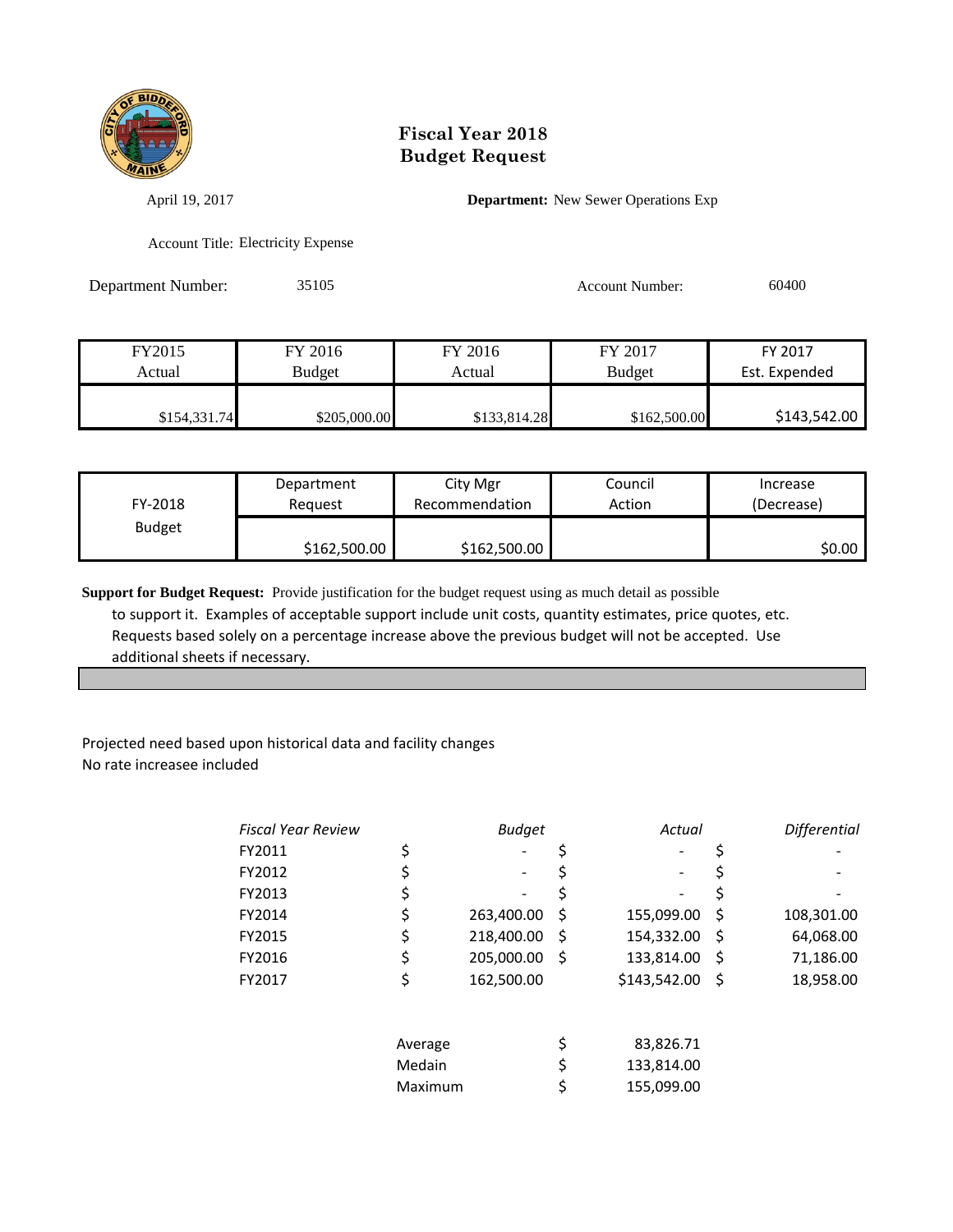

April 19, 2017 **Department:** New Sewer Operations Exp

Account Title: Water Expense

Department Number: 35105 Account Number: 60401

| FY2015     | FY 2016       | FY 2016    | FY 2017       | FY 2017       |
|------------|---------------|------------|---------------|---------------|
| Actual     | <b>Budget</b> | Actual     | <b>Budget</b> | Est. Expended |
|            |               |            |               |               |
| \$6,321.91 | \$7,000.00    | \$7,692.65 | \$7,000.00    | \$6,175.00    |

| FY-2018       | Department | City Mgr       | Council | Increase   |
|---------------|------------|----------------|---------|------------|
|               | Reauest    | Recommendation | Action  | (Decrease) |
| <b>Budget</b> | \$8,400.00 | \$8,200.00     |         | \$1,200.00 |

**Support for Budget Request:** Provide justification for the budget request using as much detail as possible to support it. Examples of acceptable support include unit costs, quantity estimates, price quotes, etc. Requests based solely on a percentage increase above the previous budget will not be accepted. Use additional sheets if necessary.

Projected need based upon historical data and a 20% increase in rates per Maine Water Co.

| <b>Fiscal Year Review</b> |         | <b>Budget</b> |     | Actual        |    | <b>Differential</b> |
|---------------------------|---------|---------------|-----|---------------|----|---------------------|
| FY2011                    | \$      | 6,300.00      | -\$ | $5,228.00$ \$ |    | 1,072.00            |
| FY2012                    | \$      | 6,615.00      | S   | 5,744.00      | .S | 871.00              |
| FY2013                    | \$      | 6,615.00      | S   | 5,719.00      | S  | 896.00              |
| FY2014                    | \$      | 7,215.00      | \$  | 5,334.00      | S  | 1,881.00            |
| FY2015                    | \$      | 7,215.00      | \$  | 6,322.00      | .S | 893.00              |
| FY2016                    | \$      | 7,000.00      | \$  | 7,693.00      | Ŝ  | (693.00)            |
| FY2017                    | \$      | 7,000.00      |     | \$6,175.00    | -S | 825.00              |
|                           |         |               |     |               |    |                     |
|                           | Average |               | \$  | 6,030.71      |    |                     |
|                           | Medain  |               |     | 5,744.00      |    |                     |

Maximum \$ 7,693.00

20% rate increase on \$6,800 =\$7410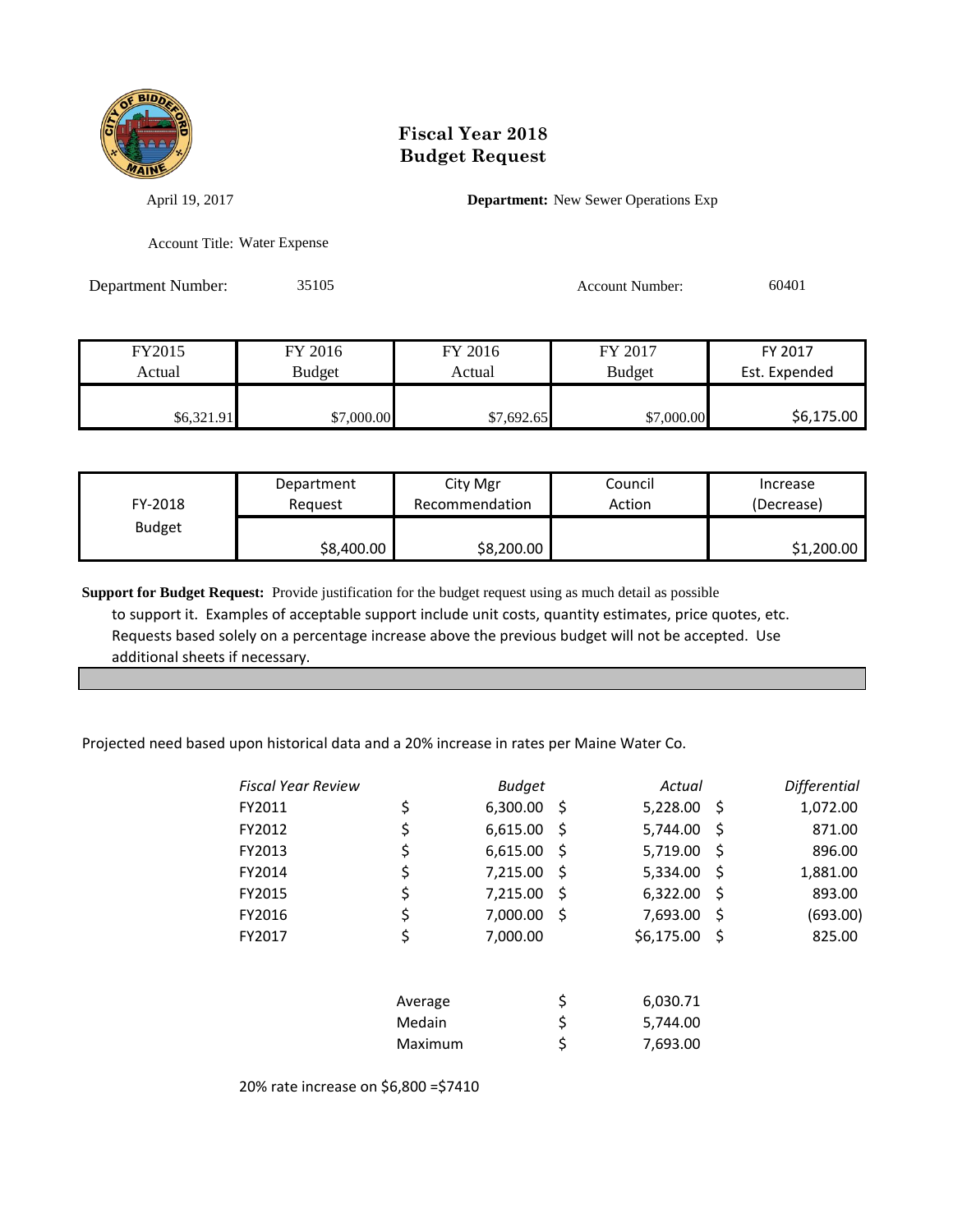

April 19, 2017 **Department:** New Sewer Operations Exp

Account Title: Phone/Celular/Paging Exp

Department Number: 35105 Account Number: 60402

| FY2015     | FY 2016       | FY 2016    | FY 2017       | FY 2017       |
|------------|---------------|------------|---------------|---------------|
| Actual     | <b>Budget</b> | Actual     | <b>Budget</b> | Est. Expended |
|            |               |            |               |               |
| \$4,369.19 | \$4,804.00    | \$3,690.72 | \$4,590.00    | \$4,406.00    |

| FY-2018       | Department | City Mgr       | Council | Increase   |
|---------------|------------|----------------|---------|------------|
|               | Reauest    | Recommendation | Action  | (Decrease) |
| <b>Budget</b> | \$4,590.00 | \$4,588.00     |         | (\$2.00)   |

**Support for Budget Request:** Provide justification for the budget request using as much detail as possible to support it. Examples of acceptable support include unit costs, quantity estimates, price quotes, etc. Requests based solely on a percentage increase above the previous budget will not be accepted. Use additional sheets if necessary.

| Desc         | Number (ea)               |         | Units (month) |         | Rate       |     | Subtotal     |
|--------------|---------------------------|---------|---------------|---------|------------|-----|--------------|
| Smart phones | 2                         |         | 12            | \$      | 58.00      | -\$ | 1,392.00     |
| Cell phones  | 6                         |         | 12            | \$      | 31.05      | \$  | 2,235.60     |
| Aircard      | 1                         |         | 12            | \$      | 40.00      | \$  | 480.00       |
| I Pad        | 1                         |         | 12            | \$      | 40.00      | \$  | 480.00       |
|              |                           |         |               |         |            | \$  | 4,587.60     |
|              | <b>Fiscal Year Review</b> |         | <b>Budget</b> |         | Actual     |     | Differential |
|              | FY2011                    | \$      | 4,703.00      | - \$    | 4,289.00   | -\$ | 414.00       |
|              | FY2012                    | \$      | 6,124.00      | -\$     | 4,633.00   | -\$ | 1,491.00     |
|              | FY2013                    | \$      | 5,824.00      | \$      | 5,369.00   | \$  | 455.00       |
|              | FY2014                    | \$      | 6,688.00      | \$      | 4,898.00   | \$  | 1,790.00     |
|              | FY2015                    | \$      | 4,708.00      | $\zeta$ | 4,369.00   | \$  | 339.00       |
|              | FY2016                    | \$      | 4,804.00      | $\zeta$ | 3,691.00   | \$  | 1,113.00     |
|              | FY2017                    | \$      | 4,590.00      |         | \$4,406.00 | -\$ | 184.00       |
|              |                           |         |               |         |            |     |              |
|              |                           | Average |               | \$      | 4,522.14   |     |              |
|              |                           | Medain  |               | \$      | 4,406.00   |     |              |
|              |                           | Maximum |               | \$      | 5,369.00   |     |              |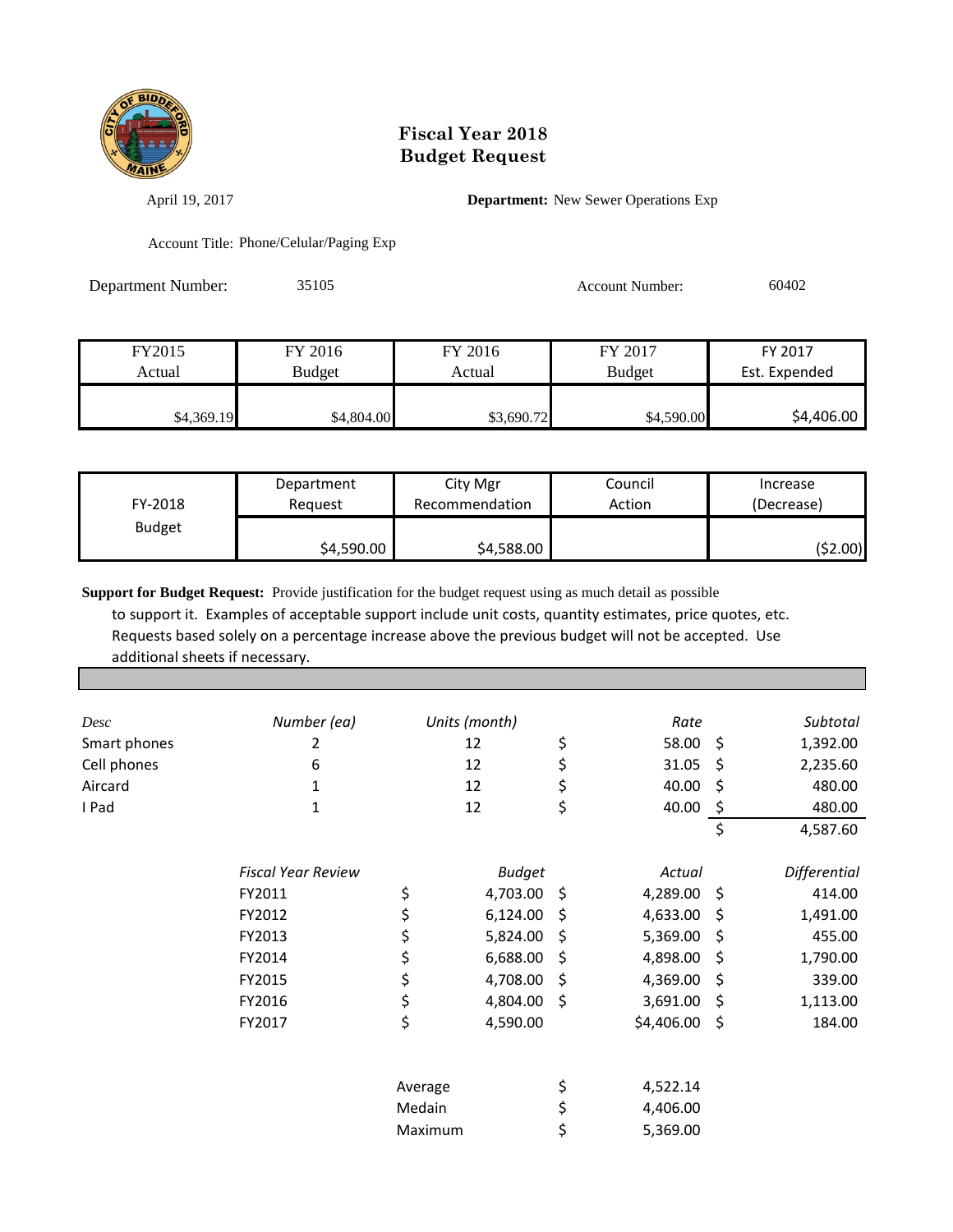

April 19, 2017 **Department:** New Sewer Operations Exp

Account Title: Heating Fuel Expense

Department Number: 35105 Account Number: 60405

| FY2015      | FY 2016       | FY 2016     | FY 2017       | FY 2017       |
|-------------|---------------|-------------|---------------|---------------|
| Actual      | <b>Budget</b> | Actual      | <b>Budget</b> | Est. Expended |
| \$20,116.70 | \$23,000.00   | \$16,266.72 | \$23,000.00   | \$20,804.00   |

| FY-2018       | Department  | City Mgr       | Council | Increase    |
|---------------|-------------|----------------|---------|-------------|
|               | Reauest     | Recommendation | Action  | (Decrease)  |
| <b>Budget</b> | \$18,000.00 |                |         | (55,000.00) |

**Support for Budget Request:** Provide justification for the budget request using as much detail as possible to support it. Examples of acceptable support include unit costs, quantity estimates, price quotes, etc. Requests based solely on a percentage increase above the previous budget will not be accepted. Use additional sheets if necessary.

#### Projected need based upon historical data

|         |                     |                            |           |                                  | <b>Differential</b> |
|---------|---------------------|----------------------------|-----------|----------------------------------|---------------------|
|         |                     |                            |           |                                  | 11,273.00           |
|         | 30,000.00           | \$                         | 21,216.00 | \$                               | 8,784.00            |
| \$      | 30,000.00           | \$                         | 16,701.00 | \$                               | 13,299.00           |
| \$      | 30,000.00           | \$                         | 18,981.00 | S                                | 11,019.00           |
| \$      | 23,000.00           | \$,                        | 20,117.00 | -S                               | 2,883.00            |
| \$      | 23,000.00           | \$                         | 16,267.00 | .S                               | 6,733.00            |
| \$      | 23,000.00           | \$                         | 20,804.00 | \$                               | 2,196.00            |
|         |                     |                            |           |                                  |                     |
|         |                     |                            |           |                                  |                     |
| Medain  |                     | \$                         | 18,981.00 |                                  |                     |
| Maximum |                     |                            | 21,216.00 |                                  |                     |
|         | \$<br>\$<br>Average | <b>Budget</b><br>30,000.00 | \$<br>\$  | Actual<br>18,727.00<br>18,973.29 | \$                  |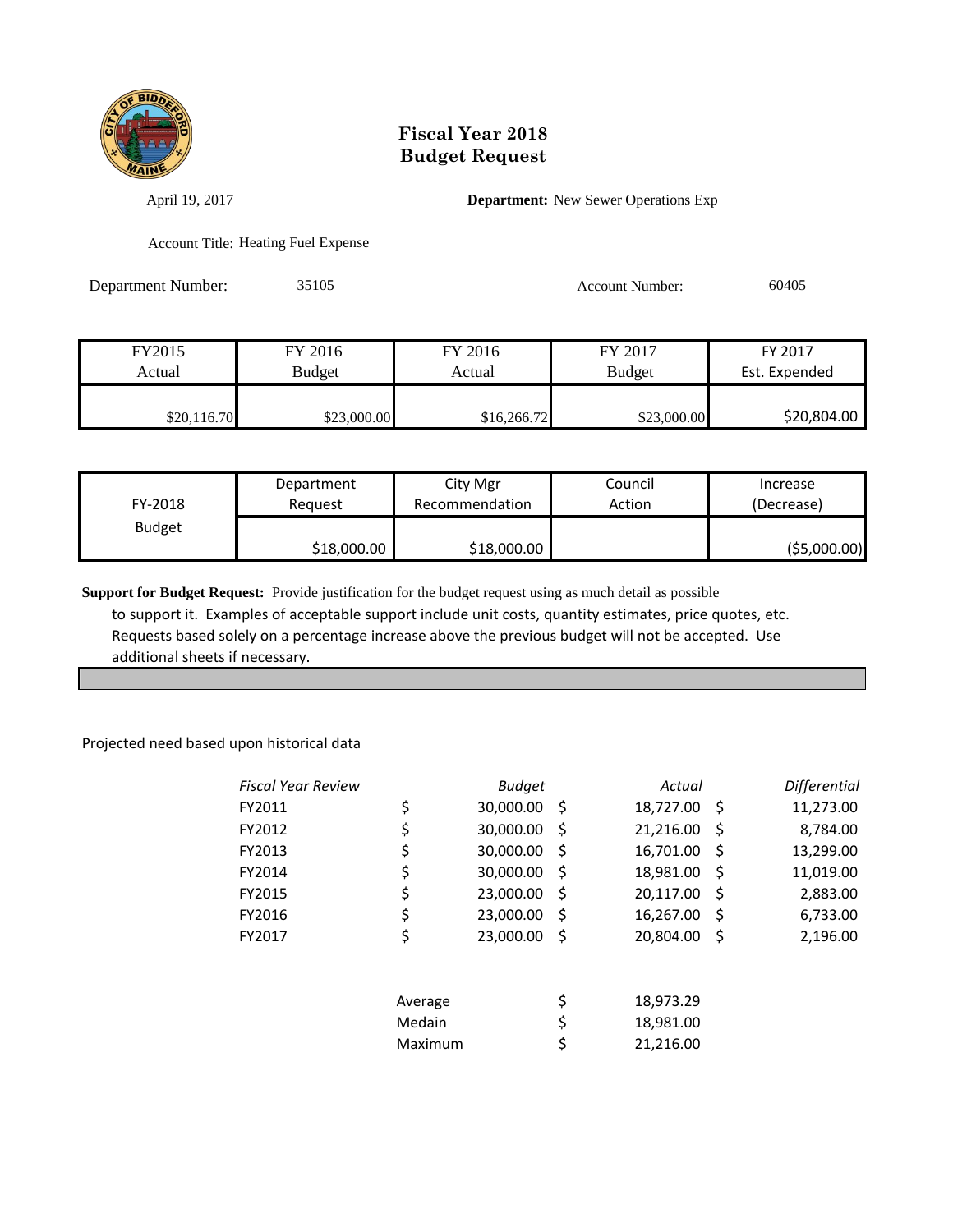

April 19, 2017 **Department:** New Sewer Operations Exp

Account Title: Fiber/Internet Expense

Department Number: 35105 Account Number: 60406

| FY2015     | FY 2016       | FY 2016    | FY 2017       | FY 2017       |
|------------|---------------|------------|---------------|---------------|
| Actual     | <b>Budget</b> | Actual     | <b>Budget</b> | Est. Expended |
|            |               |            |               |               |
| \$5,211.48 | \$5,220.00    | \$5,211.48 | \$5,220.00    | \$5,185.00    |

| FY-2018       | Department | City Mgr       | Council | Increase   |
|---------------|------------|----------------|---------|------------|
|               | Reauest    | Recommendation | Action  | (Decrease) |
| <b>Budget</b> | \$5,220.00 | \$5,215.00     |         | (\$5.00)   |

**Support for Budget Request:** Provide justification for the budget request using as much detail as possible to support it. Examples of acceptable support include unit costs, quantity estimates, price quotes, etc. Requests based solely on a percentage increase above the previous budget will not be accepted. Use additional sheets if necessary.

| Desc                        | Unit (month) |               | Rate |               | Subtotal |                     |
|-----------------------------|--------------|---------------|------|---------------|----------|---------------------|
| GWI Fiber @ treatment plant | 12           |               | \$   | 435.00 \$     |          | 5,220.00            |
| <b>Fiscal Year Review</b>   |              | <b>Budget</b> |      | Actual        |          | <b>Differential</b> |
| FY2011                      | \$           | $8,296.00$ \$ |      | $8,375.00$ \$ |          | (79.00)             |
| FY2012                      | \$           | 8,296.00      | - \$ | 8,304.00      | - \$     | (8.00)              |
| FY2013                      | \$           | 8,344.00      | - \$ | 7,428.00      | - S      | 916.00              |
| FY2014                      | \$           | 5,508.00      | -\$  | 5,211.00      | -\$      | 297.00              |
| FY2015                      | \$           | 5,220.00      | - \$ | 5,211.00      | - \$     | 9.00                |
| FY2016                      | \$           | 5,220.00      | - \$ | 5,211.00      | -\$      | 9.00                |
| FY2017                      | \$           | 5,220.00      | - \$ | 5,185.00      | -\$      | 35.00               |
|                             | Average      |               | \$   | 6,417.86      |          |                     |
|                             | Medain       |               | \$   | 5,211.00      |          |                     |
|                             | Maximum      |               | \$   | 8,375.00      |          |                     |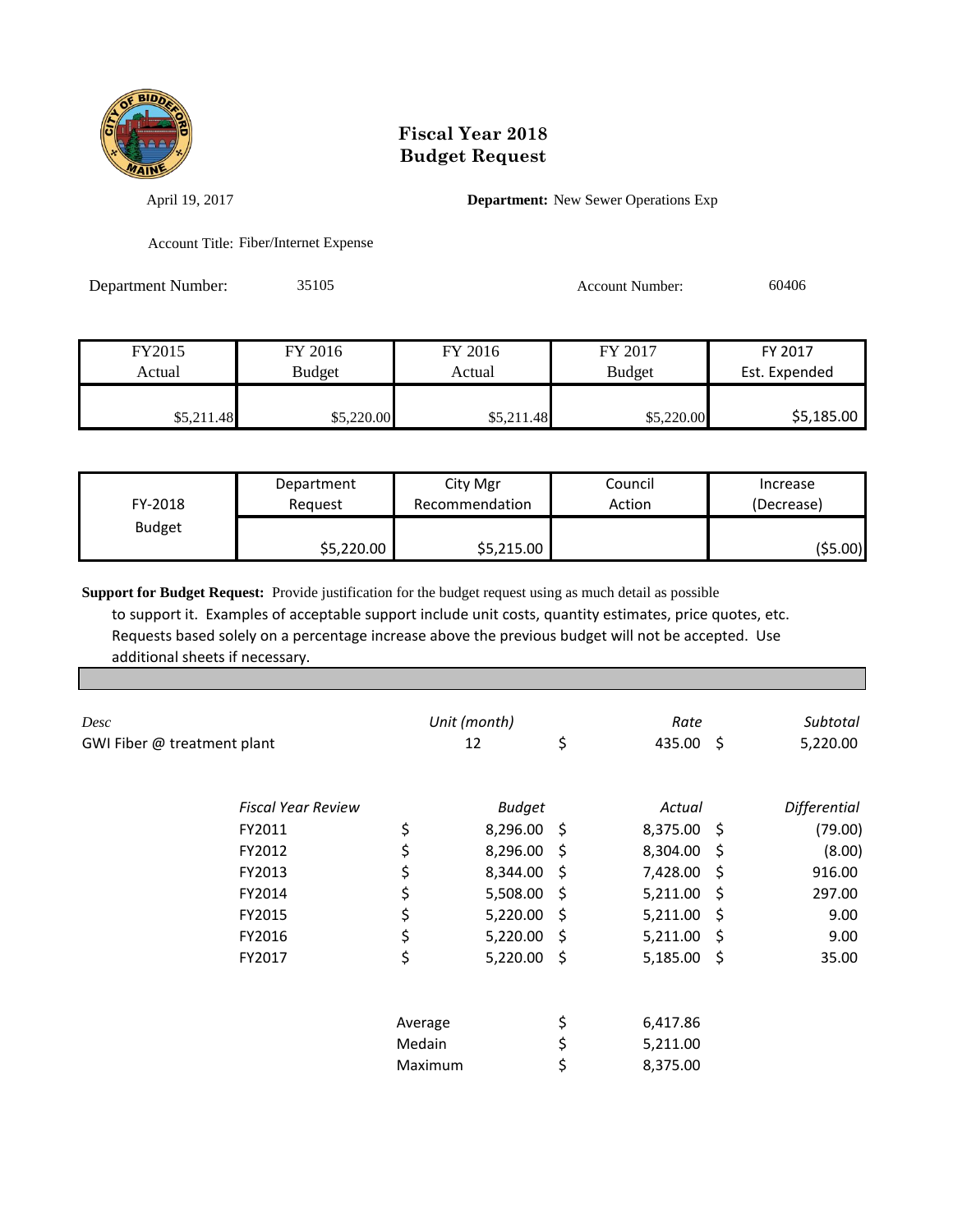

April 19, 2017 **Department:** New Sewer Operations Exp

Account Title: Diesel Fuel Expense

| Department Number: | 35105         |         | <b>Account Number:</b> | 60410         |
|--------------------|---------------|---------|------------------------|---------------|
|                    |               |         |                        |               |
|                    |               |         |                        |               |
| FY2015             | FY 2016       | FY 2016 | FY 2017                | FY 2017       |
| Actual             | <b>Budget</b> | Actual  | <b>Budget</b>          | Est. Expended |

| 14 657 92 | 435.00<br>бĽ | \$17,873.30 | 325.00 | \$13,428.00 |
|-----------|--------------|-------------|--------|-------------|
|           |              |             |        |             |

| FY-2018       | Department                 | City Mgr       | Council | Increase   |  |
|---------------|----------------------------|----------------|---------|------------|--|
|               | Reauest                    | Recommendation | Action  | (Decrease) |  |
| <b>Budget</b> | \$17,388.00<br>\$17,000.00 |                |         | \$6,675.00 |  |

**Support for Budget Request:** Provide justification for the budget request using as much detail as possible

 to support it. Examples of acceptable support include unit costs, quantity estimates, price quotes, etc. Requests based solely on a percentage increase above the previous budget will not be accepted. Use additional sheets if necessary.

Projected 8,400 gals. @ \$2.07/gal.

| FY 17 usage $(6 \text{ months})$ : | 4,235 gallons |
|------------------------------------|---------------|
| $FY$ 16 usage :                    | 8,105 gallons |
| $FY$ 15 usage :                    | 5,166 gallons |
| $FY$ 14 usage :                    | 2,618 gallons |

| <b>Fiscal Year Review</b> |         | <b>Budget</b> |     | Actual        |    | <b>Differential</b> |
|---------------------------|---------|---------------|-----|---------------|----|---------------------|
| FY2011                    | Ş       | 250.00        | Ŝ.  | $1,166.00$ \$ |    | (916.00)            |
| FY2012                    | \$      | 2,720.00      | \$  | 2,215.00      | S  | 505.00              |
| FY2013                    | \$      | 4,345.00      | S   | 2,895.00      | S  | 1,450.00            |
| FY2014                    | \$      | 3,564.00      | \$. | 609.00        | S  | 2,955.00            |
| FY2015                    | \$      | 20,058.00     | \$  | 14,658.00     | -S | 5,400.00            |
| FY2016                    | \$      | 17,435.00     | \$  | 17,873.00     | -S | (438.00)            |
| FY2017                    | \$      | 10,325.00     |     | \$13,428.00   | Ŝ  | (3, 103.00)         |
|                           |         |               |     |               |    |                     |
|                           | Average |               | \$  | 7,549.14      |    |                     |
|                           | Medain  |               | \$  | 2,895.00      |    |                     |
|                           | Maximum |               |     | 17.873.00     |    |                     |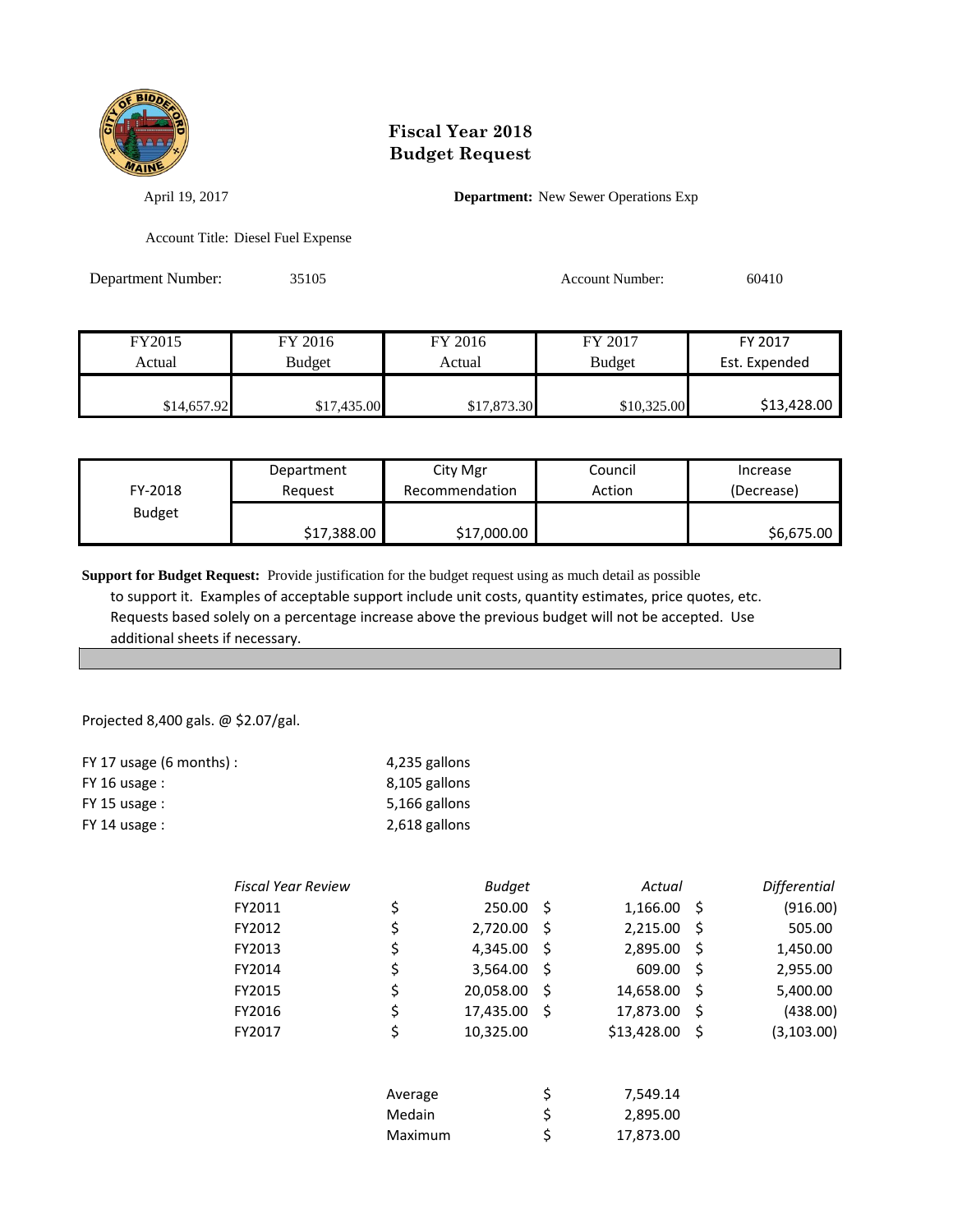

April 19, 2017 **Department:** New Sewer Operations Exp

٦

Account Title: Gasoline Expense

| Department Number: | 35105   |         | <b>Account Number:</b> | 60411   |  |  |
|--------------------|---------|---------|------------------------|---------|--|--|
|                    |         |         |                        |         |  |  |
| FY2015             | FY 2016 | FY 2016 | 12017<br>EV            | FY 2017 |  |  |

| 112012     | 1 1 2010   | 1' 1' 2010 | 11 ZVI /      | <b>FIZULI</b> |  |
|------------|------------|------------|---------------|---------------|--|
| Actual     | Budget     | Actual     | <b>Budget</b> | Est. Expended |  |
| \$2,624.18 | \$2,990.00 | \$1,604.18 | \$1,810.00    | \$1,334.00    |  |

| FY-2018       | Department | City Mgr       | Council | Increase   |
|---------------|------------|----------------|---------|------------|
|               | Reauest    | Recommendation | Action  | (Decrease) |
| <b>Budget</b> | \$1,552.00 | \$1,552.00     |         | (5258.00)  |

**Support for Budget Request:** Provide justification for the budget request using as much detail as possible

 to support it. Examples of acceptable support include unit costs, quantity estimates, price quotes, etc. Requests based solely on a percentage increase above the previous budget will not be accepted. Use additional sheets if necessary.

| Desc<br>Projected gasoline usage                                         |                                                                                                 |                                                          | Unit (gal)<br>800                                                                                 |                                        | Rate<br>\$<br>$1.94 \; \S$                                                                   |                                         | Subtotal<br>1,552.00                                                                   |  |
|--------------------------------------------------------------------------|-------------------------------------------------------------------------------------------------|----------------------------------------------------------|---------------------------------------------------------------------------------------------------|----------------------------------------|----------------------------------------------------------------------------------------------|-----------------------------------------|----------------------------------------------------------------------------------------|--|
| FY 17 usage (6 months) :<br>FY 16 usage:<br>FY 15 usage:<br>FY 14 usage: |                                                                                                 | 447 gallons<br>535 gallons<br>815 gallons<br>929 gallons |                                                                                                   |                                        |                                                                                              |                                         |                                                                                        |  |
|                                                                          | <b>Fiscal Year Review</b><br>FY2011<br>FY2012<br>FY2013<br>FY2014<br>FY2015<br>FY2016<br>FY2017 | \$<br>\$<br>\$<br>\$<br>\$<br>\$<br>\$                   | <b>Budget</b><br>3,840.00<br>3,150.00<br>3,850.00<br>3,245.00<br>2,990.00<br>2,990.00<br>1,810.00 | -\$<br>\$<br>\$<br>\$<br>$\zeta$<br>\$ | Actual<br>2,623.00<br>2,505.00<br>2,972.00<br>3,117.00<br>2,624.00<br>1,604.00<br>\$1,334.00 | -\$<br>\$<br>\$<br>\$<br>\$<br>\$<br>\$ | Differential<br>1,217.00<br>645.00<br>878.00<br>128.00<br>366.00<br>1,386.00<br>476.00 |  |
|                                                                          |                                                                                                 | Average<br>Medain<br>Maximum                             |                                                                                                   | \$<br>\$<br>\$                         | 2,397.00<br>2,623.00<br>3,117.00                                                             |                                         |                                                                                        |  |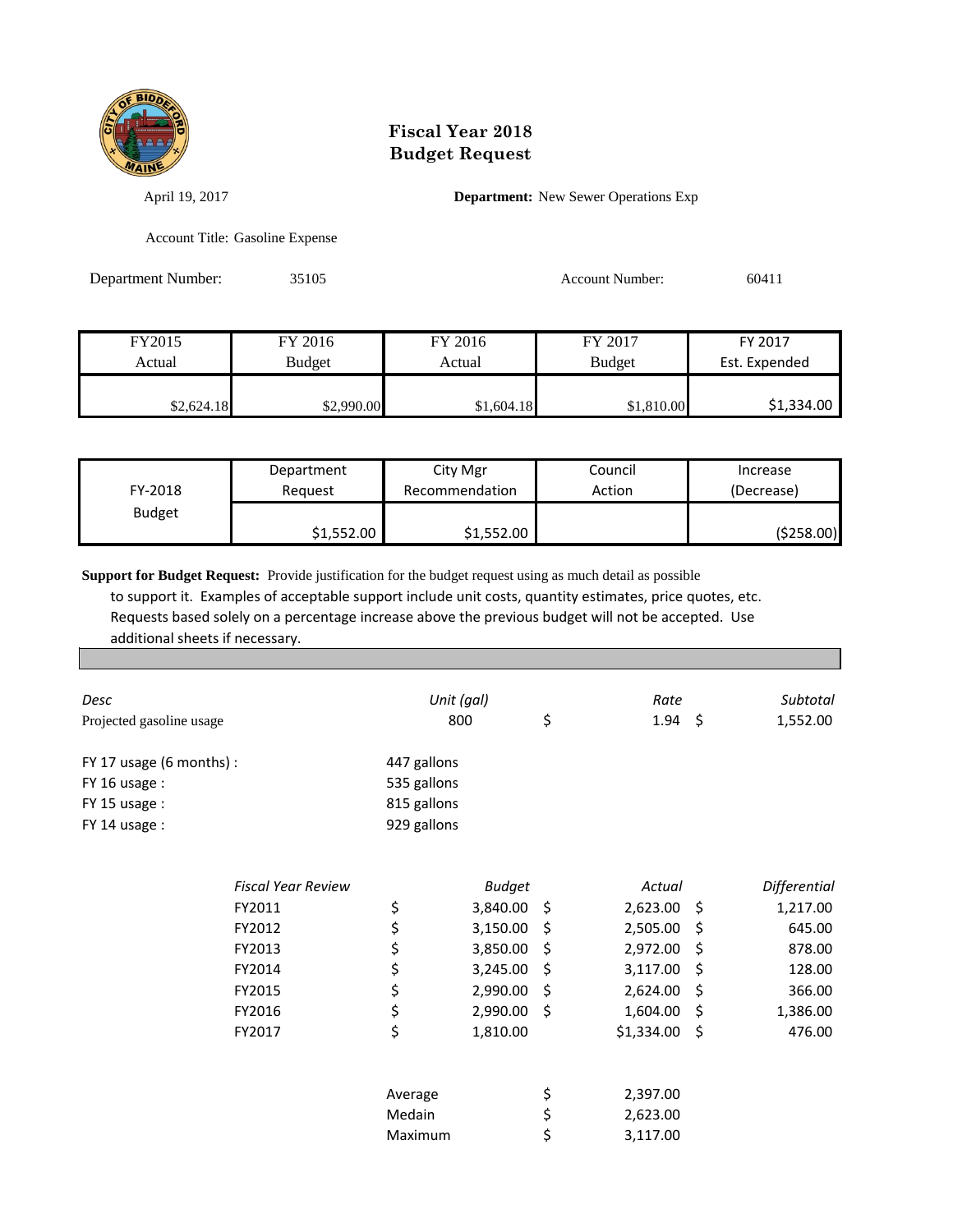

April 19, 2017 **Department:** New Sewer Operations Exp

Account Title: Building Repair/Maint Exp

Department Number: 35105 Account Number: 60450

| FY2015      | FY 2016     | FY 2016     | FY 2017       | FY 2017       |
|-------------|-------------|-------------|---------------|---------------|
| Actual      | Budget      | Actual      | <b>Budget</b> | Est. Expended |
|             |             |             |               |               |
| \$21,963.37 | \$22,000.00 | \$24,980.75 | \$22,000.00   | \$21,367.00   |

| FY-2018       | Department  | City Mgr       | Council | Increase   |  |
|---------------|-------------|----------------|---------|------------|--|
|               | Reauest     | Recommendation | Action  | (Decrease) |  |
| <b>Budget</b> | \$22,000.00 |                |         | \$0.00     |  |

**Support for Budget Request:** Provide justification for the budget request using as much detail as possible to support it. Examples of acceptable support include unit costs, quantity estimates, price quotes, etc. Requests based solely on a percentage increase above the previous budget will not be accepted. Use additional sheets if necessary.

| Overhead doors:       |                           | \$      | 6,000.00      |     |             |      |              |
|-----------------------|---------------------------|---------|---------------|-----|-------------|------|--------------|
| Utility systems :     |                           | \$      | 10,000.00     |     |             |      |              |
| Doors, windows, etc.: |                           | \$      | 6,000.00      |     |             |      |              |
|                       |                           | $\zeta$ | 22,000.00     |     |             |      |              |
|                       | <b>Fiscal Year Review</b> |         | <b>Budget</b> |     | Actual      |      | Differential |
|                       | FY2011                    | \$      | $6,500.00$ \$ |     | 8,016.00    | - \$ | (1,516.00)   |
|                       | FY2012                    | \$      | 6,500.00      | -\$ | 7,492.00    | -\$  | (992.00)     |
|                       | FY2013                    | \$      | 8,000.00      | \$  | 7,542.00    | \$   | 458.00       |
|                       | FY2014                    | \$      | 22,000.00     | \$  | 20,884.00   | \$   | 1,116.00     |
|                       | FY2015                    | \$      | 22,000.00     | \$  | 21,963.00   | \$   | 37.00        |
|                       | FY2016                    | \$      | 22,000.00     | -\$ | 24,981.00   | -\$  | (2,981.00)   |
|                       | FY2017                    | \$      | 22,000.00     |     | \$21,367.00 | -\$  | 633.00       |
|                       |                           | Average |               | \$  | 16,035.00   |      |              |
|                       |                           | Medain  |               | \$  | 20,884.00   |      |              |
|                       |                           | Maximum |               | \$  | 24,981.00   |      |              |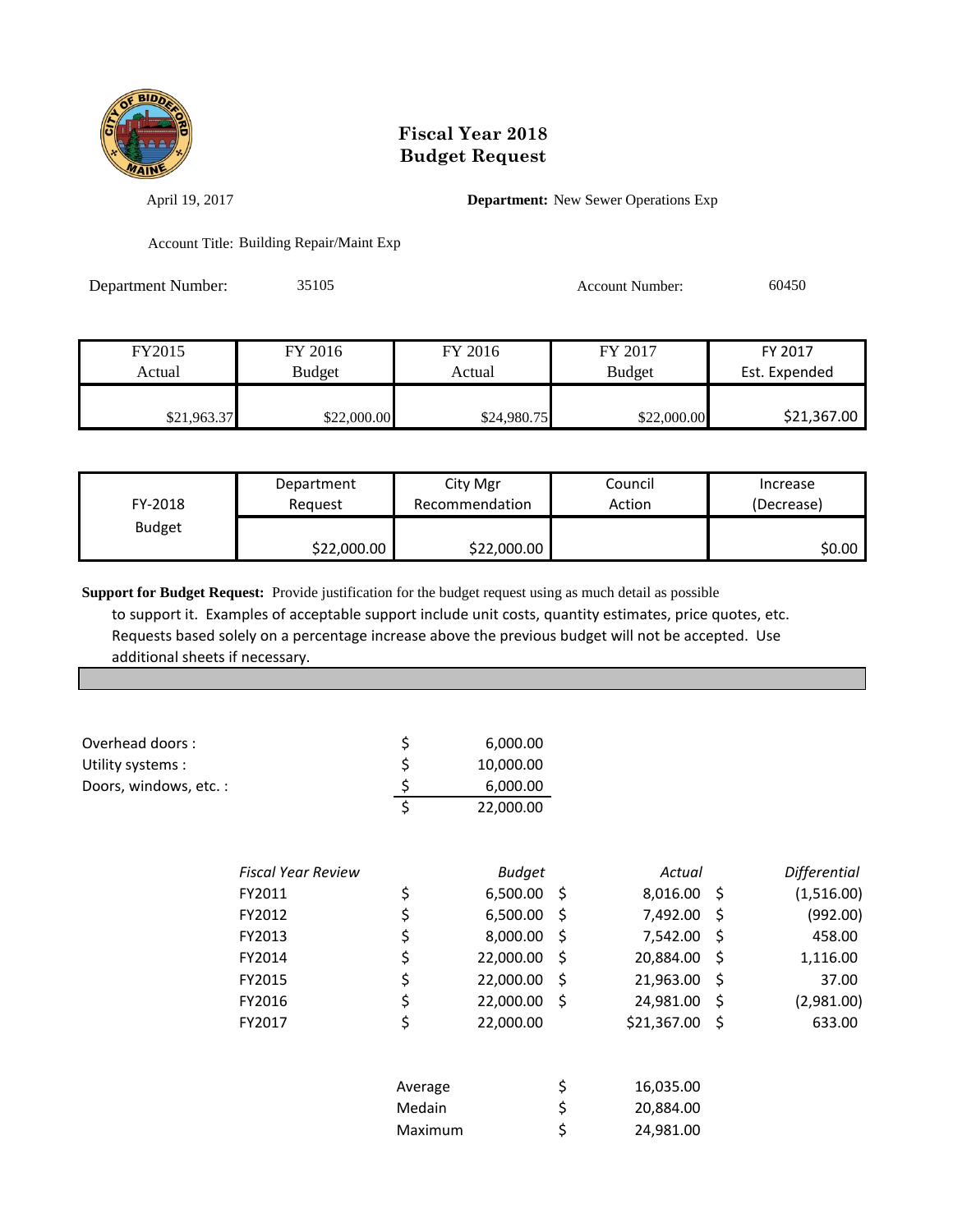

April 19, 2017 **Department:** New Sewer Operations Exp

Account Title: Operating Equip Repair Exp

| Department Number: | 35105         |             | Account Number: | 60452         |
|--------------------|---------------|-------------|-----------------|---------------|
|                    |               |             |                 |               |
| FY2015             | FY 2016       | FY 2016     | FY 2017         | FY 2017       |
| Actual             | <b>Budget</b> | Actual      | <b>Budget</b>   | Est. Expended |
| \$97,064.60        | \$100,000.00  | \$98,196.83 | \$100,000.00    | \$98,249.00   |

| FY-2018       | Department   | City Mgr       | Council | Increase   |
|---------------|--------------|----------------|---------|------------|
|               | Reauest      | Recommendation | Action  | (Decrease) |
| <b>Budget</b> | \$100,000.00 | \$100,000.00   |         | \$0.00     |

**Support for Budget Request:** Provide justification for the budget request using as much detail as possible to support it. Examples of acceptable support include unit costs, quantity estimates, price quotes, etc. Requests based solely on a percentage increase above the previous budget will not be accepted. Use additional sheets if necessary.

| Pumps:                     | \$                                  | 10,000.00                 |         |               |                 |                  |
|----------------------------|-------------------------------------|---------------------------|---------|---------------|-----------------|------------------|
| Structures:                | \$                                  | 15,000.00                 |         |               |                 |                  |
| PLC's:                     | \$                                  | 10,000.00                 |         |               |                 |                  |
| Presses:                   | \$                                  | 10,000.00                 |         |               |                 |                  |
| Clarifiers:                | \$                                  | 20,000.00                 |         |               |                 |                  |
| <b>Aeration Basins:</b>    | \$                                  | 20,000.00                 |         |               |                 |                  |
| Misc.:                     | \$                                  | 15,000.00                 |         |               |                 |                  |
|                            | $\overline{\boldsymbol{\varsigma}}$ | 100,000.00                |         |               |                 |                  |
| Misc. Items:               |                                     |                           |         |               |                 |                  |
| <b>VFD Drives</b>          |                                     |                           |         |               |                 |                  |
| Valves, Fittings           |                                     |                           |         |               |                 |                  |
| Actuators, motors, pulleys |                                     |                           |         |               |                 |                  |
| Seal Kits                  |                                     |                           |         |               |                 |                  |
| Electrical Panels, relays  |                                     |                           |         |               |                 |                  |
| Floats, sensors            |                                     |                           |         |               |                 |                  |
| Fabrication                |                                     |                           |         |               |                 |                  |
|                            |                                     | <b>Fiscal Year Review</b> |         | <b>Budget</b> | Actual          | Differential     |
|                            | FY2011                              |                           | \$      | 55,000.00     | \$<br>51,717.00 | \$<br>3,283.00   |
|                            | FY2012                              |                           | \$      | 55,000.00     | \$<br>59,084.00 | \$<br>(4,084.00) |
|                            | FY2013                              |                           | \$      | 55,000.00     | \$<br>54,893.00 | \$<br>107.00     |
|                            | FY2014                              |                           | \$      | 90,000.00     | \$<br>91,467.00 | \$<br>(1,467.00) |
|                            | FY2015                              |                           | \$      | 100,000.00    | \$<br>97,065.00 | \$<br>2,935.00   |
|                            | FY2016                              |                           | \$      | 100,000.00    | \$<br>98,197.00 | \$<br>1,803.00   |
|                            | FY2017                              |                           | \$      | 100,000.00    | \$98,249.00     | \$<br>1,751.00   |
|                            |                                     |                           |         |               |                 |                  |
|                            |                                     |                           | Average |               | \$<br>78,667.43 |                  |
|                            |                                     |                           | Medain  |               | \$<br>91,467.00 |                  |
|                            |                                     |                           | Maximum |               | \$<br>98,249.00 |                  |
|                            |                                     |                           |         |               |                 |                  |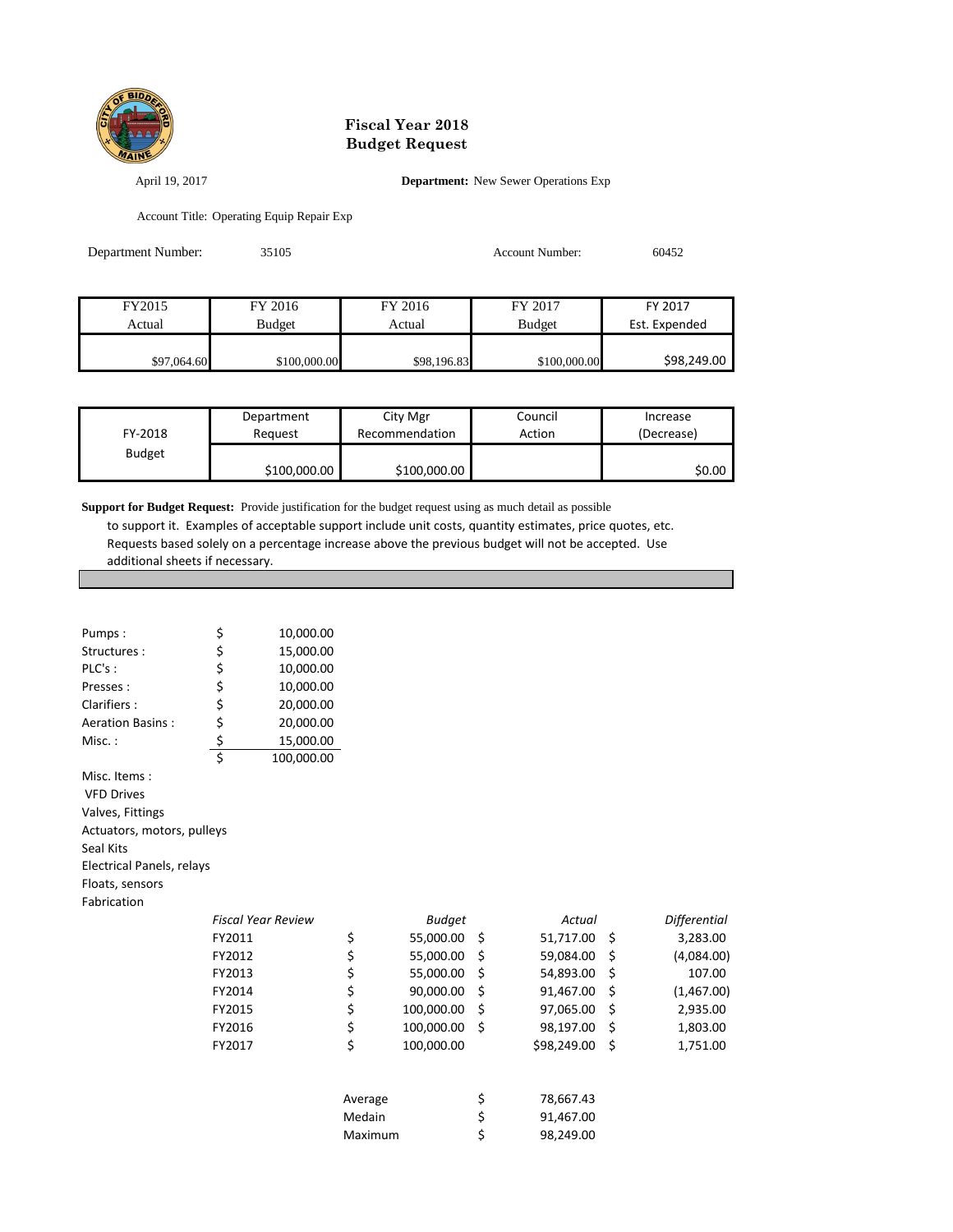

April 19, 2017 **Department:** New Sewer Operations Exp

Account Title: Vehicle Repair/Tires/Oil Exp

| Department Number: | 35105         |            | <b>Account Number:</b> | 60453         |  |
|--------------------|---------------|------------|------------------------|---------------|--|
|                    |               |            |                        |               |  |
| FY2015             | FY 2016       | FY 2016    | FY 2017                | FY 2017       |  |
| Actual             | <b>Budget</b> | Actual     | <b>Budget</b>          | Est. Expended |  |
| \$6,428.77         | \$10,000.00   | \$7,645.98 | \$10,000.00            | \$9,348.00    |  |

| FY-2018       | Department  | City Mgr       | Council | Increase   |
|---------------|-------------|----------------|---------|------------|
|               | Reauest     | Recommendation | Action  | (Decrease) |
| <b>Budget</b> | \$10,700.00 | \$10,700.00    |         | \$700.00   |

**Support for Budget Request:** Provide justification for the budget request using as much detail as possible to support it. Examples of acceptable support include unit costs, quantity estimates, price quotes, etc.

 Requests based solely on a percentage increase above the previous budget will not be accepted. Use additional sheets if necessary.

| Unit #    | Cost |           |
|-----------|------|-----------|
| 608       | \$   | 1,350.00  |
| 640       | \$   | 140.00    |
| 642       | \$   | 140.00    |
| 643       | \$   | 325.00    |
| 644       | \$   | 135.00    |
| 645       | \$   | 130.00    |
| 646       | \$   | 130.00    |
| 691       | \$   | 800.00    |
| 98        | \$   | 850.00    |
| 60% of 78 | \$   | 6,700.00  |
|           | \$   | 10,700.00 |

| Fiscal Year Review |         | <b>Budget</b> |      | Actual        |    | <b>Differential</b> |
|--------------------|---------|---------------|------|---------------|----|---------------------|
| FY2011             | \$      | 1,600.00      | - \$ | $3,183.00$ \$ |    | (1,583.00)          |
| FY2012             | \$      | 1.700.00      | \$   | 5,238.00      | Ŝ  | (3,538.00)          |
| FY2013             | \$      | 3,500.00      | \$   | 1,272.00      | .S | 2,228.00            |
| FY2014             | \$      | 3,500.00      | \$   | 3,244.00      | \$ | 256.00              |
| FY2015             | \$      | 9,100.00      | \$   | 6,429.00      | S. | 2,671.00            |
| FY2016             | \$      | 10,000.00     | Ŝ.   | 7,646.00      | -S | 2,354.00            |
| FY2017             | \$      | 10,000.00     |      | \$4,253.00    | \$ | 5,747.00            |
|                    |         |               |      |               |    |                     |
|                    | Average |               | \$   | 4,466.43      |    |                     |
|                    | Medain  |               | \$   | 4,253.00      |    |                     |
|                    | Maximum |               | \$   | 7,646.00      |    |                     |
|                    |         |               |      |               |    |                     |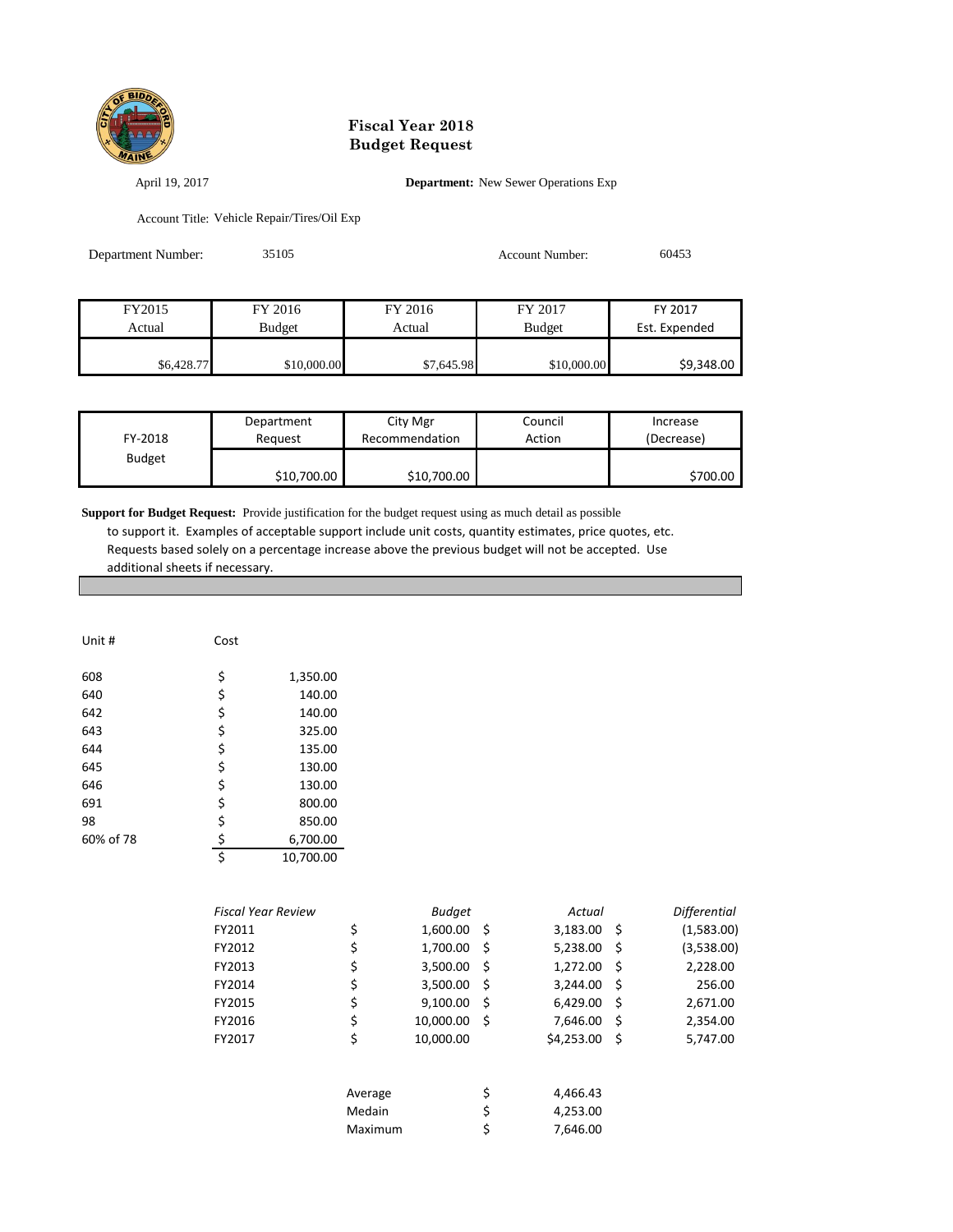

April 19, 2017 **Department:** New Sewer Operations Exp

Account Title: Plant Operations/Maint. Exp

Department Number: 35105 Account Number: 60456

| FY2015     | FY 2016       | FY 2016    | FY 2017       | FY 2017       |
|------------|---------------|------------|---------------|---------------|
| Actual     | <b>Budget</b> | Actual     | <b>Budget</b> | Est. Expended |
|            |               |            |               |               |
| \$9,739.27 | \$10,000.00   | \$9,941.09 | \$10,000.00   | \$9,012.00    |

| FY-2018       | Department  | City Mgr       | Council | Increase   |
|---------------|-------------|----------------|---------|------------|
|               | Reguest     | Recommendation | Action  | (Decrease) |
| <b>Budget</b> | \$10,000.00 | \$10,000.00    |         | SO.OO      |

**Support for Budget Request:** Provide justification for the budget request using as much detail as possible to support it. Examples of acceptable support include unit costs, quantity estimates, price quotes, etc. Requests based solely on a percentage increase above the previous budget will not be accepted. Use additional sheets if necessary.

#### RBC Plant Operations and Maintenance

| Fiscal Year Review |         | <b>Budget</b> |     | Actual     |    | Differential |
|--------------------|---------|---------------|-----|------------|----|--------------|
| FY2011             | \$      |               |     |            |    |              |
| FY2012             |         |               |     |            |    |              |
| FY2013             |         |               |     |            |    |              |
| FY2014             |         | 10,000.00     | -S  | 10,661.00  | S  | (661.00)     |
| FY2015             | \$      | 10,000.00     | \$, | 9,739.00   | S  | 261.00       |
| FY2016             | \$      | 10,000.00     | -\$ | 9,941.00   | -S | 59.00        |
| FY2017             | \$      | 10,000.00     |     | \$9,012.00 | -S | 988.00       |
|                    | Average |               | \$  | 9,838.25   |    |              |
|                    | Medain  |               | \$  | 9,840.00   |    |              |
|                    | Maximum |               | \$  | 10,661.00  |    |              |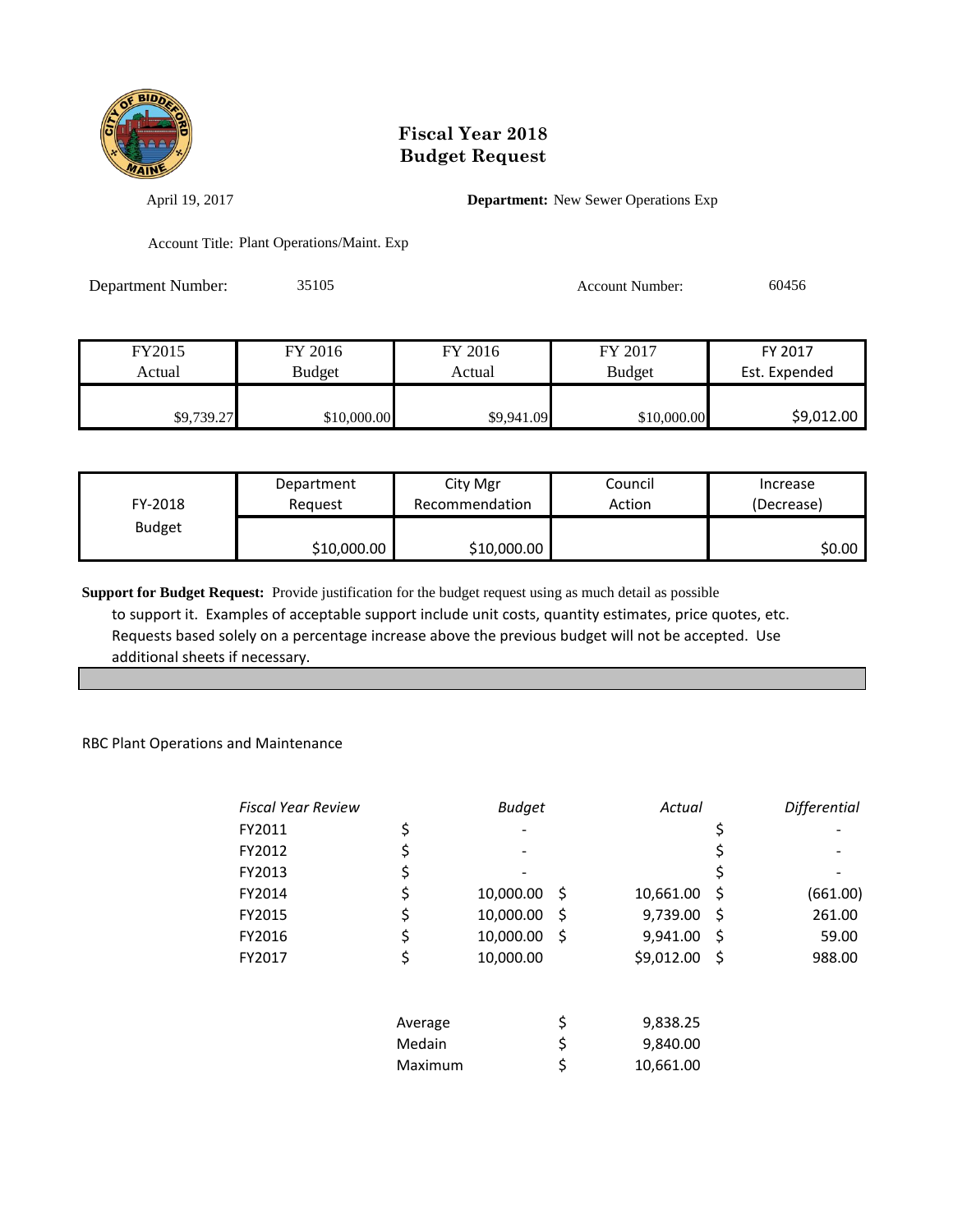

April 19, 2017 **Department:** New Sewer Operations Exp

Account Title: Repair/Maint-CommunsEquip

Department Number: 35105 Account Number: 60461

| FY2015   | FY 2016       | FY 2016  | FY 2017       | FY 2017       |
|----------|---------------|----------|---------------|---------------|
| Actual   | <b>Budget</b> | Actual   | <b>Budget</b> | Est. Expended |
|          |               |          |               |               |
| \$175.00 | \$650.00      | \$261.33 | \$650.00      | \$266.00      |

| FY-2018       | Department | City Mgr       | Council | Increase   |
|---------------|------------|----------------|---------|------------|
|               | Reguest    | Recommendation | Action  | (Decrease) |
| <b>Budget</b> | \$650.00   | \$650.00       |         | \$0.00     |

**Support for Budget Request:** Provide justification for the budget request using as much detail as possible to support it. Examples of acceptable support include unit costs, quantity estimates, price quotes, etc. Requests based solely on a percentage increase above the previous budget will not be accepted. Use additional sheets if necessary.

#### Contingency line to cover full replacement of one radio

| Fiscal Year Review |         | <b>Budget</b> |     | Actual   |    | <b>Differential</b> |
|--------------------|---------|---------------|-----|----------|----|---------------------|
| FY2011             | \$      | 200.00        | \$, |          |    | 200.00              |
| FY2012             |         | 200.00        | \$  |          |    | 200.00              |
| FY2013             |         | 500.00        | \$, |          |    | 500.00              |
| FY2014             |         | 500.00        | \$  |          |    | 500.00              |
| FY2015             |         | 500.00        | \$  | 175.00   | S  | 325.00              |
| FY2016             | \$      | 650.00        | \$  | 178.00   | \$ | 472.00              |
| FY2017             | \$      | 650.00        |     | \$266.00 | \$ | 384.00              |
|                    | Average |               | \$  | 88.43    |    |                     |
|                    | Median  |               | \$  |          |    |                     |
|                    | Maximum |               | \$  | 266.00   |    |                     |
|                    |         |               |     |          |    |                     |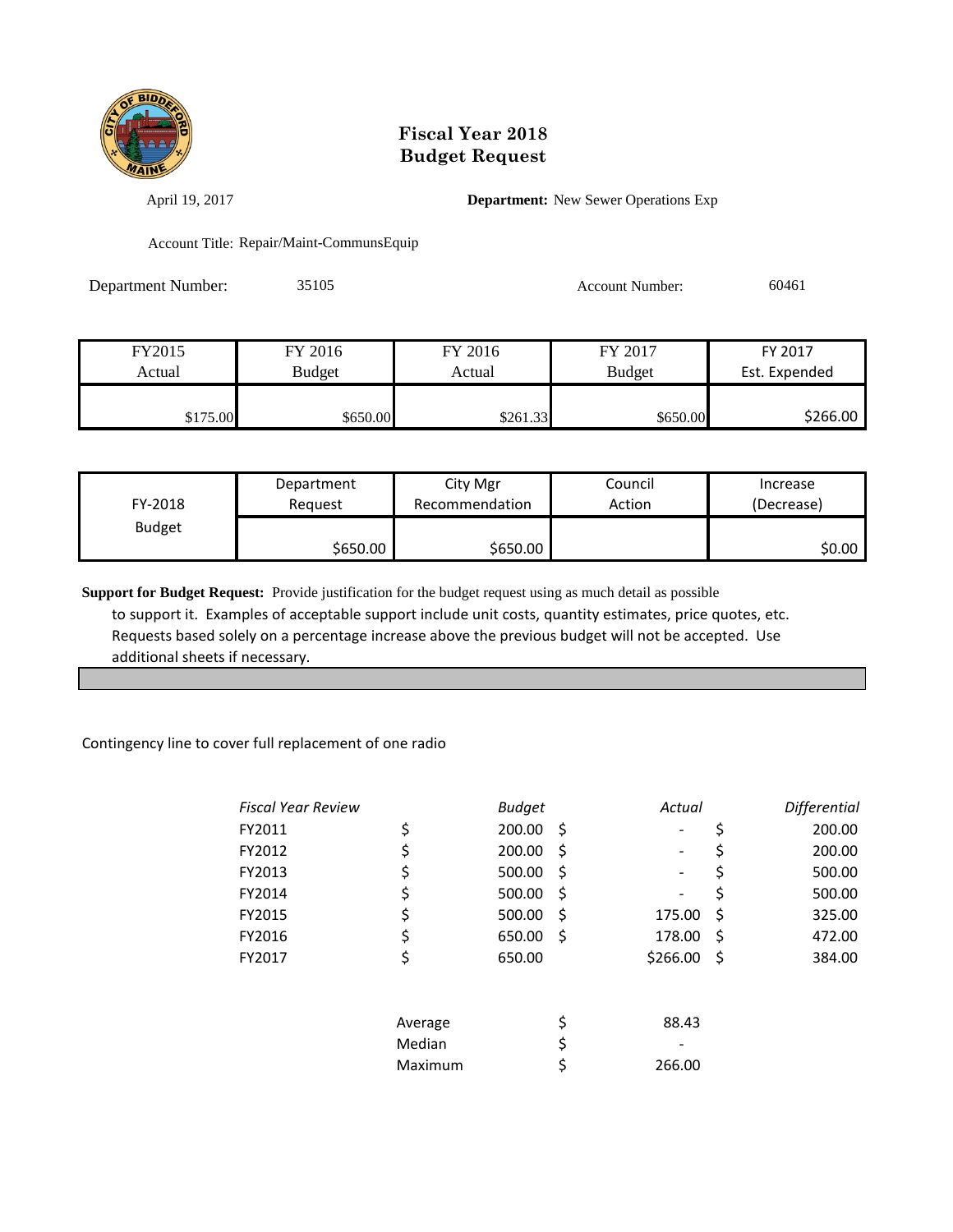

April 19, 2017 **Department:** New Sewer Operations Exp

Account Title: Admin/Office Supp/Eqt Non-Cap

| Department Number: | 35105         |            | <b>Account Number:</b> | 60500         |
|--------------------|---------------|------------|------------------------|---------------|
|                    |               |            |                        |               |
| FY2015             | FY 2016       | FY 2016    | FY 2017                | FY 2017       |
| Actual             | <b>Budget</b> | Actual     | <b>Budget</b>          | Est. Expended |
| \$3,032.60         | \$3,000.00    | \$2,596.17 | \$2,900.00             | \$3,189.00    |

| FY-2018       | Department | City Mgr       | Council | Increase   |
|---------------|------------|----------------|---------|------------|
|               | Reguest    | Recommendation | Action  | (Decrease) |
| <b>Budget</b> | \$2,900.00 | \$2,900.00     |         | \$0.00     |

**Support for Budget Request:** Provide justification for the budget request using as much detail as possible to support it. Examples of acceptable support include unit costs, quantity estimates, price quotes, etc. Requests based solely on a percentage increase above the previous budget will not be accepted. Use additional sheets if necessary.

| <b>SCADA Support:</b> |   | 1,500.00 |
|-----------------------|---|----------|
| Computer Software:    | Ś | 500.00   |
| DEP Forms:            |   | 500.00   |
| Office Supplies :     |   | 400.00   |
|                       |   | 2,900.00 |

| Fiscal Year Review |         | <b>Budget</b> |    | Actual   |     | <b>Differential</b> |
|--------------------|---------|---------------|----|----------|-----|---------------------|
| FY2011             | \$      | 4,000.00      | \$ | 3,417.00 | .\$ | 583.00              |
| FY2012             | \$      | 4,000.00      | Ŝ. | 4,087.00 | S   | (87.00)             |
| FY2013             | \$      | 4,000.00      | S  | 2,795.00 | S   | 1,205.00            |
| FY2014             | \$      | 4,000.00      | S  | 1,169.00 | \$  | 2,831.00            |
| FY2015             | \$      | 4,000.00      | \$ | 3,033.00 | S   | 967.00              |
| FY2016             | \$      | 3,000.00      | \$ | 2,596.00 | S   | 404.00              |
| FY2017             | \$      | 2,900.00      |    |          | \$  | 2,900.00            |
|                    |         |               |    |          |     |                     |
|                    | Average |               | \$ | 2,849.50 |     |                     |
|                    | Median  |               | \$ | 2,914.00 |     |                     |
|                    | Maximum |               | \$ | 4,087.00 |     |                     |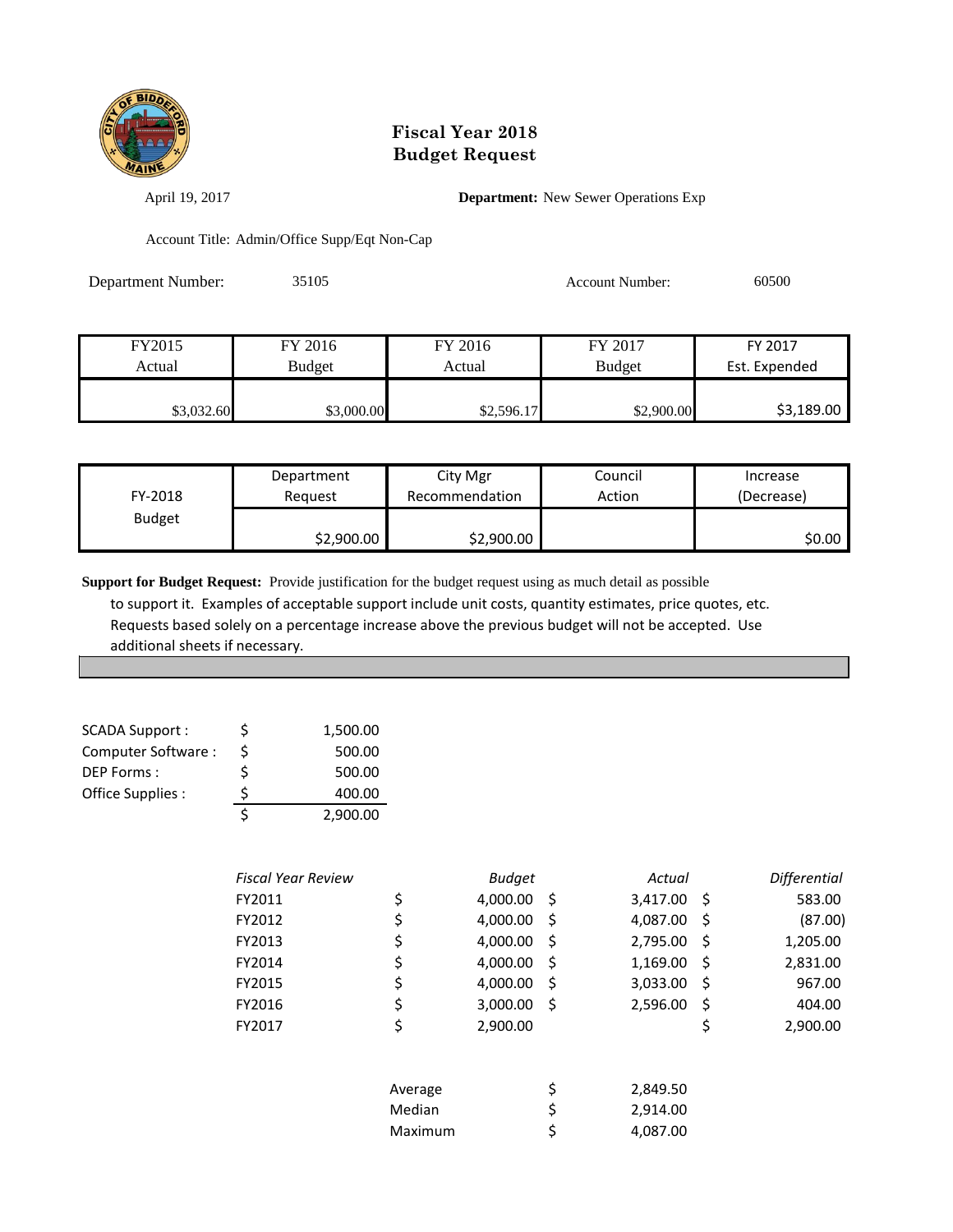

April 19, 2017 **Department:** New Sewer Operations Exp

Account Title: Operating Supp/Eqt Non-Cap

| Department Number: | 35105         |             | <b>Account Number:</b> | 60501         |
|--------------------|---------------|-------------|------------------------|---------------|
|                    |               |             |                        |               |
| FY2015             | FY 2016       | FY 2016     | FY 2017                | FY 2017       |
| Actual             | <b>Budget</b> | Actual      | <b>Budget</b>          | Est. Expended |
| \$15,258.72        | \$16,700.00   | \$13,473.52 | \$16,500.00            | \$15,172.00   |

| FY-2018       | Department  | City Mgr       | Council | Increase   |
|---------------|-------------|----------------|---------|------------|
|               | Reauest     | Recommendation | Action  | (Decrease) |
| <b>Budget</b> | \$16,500.00 | \$15,800.00    |         | (5700.00)  |

**Support for Budget Request:** Provide justification for the budget request using as much detail as possible

 to support it. Examples of acceptable support include unit costs, quantity estimates, price quotes, etc. Requests based solely on a percentage increase above the previous budget will not be accepted. Use additional sheets if necessary.

| Safety Boots:            | \$ | 1,400.00  |
|--------------------------|----|-----------|
| Safety Equipment:        | Ś  | 7,250.00  |
| <b>Medical Supplies:</b> | Ś  | 1,050.00  |
| Gloves:                  | Ś  | 2,000.00  |
| Lubricants / Rags:       | Ś  | 4,800.00  |
|                          |    | 16,500.00 |

| Fiscal Year Review |         | <b>Budget</b> |     | Actual      |      | <b>Differential</b> |
|--------------------|---------|---------------|-----|-------------|------|---------------------|
| FY2011             | \$      | 16,500.00     | -\$ | 19,202.00   | - \$ | (2,702.00)          |
| FY2012             | \$      | 16,500.00     | \$  | 15,947.00   | S    | 553.00              |
| FY2013             | \$      | 16,500.00     | S   | 9,969.00    | S    | 6,531.00            |
| FY2014             | \$      | 16,700.00     | Ŝ.  | 15,413.00   | - S  | 1,287.00            |
| FY2015             | \$      | 16,700.00     | Ŝ.  | 15,259.00   | -S   | 1,441.00            |
| FY2016             | \$      | 16,700.00     | .\$ | 13,474.00   | -S   | 3,226.00            |
| FY2017             | \$      | 16,500.00     |     | \$15,172.00 | Ŝ    | 1,328.00            |
|                    | Average |               | \$  | 14,919.43   |      |                     |
|                    | Median  |               | \$  | 15,259.00   |      |                     |
|                    | Maximum |               | \$  | 19,202.00   |      |                     |
|                    |         |               |     |             |      |                     |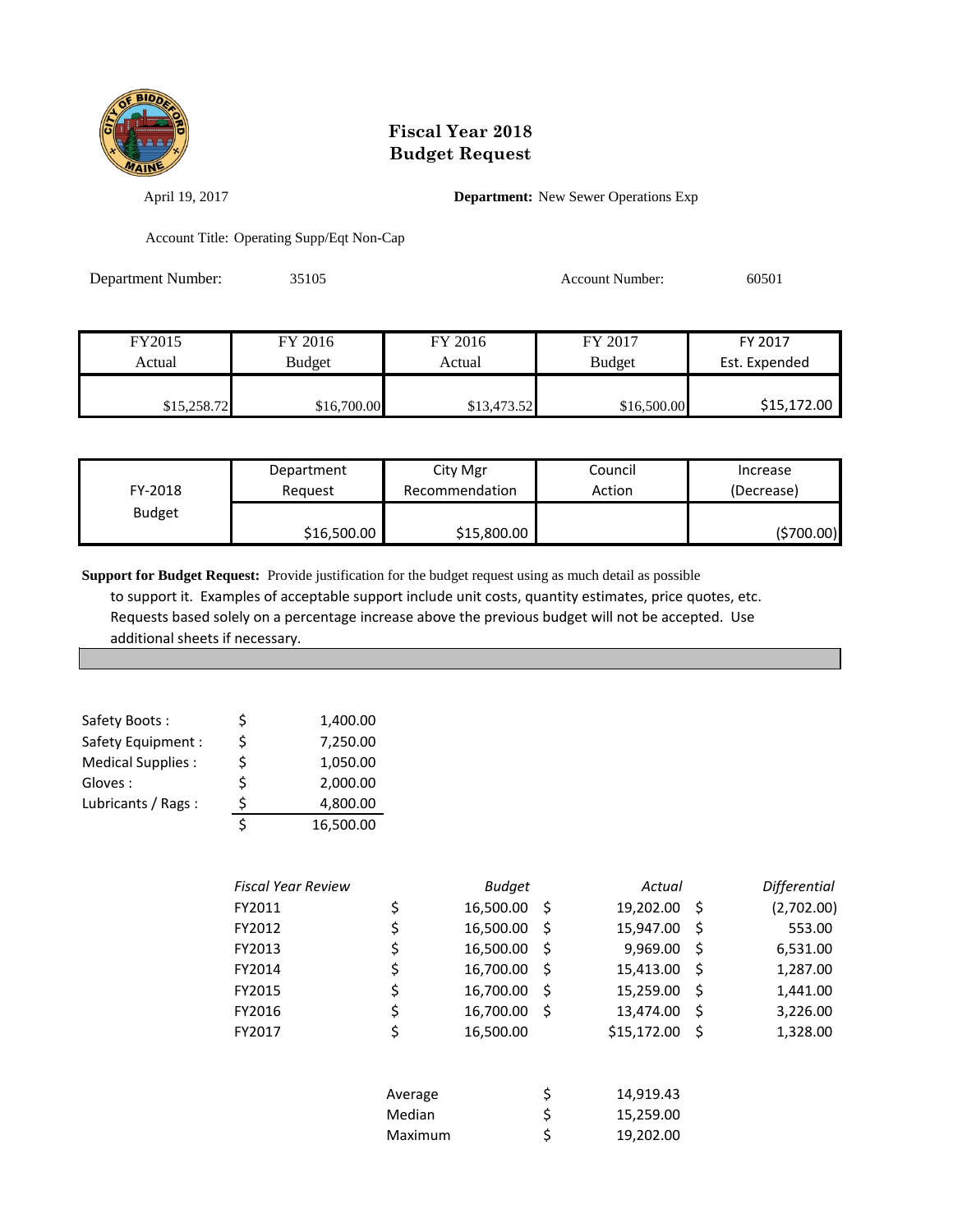

April 19, 2017 **Department:** New Sewer Operations Exp

Account Title: Equipment/Small Tools-Non-cap

| Department Number: | 35105         |            | <b>Account Number:</b> | 60506         |
|--------------------|---------------|------------|------------------------|---------------|
|                    |               |            |                        |               |
| FY2015             | FY 2016       | FY 2016    | FY 2017                | FY 2017       |
| Actual             | <b>Budget</b> | Actual     | <b>Budget</b>          | Est. Expended |
|                    |               |            |                        |               |
| \$7,337.62         | \$7,500.00    | \$7,616.87 | \$7,500.00             | \$6,724.00    |

| FY-2018       | Department | City Mgr       | Council | Increase   |
|---------------|------------|----------------|---------|------------|
|               | Reauest    | Recommendation | Action  | (Decrease) |
| <b>Budget</b> | \$7,500.00 | \$7,500.00     |         | \$0.00     |

**Support for Budget Request:** Provide justification for the budget request using as much detail as possible

 to support it. Examples of acceptable support include unit costs, quantity estimates, price quotes, etc. Requests based solely on a percentage increase above the previous budget will not be accepted. Use additional sheets if necessary.

| Chainfalls:               | \$ | 1,000.00 |
|---------------------------|----|----------|
| Hoists:                   | \$ | 1,000.00 |
| Hand Tools:               | \$ | 500.00   |
| Drills:                   | \$ | 500.00   |
| <b>Cutting Torches:</b>   | \$ | 500.00   |
| Meters:                   | \$ | 3,500.00 |
| <b>Welding Materials:</b> | Ś  | 500.00   |
|                           | ς  | 7.500.00 |

| Fiscal Year Review |         | <b>Budget</b> |     | Actual     |     | <b>Differential</b> |
|--------------------|---------|---------------|-----|------------|-----|---------------------|
| FY2011             | \$      | 8,000.00      | -\$ | 8,329.00   | -\$ | (329.00)            |
| FY2012             | \$      | 8,000.00      | \$  | 7,194.00   | S   | 806.00              |
| FY2013             | \$      | 8,000.00      | \$  | 6,397.00   | .\$ | 1,603.00            |
| FY2014             | \$      | 8,000.00      | \$  | 7,238.00   | -S  | 762.00              |
| FY2015             | \$      | 7,500.00      | \$  | 7,338.00   | -S  | 162.00              |
| FY2016             | \$      | 7,500.00      | \$  | 7,617.00   | -S  | (117.00)            |
| FY2017             | \$      | 7,500.00      |     | \$6,724.00 | .\$ | 776.00              |
|                    | Average |               | \$  | 7,262.43   |     |                     |
|                    | Median  |               | \$  | 7,238.00   |     |                     |
|                    | Maximum |               | \$  | 8,329.00   |     |                     |
|                    |         |               |     |            |     |                     |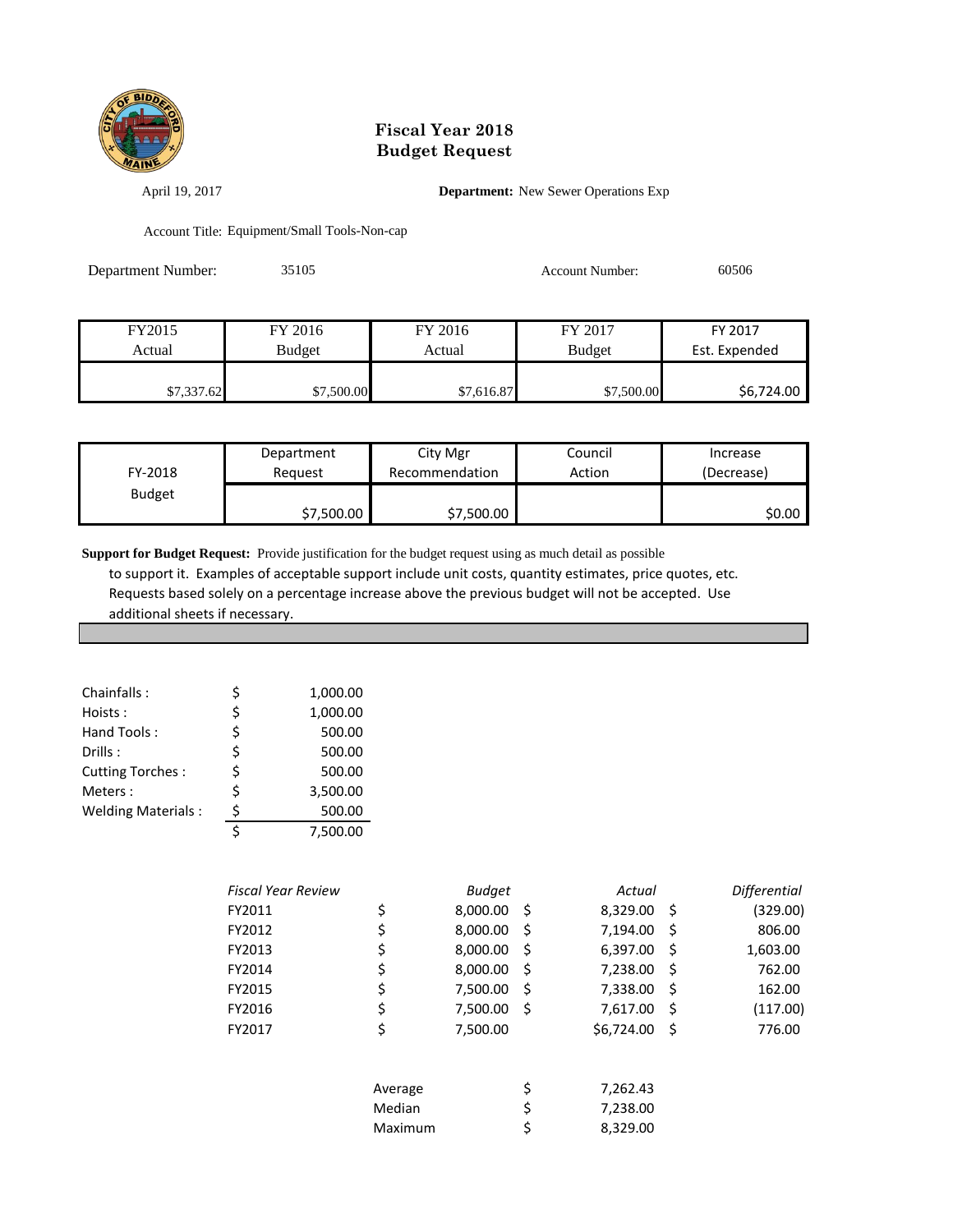

April 19, 2017 **Department:** New Sewer Operations Exp

Account Title: Cleaning Supplies Expense

Department Number: 35105 Account Number: 60509

| FY2015     | FY 2016       | FY 2016    | FY 2017       | FY 2017       |
|------------|---------------|------------|---------------|---------------|
| Actual     | <b>Budget</b> | Actual     | <b>Budget</b> | Est. Expended |
|            |               |            |               |               |
| \$3,164.10 | \$4,000.00    | \$2,389.68 | \$3,500.00    | \$2,985.00    |

| FY-2018       | Department | City Mgr       | Council | Increase   |
|---------------|------------|----------------|---------|------------|
|               | Reguest    | Recommendation | Action  | (Decrease) |
| <b>Budget</b> | \$3,200.00 | \$3,200.00     |         | (\$300.00) |

**Support for Budget Request:** Provide justification for the budget request using as much detail as possible to support it. Examples of acceptable support include unit costs, quantity estimates, price quotes, etc. Requests based solely on a percentage increase above the previous budget will not be accepted. Use additional sheets if necessary.

Projected need based upon histotrical data

| Fiscal Year Review |         | <b>Budget</b> |     | Actual     |     | <b>Differential</b> |
|--------------------|---------|---------------|-----|------------|-----|---------------------|
| FY2011             | \$      | 5,000.00      | -\$ | 3,667.00   | -\$ | 1,333.00            |
| FY2012             | \$      | 4,500.00      | \$  | 3,656.00   | \$, | 844.00              |
| FY2013             | \$      | 4,500.00      | \$  | 2,616.00   | \$. | 1,884.00            |
| FY2014             |         | 4,500.00      | S   | 1,704.00   | \$. | 2,796.00            |
| FY2015             | \$      | 4,000.00      | \$, | 3,164.00   | \$, | 836.00              |
| FY2016             | \$      | 4,000.00      | \$  | 2,390.00   | S.  | 1,610.00            |
| FY2017             | \$      | 3,500.00      |     | \$2,985.00 | \$  | 515.00              |
|                    | Average |               | \$  | 2,883.14   |     |                     |
|                    | Median  |               | \$  | 2,985.00   |     |                     |
|                    | Maximum |               | \$  | 3,667.00   |     |                     |
|                    |         |               |     |            |     |                     |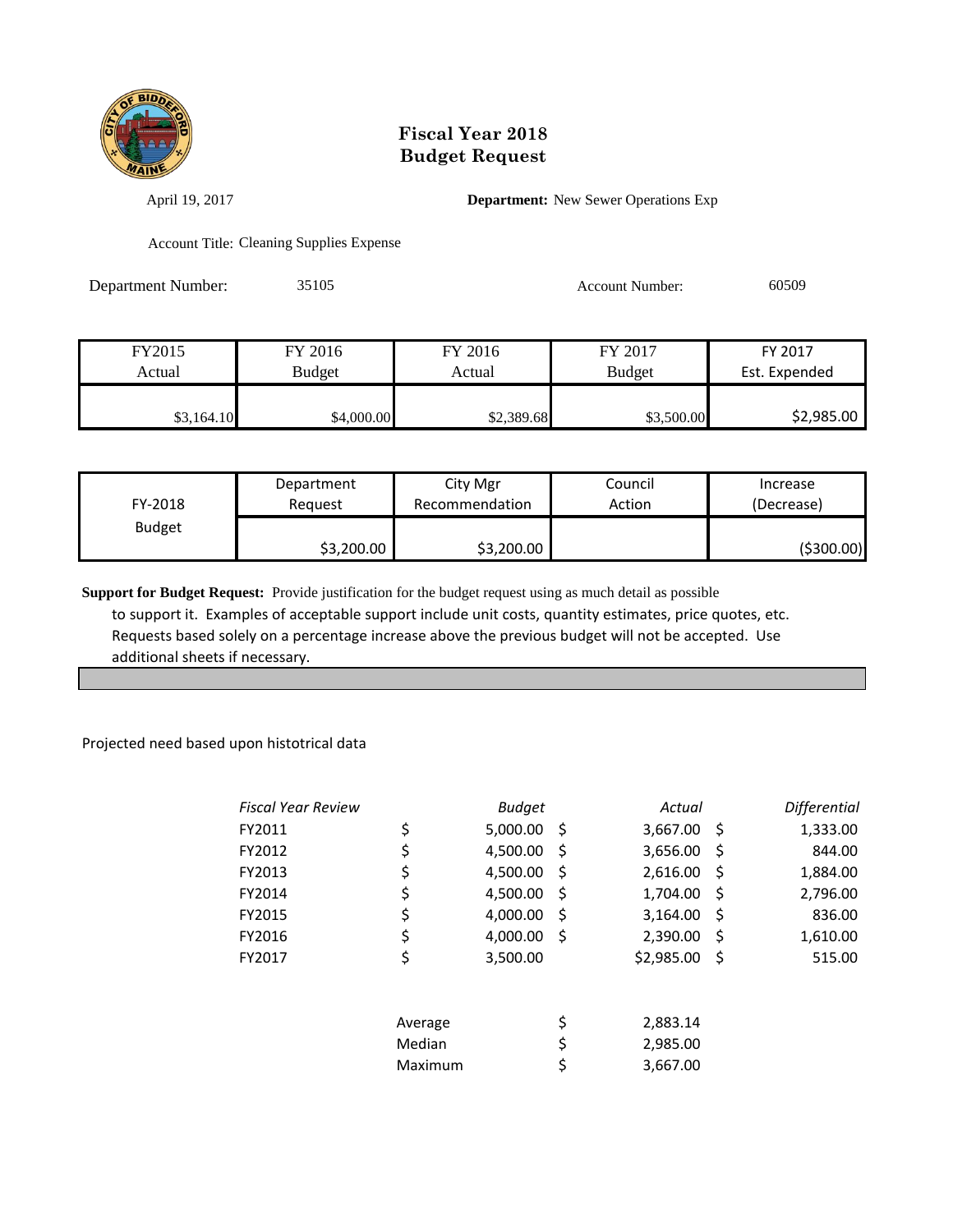

April 19, 2017 **Department:** New Sewer Operations Exp

Account Title: Process Chemicals Expense

Department Number: 35105 Account Number: 60510

| FY2015       | FY 2016       | FY 2016     | FY 2017       | FY 2017       |
|--------------|---------------|-------------|---------------|---------------|
| Actual       | <b>Budget</b> | Actual      | <b>Budget</b> | Est. Expended |
|              |               |             |               |               |
| \$107,207.48 | \$107,260.00  | \$90,616.31 | \$100,000.00  | \$98,593.00   |

| FY-2018       | Department   | City Mgr       | Council | Increase   |
|---------------|--------------|----------------|---------|------------|
|               | Reauest      | Recommendation | Action  | (Decrease) |
| <b>Budget</b> | \$100,000.00 | \$100,000.00   |         | \$0.00     |

**Support for Budget Request:** Provide justification for the budget request using as much detail as possible to support it. Examples of acceptable support include unit costs, quantity estimates, price quotes, etc. Requests based solely on a percentage increase above the previous budget will not be accepted. Use additional sheets if necessary.

| Desc                       |                           |         | Units         |     | Rate        |     | Subtotal            |
|----------------------------|---------------------------|---------|---------------|-----|-------------|-----|---------------------|
| Hypochlorite approx. gals. |                           |         | 30,509        | -\$ | 0.80        | \$  | 24,407.20           |
| Bisulfite approx.gals.     |                           |         | 9,300         | \$  | 1.37        | \$. | 12,741.00           |
| Polymer approx. lbs.       |                           |         | 40,289        | \$  | 1.56        | -\$ | 62,850.84           |
|                            |                           |         |               |     |             | \$  | 99,999.04           |
|                            | <b>Fiscal Year Review</b> |         | <b>Budget</b> |     | Actual      |     | <b>Differential</b> |
|                            | FY2011                    | \$      | 65,028.00     | -S  | 49,499.00   | -\$ | 15,529.00           |
|                            | FY2012                    | \$      | 65,028.00     | \$  | 61,251.00   | -\$ | 3,777.00            |
|                            | FY2013                    | \$      | 65,028.00     | \$  | 74,783.00   | S.  | (9,755.00)          |
|                            | FY2014                    | \$      | 80,000.00     | \$  | 92,035.00   | \$  | (12,035.00)         |
|                            | FY2015                    | \$      | 101,660.00    | \$  | 107,207.00  | \$, | (5,547.00)          |
|                            | FY2016                    | \$      | 107,260.00    | \$  | 90,616.00   | \$  | 16,644.00           |
|                            | FY2017                    | \$      | 100,000.00    |     | \$98,593.00 | \$  | 1,407.00            |
|                            |                           | Average |               | \$  | 81,997.71   |     |                     |
|                            |                           | Median  |               | \$  | 90,616.00   |     |                     |
|                            |                           | Maximum |               | \$  | 107,207.00  |     |                     |
|                            |                           |         |               |     |             |     |                     |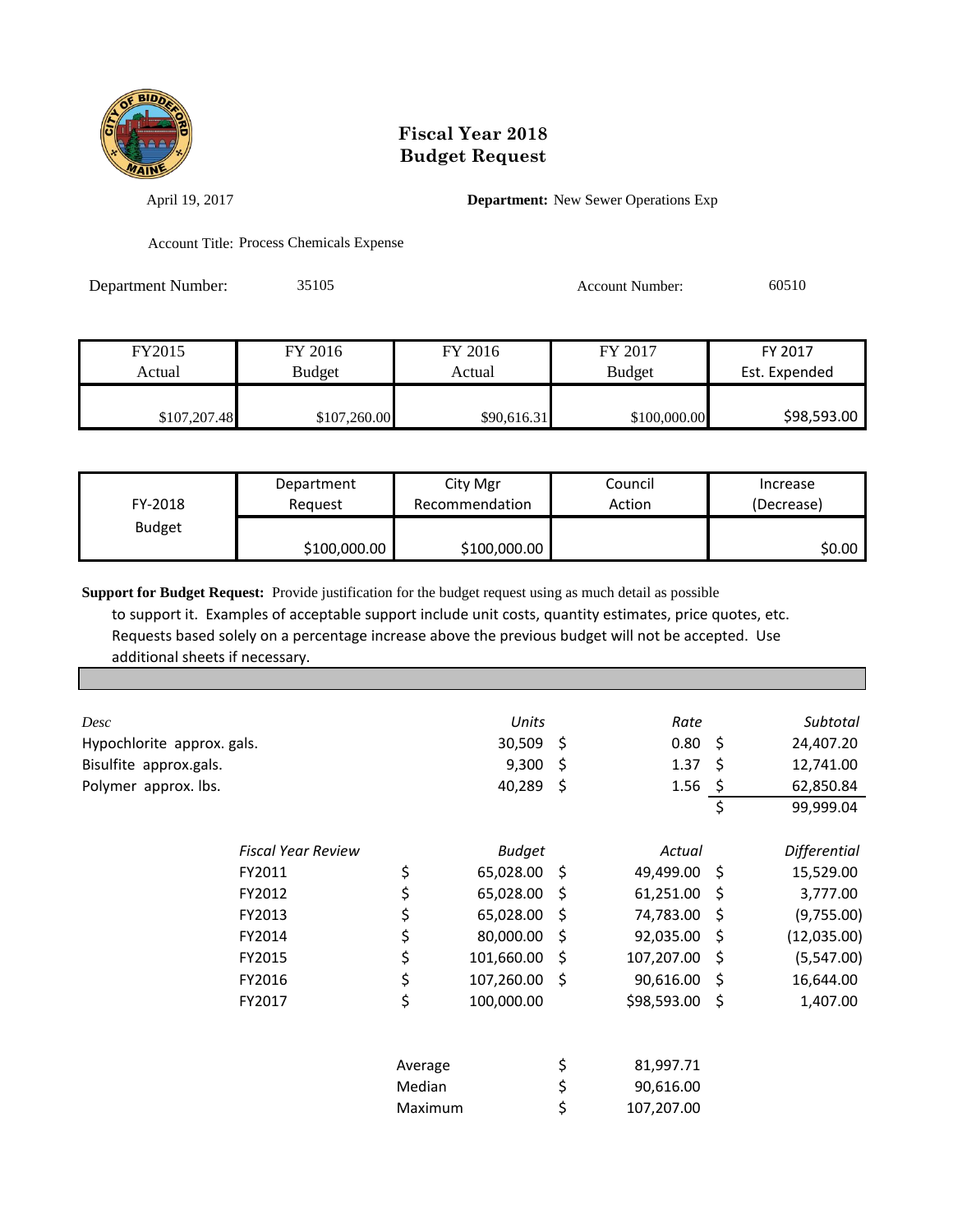

April 19, 2017 **Department:** New Sewer Operations Exp

Account Title: Laboratory Supplies Exp

| Department Number: | 35105         | <b>Account Number:</b> |               | 60511         |
|--------------------|---------------|------------------------|---------------|---------------|
|                    |               |                        |               |               |
|                    |               |                        |               |               |
| FY2015             | FY 2016       | FY 2016                | FY 2017       | FY 2017       |
| Actual             | <b>Budget</b> | Actual                 | <b>Budget</b> | Est. Expended |
|                    |               |                        |               |               |

\$13,907.05 \$15,500.00 \$17,265.84 \$15,500.00 \$14,639.00

| FY-2018       | Department  |             | Council | Increase   |
|---------------|-------------|-------------|---------|------------|
|               | Reauest     |             | Action  | (Decrease) |
| <b>Budget</b> | \$17,000.00 | \$17,000.00 |         | \$1,500.00 |

**Support for Budget Request:** Provide justification for the budget request using as much detail as possible

 to support it. Examples of acceptable support include unit costs, quantity estimates, price quotes, etc. Requests based solely on a percentage increase above the previous budget will not be accepted. Use additional sheets if necessary.

| Chemicals / Agents :    | 6,500.00  |
|-------------------------|-----------|
| Equipment / Glassware : | 7,000.00  |
| Ovens:                  | 3,000.00  |
| Misc. :                 | 500.00    |
|                         | 17,000.00 |

| <b>Fiscal Year Review</b> |         | <b>Budget</b> |     | Actual      |     | <b>Differential</b> |
|---------------------------|---------|---------------|-----|-------------|-----|---------------------|
| FY2011                    | \$      | 15,500.00     | - S | 25,567.00   | -\$ | (10,067.00)         |
| FY2012                    | \$      | 15,500.00     | S   | 17,352.00   | S   | (1,852.00)          |
| FY2013                    | \$      | 15,500.00     | S   | 13,014.00   | \$  | 2,486.00            |
| FY2014                    | \$      | 15,500.00     | S   | 14,860.00   | \$  | 640.00              |
| FY2015                    | \$      | 15,500.00     | S   | 13,907.00   | \$  | 1,593.00            |
| FY2016                    | \$      | 15,500.00     | S   | 17,266.00   | S   | (1,766.00)          |
| FY2017                    | \$      | 15,500.00     |     | \$14,639.00 | \$  | 861.00              |
|                           |         |               |     |             |     |                     |
|                           | Average |               | \$  | 16,657.86   |     |                     |
|                           | Median  |               | \$  | 14,860.00   |     |                     |
|                           | Maximum |               | \$  | 25,567.00   |     |                     |